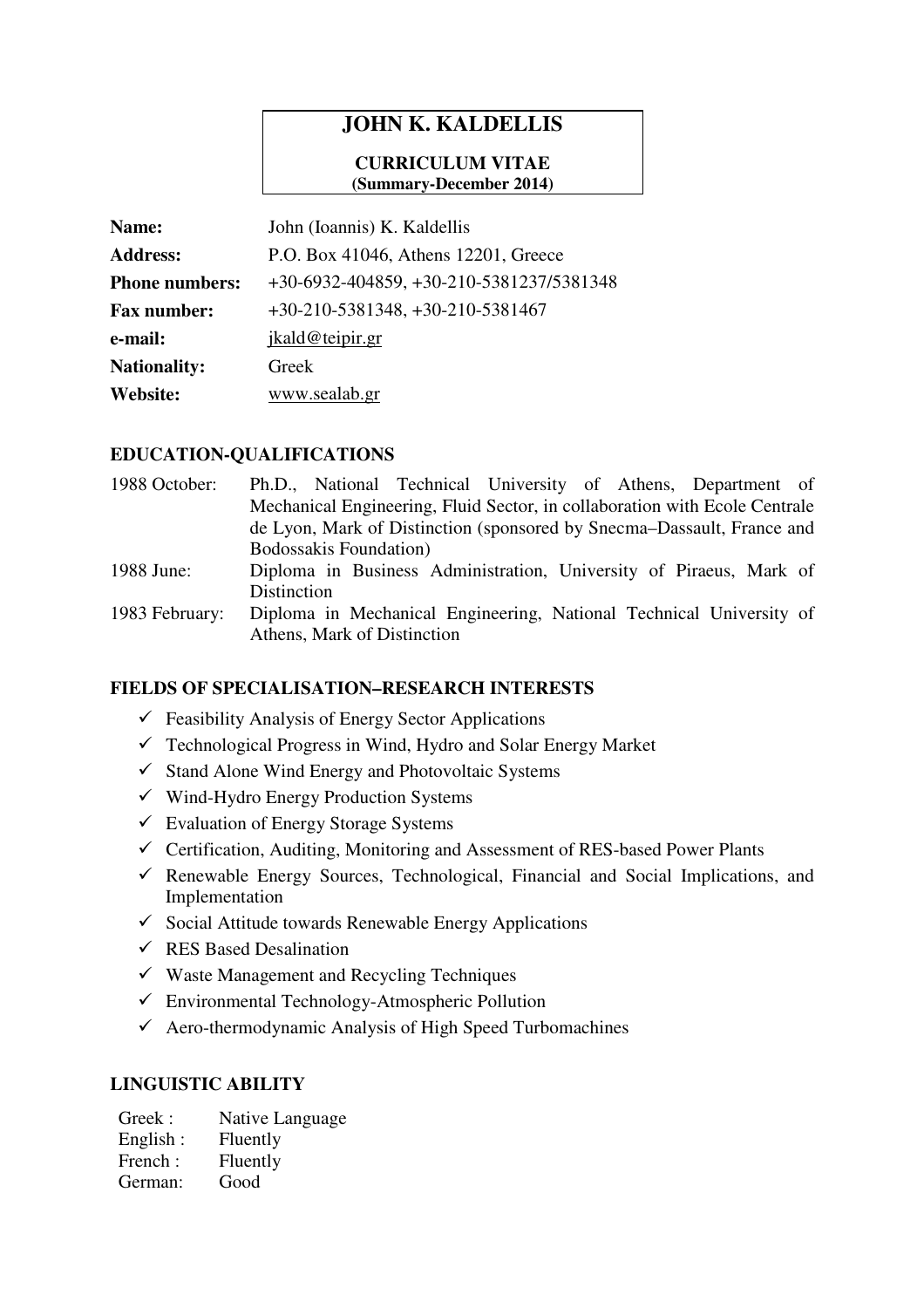# **PROFESSIONAL EXPERIENCE-CURRENT STATUS**

| $1991 -$ :    | Professor, Department of Mechanical Engineers, Piraeus University of        |
|---------------|-----------------------------------------------------------------------------|
|               | Applied Sciences (former TEI of Piraeus)                                    |
| $2005 -$ :    | "Associate Editor" of the international scientific journal "Renewable       |
|               | Energy", head of the "Wind Energy-Hybrid Systems" sector                    |
| 1991-:        | Head of the Soft Energy Applications and Environmental Protection           |
|               | Laboratory (SEALAB)                                                         |
| $2006 -$ :    | Scientific Director of the Postgraduate Course "MSc in Energy" for Piraeus  |
|               | University of Applied Sciences, carried out in cooperation with Heriot-Watt |
|               | University of UK                                                            |
| $2014 -$ :    | Scientific Director of the Postgraduate Course "MSc in Energy and           |
|               | Environmental Investments" of Mechanical Engineers Dept. of Piraeus         |
|               | University of Applied Sciences (former TEI of Piraeus)                      |
| 2008-2014     | <b>Head</b> of the Mechanical Engineering Department, TEI of Piraeus        |
|               | Currently (2014-), Deputy President of Mechanical Engineers Dept            |
| 2013-2014     | <b>Member of the Senate of TEI of Piraeus</b>                               |
| $2012 -$ :    | Member of the National Exam Committee for the evaluation of Building        |
|               | <b>Energy Auditors</b>                                                      |
| $2012 -$ :    | General Director of the SEALAB as a "Type A" Inspection Body for Grid       |
|               | Connected Photovoltaic Systems by Hellenic Accreditation System,            |
|               | <b>Accreditation Certificate No 852</b>                                     |
| $2003 -$ :    | Director of the Energy Conservation Department, Center of Technological     |
|               | Research for Piraeus and Greek Islands, Member of the Directors Board       |
| $2004 -$ :    | Member of the Examinations Board of the Greek State Scholarships            |
|               | Organization for Postgraduate Studies                                       |
| $2003 - 2007$ | EU External Expert for the Evaluation and Assessment of Proposals and       |
|               | Projects in FP6 RTD Programmes with code number EE19982B48775               |
| $2001 -$ :    | Greek Ministry of Development, National Evaluator for the Investments       |
|               | concerning the "Applications of Renewable Energy Sources"                   |
| $2004 -$ :    | Greek Ministry of Education, National Evaluator for the Applied Research    |
|               | Activities, "Environmental Sector" and "Support of Small & Medium Size      |
|               | Enterprises in R&D Activities"                                              |
| $2000 - 2012$ | University of Wales, United Kingdom, External Examiner, Validation          |
|               | <b>Board</b>                                                                |

# **RESEARCH ACTIVITIES**

Participation in numerous research projects, funded by the European Community, NATO, European/Greek Industries and the Greek State.

# *Indicative Research Activities (2001-up today)*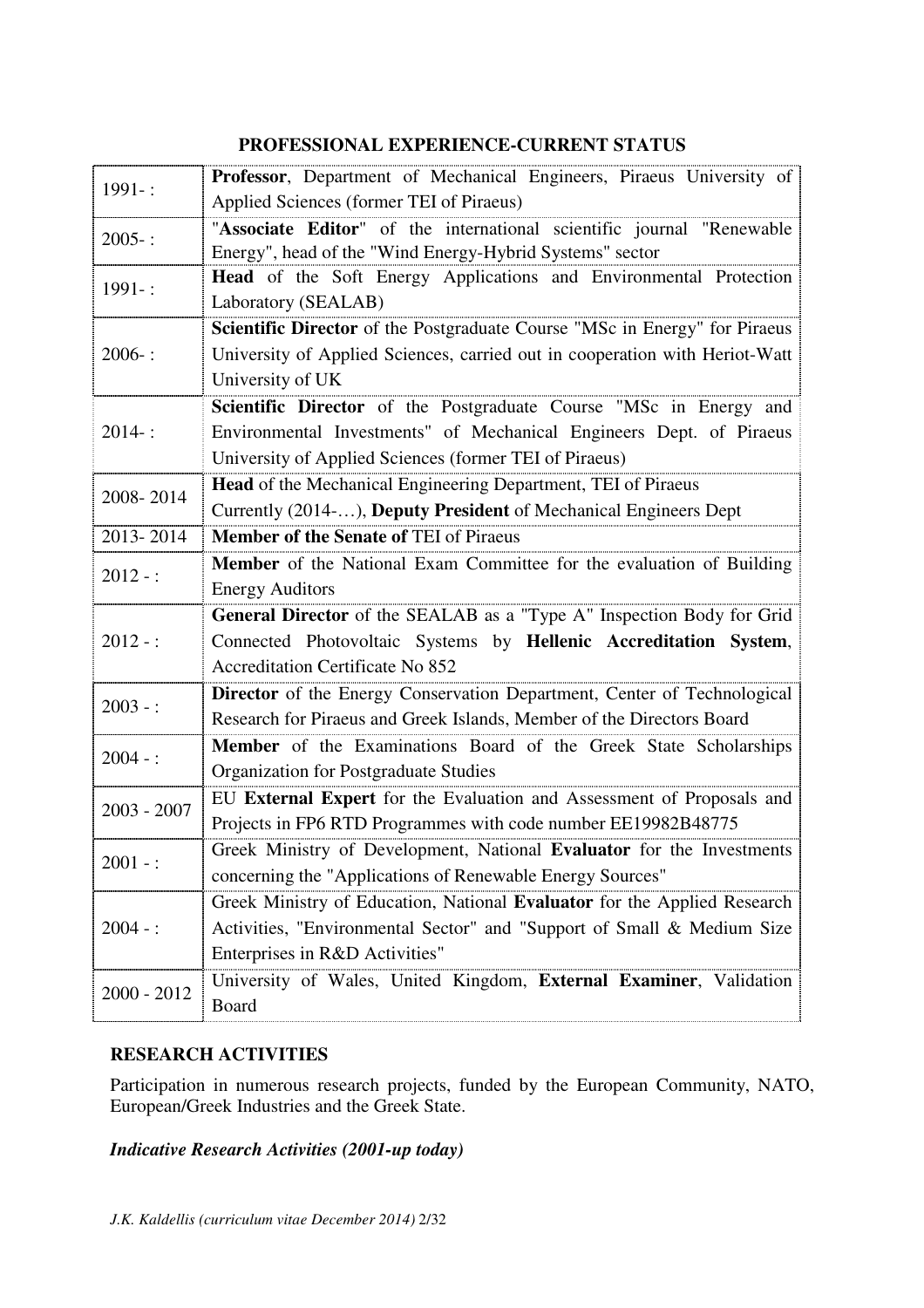- Scientific Coordinator of the multi-national Research Program "*TILOS-Technology Innovation for the Local Scale, Optimum Integration of Battery Energy Storage*", supported by the EU in the Horizon 2020 Research Frame (2015-2019).
- Scientific Coordinator of the Research Program "*An Integrated Planning Tool for Meeting the Energy and Water Needs of Small and Medium Size Aegean Sea Islands Using Optimum Renewable Energy Sources Hybrid Systems – (PHAROS)*", supported by the Hellenic General Secretariat for Research and Technology under the Excellence-II Research Frame (2013-2015).
- Hellenic-French Collaboration, Scientific Coordinator of the Research Program "Platon" entitled "*Development of Sustainable Energy and Water Supply Patterns for Mediterranean Islands Using Renewable Energy*" (2013-2015).
- Scientific Coordinator of the Research Project "*A Comparative Evaluation of Hydrogen-Based Technologies and other Energy Storage Systems for the Support of Autonomous RES-Based Hybrid Power Stations*" (ARCHIMEDES III, 2012-2015).
- $\checkmark$  Scientific Coordinator of TEI of Piraeus Research team in the project of TEI of Piraeus: "*CRISP (CReating Innovative Sustainability Pathways across Europe)*", FP7, Collaborative project Foresight to enhance behavioural and societal changes enabling the transition towards sustainable paths in Europe (2011-2014).
- Scientific Coordinator of the Research Project "*Experimental Data Analysis and Evaluation of the Hellenic Ministry of Transport Air Pollution Lab*", of TEI of Piraeus for the Ministry of Transport and Communications (2008-2010).
- "*Optimum Micrositing of Selected Wind Parks in Peloponnesus*", supported by the Centre for Technological Research of Piraeus and Islands.
- VISION: "*A New Vision for Engineering Economy*" (TEMPUS, 2004, with Italy, Egypt and UK).
- *"Overview of Incentive Programmes on Alternative Motor Fuels and Review of their Impact on the Market Introduction of Alternative Motor Fuels*", PREMIA Project, sponsored by DG TREN.
- $\checkmark$  "Integrated Study and Prediction of Electricity Related Air Pollution (NO<sub>*x*</sub>, SO<sub>2</sub>, CO<sub>2</sub>) in *Greece in View of the European Efforts for Improving the Air Quality*" (ARCHIMEDES II, 2005).
- "*Simulation-Study of the Energy Behavior of Buildings using Economically Acceptable Passive and Hybrid Solar Systems and Construction Materials in order to Improve the Thermal Behavior of Greek Buildings*" (ARCHIMEDES II, 2005; in collaboration with the Lab of Fluids of TEI of Piraeus).
- "*Optimisation of Water Systems in Islands with Limited Water Resources*" (ARCHIMEDES II, 2005, in collaboration with the Optimisation of Production Systems Lab of Mechanical Engineering Department of TEI of Piraeus).
- "*Maximization of the Energy Autonomy of Greek Islands with the Use of Hybrid Energy Systems*" (ARCHIMEDES I, 2004).
- "*Advanced Control Systems in the Water Supply Networks*" (ARCHIMEDES I, 2004; in collaboration with the Lab of Intelligent Systems of TEI of Piraeus).
- "*Transformation of a Typical Vapor Compression Air-Conditioning System to a Combined Air Conditioning System Based on Solar Energy*" (ARCHIMEDES I, 2004; in collaboration with the Lab of Steamboilers-Steamturbines of TEI of Piraeus).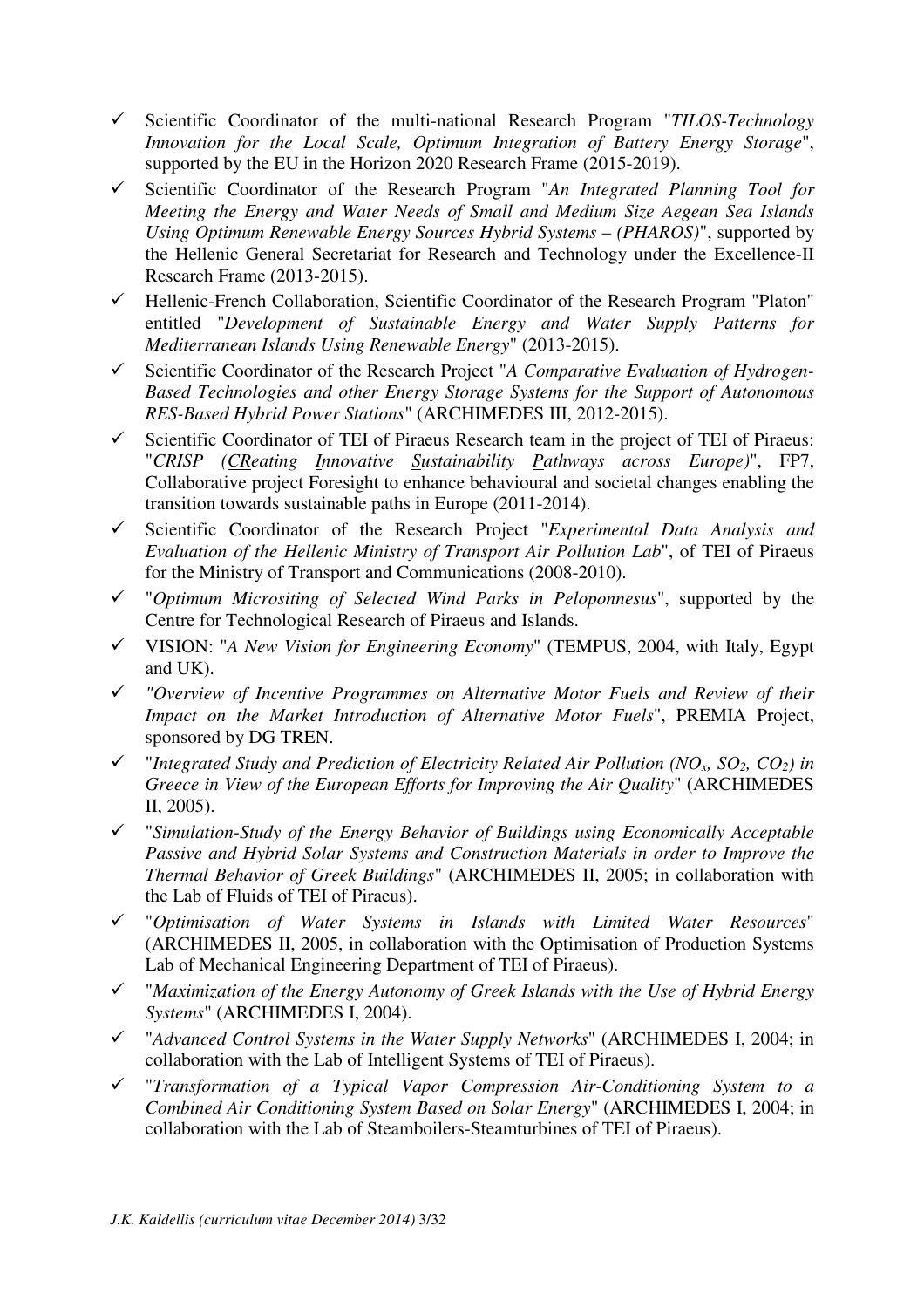- "*Feasibility Study Concerning the Parameters of Ecological Behavior of Buildings in Natural and Urban Environment*" (ARCHIMEDES I, 2004; in collaboration with the TEI of Chalkida).
- "*Energy Saving in TEI Buildings*", supported by TEI of Piraeus.
- Hellenic-French Collaboration Research Program "Platon" entitled "*Advanced Techniques of Automation in Wastewater Treatment Plants*" (*accomplished*).
- "*Development of an Experimental Hybrid Plant based on a Wind Turbine-Photovoltaic Station Collaboration*", supported by TEI of Piraeus (*accomplished*).
- "*Reorganization of Mechanical Engineering Department*", supported by EPEAEK-Greek Ministry of Education (*accomplished*)*.*
- Program "RENES-Unet", for the "*Diffusion of Renewable/Soft Energy Applications in Greece and European Union*" (*accomplished*).
- "*Techno-economic Study of Small Hydro Power Stations*", supported by the private company EMPEDOS SA (*accomplished*).
- "*Water Pumping Storage Systems for Crete Island*", in collaboration with the Technical University of Crete and the Enercon Hellas SA (*accomplished*).
- "*Desalination System Based on Gas-Turbines Exhausted Gases*", supported by PPC and Crete Municipalities Union (*accomplished*).
- "*NATURA-2000*", supported by the Greek Ministry of Environment, Physical Planning and Public Works (*accomplished*).
- "*Natural Gas Cogeneration Opportunities in Urban Areas*", in collaboration with the Municipality of Nikaia (*accomplished*).

# **ACADEMIC/EDUCATIONAL ACTIVITIES**

The following courses are currently offered by the SEALAB:

- 1. Foundation of Soft Energy Applications (5th semester)
- 2. Laboratory Course on Soft Energy Applications (5th semester)
- 3. Turbomachines (5th semester)
- 4. Energy Engineering and Management of Natural Resources (4th semester)
- 5. Techno-economic Evaluation of Soft Energy Applications (6th semester)
- 6. Environment and Industrial Development (2nd semester)
- 7. Basic Principles of Ecology (3rd semester)
- 8. Air Pollution–Pollution Prevention Technologies (5th semester)
- 9. Waste Management Systems (7th semester)

The following courses are currently offered in the context of the MSc in Energy Systems Program:

- Foundation of Energy
- Renewable Energy Technologies
- Wind Energy Applications
- **Solar Energy Applications**
- Economics of Renewables
- **-** Demand Side Management & Energy Storage
- Technology Futures & Business Strategy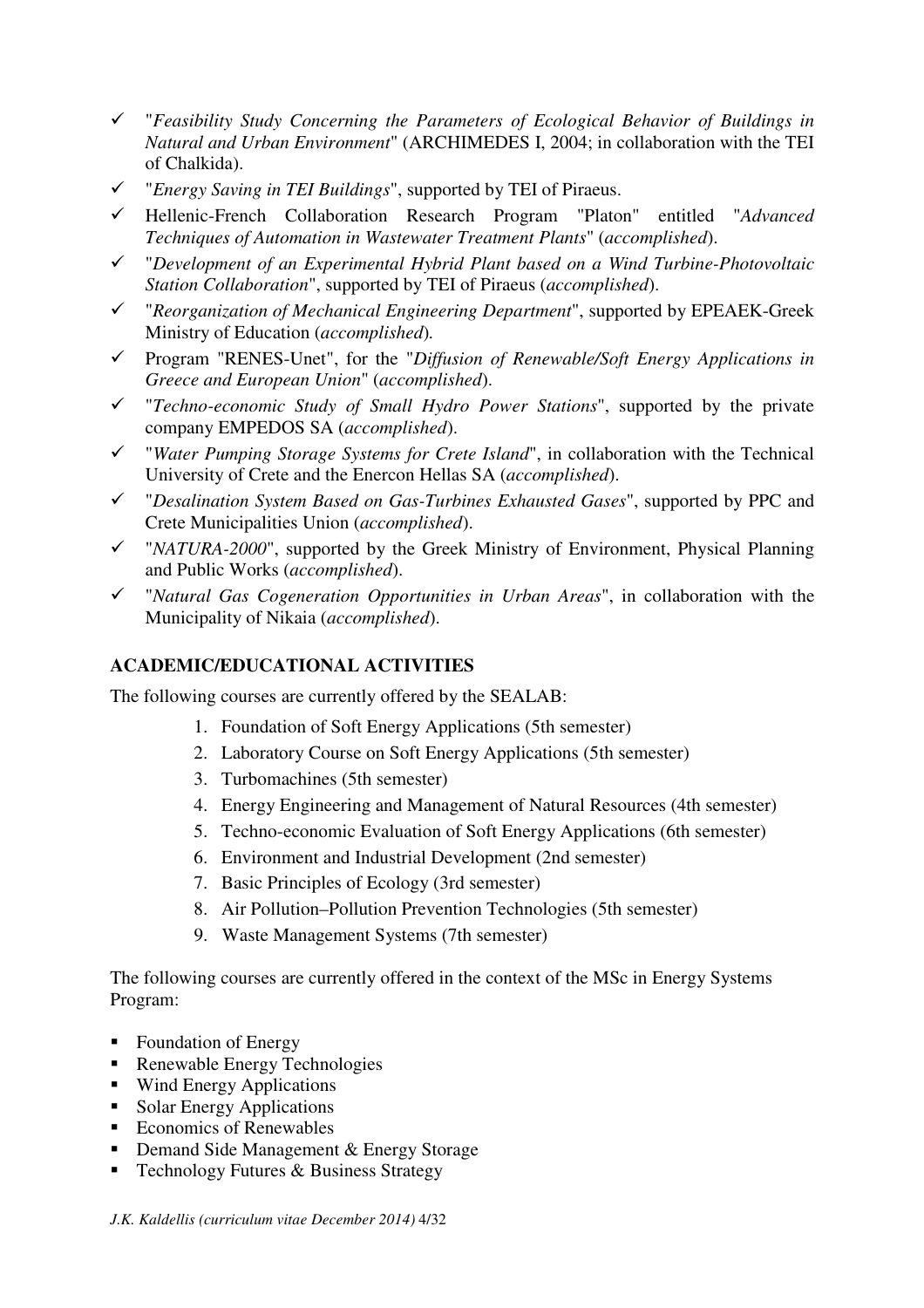**-** Dissertation

## **OTHER SCIENTIFIC ACTIVITIES**

**Associate Editor** of the "*Renewable Energy*" International Journal, published by Elsevier Science ltd and Member of the **Editorial Board** of "*ISRN Renewable Energy*" Journal

Member of the **Wind & Hybrid Energy Scientific Committee** of the International Conference "WREC XIII", London, 2014

Member of the **Wind & Hybrid Energy Scientific Committee** of the International Conference "WREC XII", Denver USA, 2012

Member of the **Scientific Committee** and **Session Chairman** in "ICAE-2011", Perugia, Italy, 2011

Member of the **Wind Energy Applications Scientific Committee** and **Session Chairman** of the International Conference "WREC XI", Abu-Dhabi, 2010

Member of the **Wind Energy Applications Scientific Committee** and **Session Chairman** of the International Conference "WREC X", Glasgow, 2008

Member of the **Scientific Committee** of the 2nd National Conferences of the "Hellenic Society of Mechanical and Electrical Engineers", Athens, Greece, May 2007

Member of the **Scientific Committee** of the International Conference on "Integration of RES into Buildings", Patras, Greece, July 2005

Member of the **Scientific Committee** of the 1st National Conference of the "Hellenic Society of Mechanical and Electrical Engineers", Athens, Greece, March 2005

Member of the **Scientific Committee** of the "Energy 2002 International Congress", Athens, June 2002

Member of the **Organizing and Scientific Committee** of the 1st Conference in "Soft Energy and Environmental Technologies", 2000

**Editor** of the 1st Conference in "Soft Energy and Environmental Technologies" Proceedings, 2000

**Reviewer** in more than 40 International Journals in the Energy and Environment Sector, like (*Renewable Energy, Energy Policy, Solar Energy, Energy Conversion and Management, Wind Engineering & Industrial Aerodynamics, Energy the International Journal, Desalination, Wind Energy, International Journal of Global Energy Issues, Journal of Environmental Management, IET Renewable Power Generation, Wind Engineering, Journal of Power and Energy, Journal of Environmental Planning and Management, International Journal of Energy Research, Journal of Intelligent Systems, International Journal of Electrical Power and Energy Systems, Fuel, Bioresource Technology, Fresenius Environmental Bulletin, Hydrogen Energy, Applied Energy, Biomass and Bioenergy, Journal of Renewable and Sustainable Energy, Journal of Cleaner Production, Simulation Modelling Practice and Theory, Operational Research: An International Journal, International Journal of Global Warming, Energy, IEEE Transactions on Sustainable Energy, Energy Studies Review, Desalination and Water Treatment, Water, International Journal of Renewable Energy Technology, Journal of Engineering Science and Technology Review, Computers & Chemical Engineering, Energies, Proceedings of the IEEE, IEEE Transactions on Smart Grid*).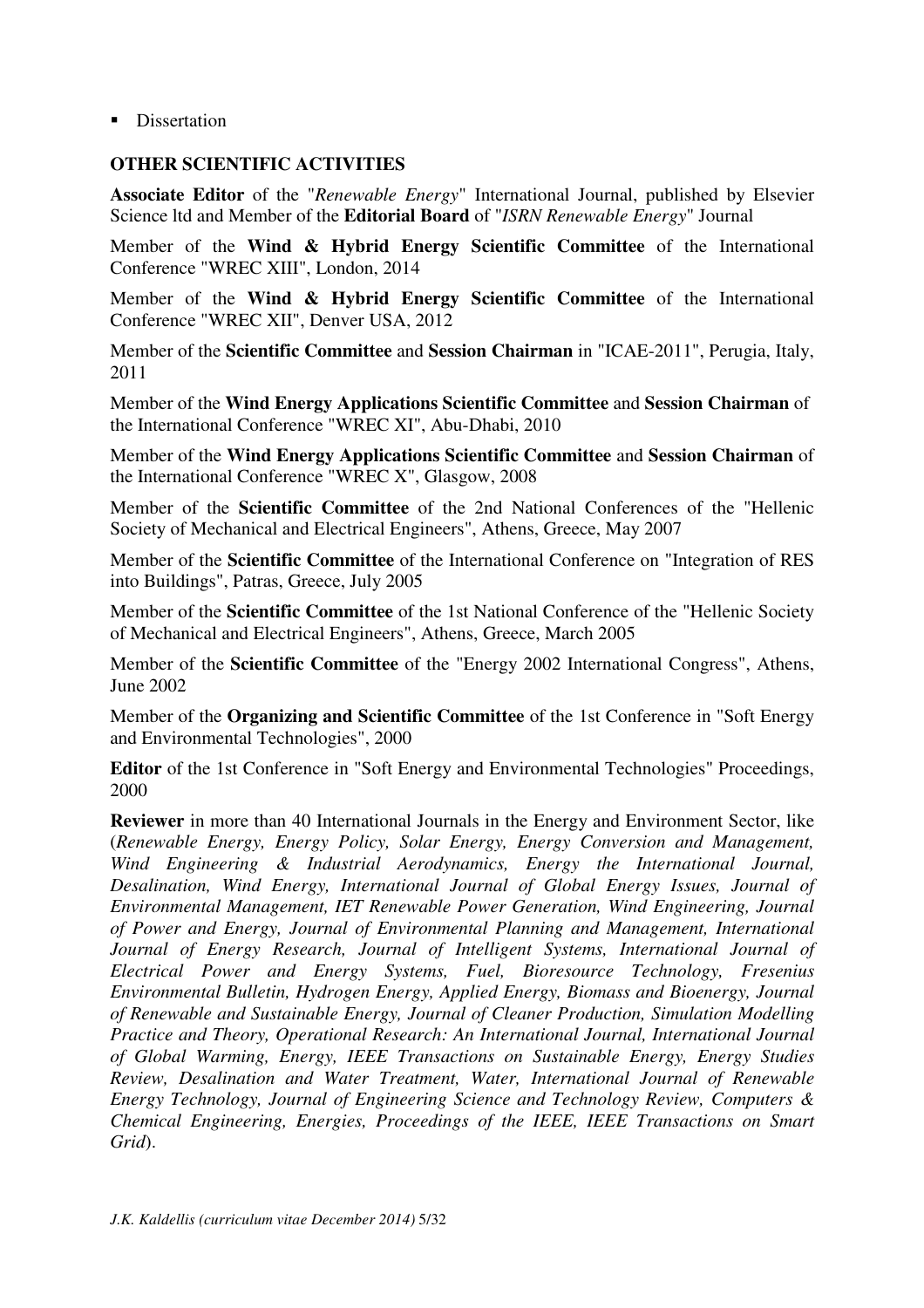### **SCIENTIFIC WORKS - PUBLICATIONS**

Several Books and Monographs, Indicatively:

Editor of the "**Wind Energy**" Volume of the Comprehensive Renewable Energy Encyclopedia by Elsevier, published May 2012, ISBN 978-0080878720.

Editor of the book "**Technology of Stand-Alone and Hybrid Wind Energy Production and Storage**", Kaldellis J.K., Woodhead Publishing, 2010.

"**Wind Energy Management**", Stamoulis Editions, Athens, 1999; ISBN: 960-351-255-9.

"**Laboratory Applications of Soft Energy Resources**", Stamoulis Editions, Athens, 2000; ISBN: 960-351-345-8.

"**Environment and Technological Development**, Volume I and II", Stamoulis Editions, Athens, 2005; ISBN: 960-351-589-2 and ISBN: 960-351-601-5.

"**Computational Applications of Soft Energy Resources: Wind Energy-Hydro Power**", Stamoulis Editions, Athens, 2005; ISBN: 960-351-631-7.

"**Computational Applications of Soft Energy Resources: Solar Energy-Solar Collectors-Photovoltaics**", Stamoulis Editions, Athens, 2007, ISBN: 960-351-686-6.

**Editor** of the 1st Conference in "**Soft Energy and Environmental Technologies**" Proceedings, 2000, Ion Editions, Athens, ISBN: 960-411-088-8.

"**Techno–Economic Evaluation of Soft Energy Resources**", prepared for the post-graduated students of the *Hellenic Productivity Center*, Athens, 1992.

Prof J.K. Kaldellis has also over *450 scientific-research papers*, either published (**125**) in International Journals or presented in International and National conferences.

He has more than **2500 citations** in his research work, while his current **h-index** (Scopus) is **28**.

#### **MEMBERSHIPS**

- Member of Technical Chamber of Greece (since February 1983)
- $\triangleright$  Member of "Global-Network for Environmental Science and Technology, G-Nest" (since 1998)
- $\triangleright$  Member of "RENES-University Net" for the Diffusion of Renewable Energy Applications (since 1999)
- $\triangleright$  Member of the Scientific Committee of the Hellenic Society of Mechanical-Electrical Engineers (since 2001)
- Member of **World Renewable Energy Council/Network** (since 2006).

#### **INVITED PRESENTATIONS**

Prof J. K. Kaldellis has been invited in order to present his scientific work in various conferences, such as: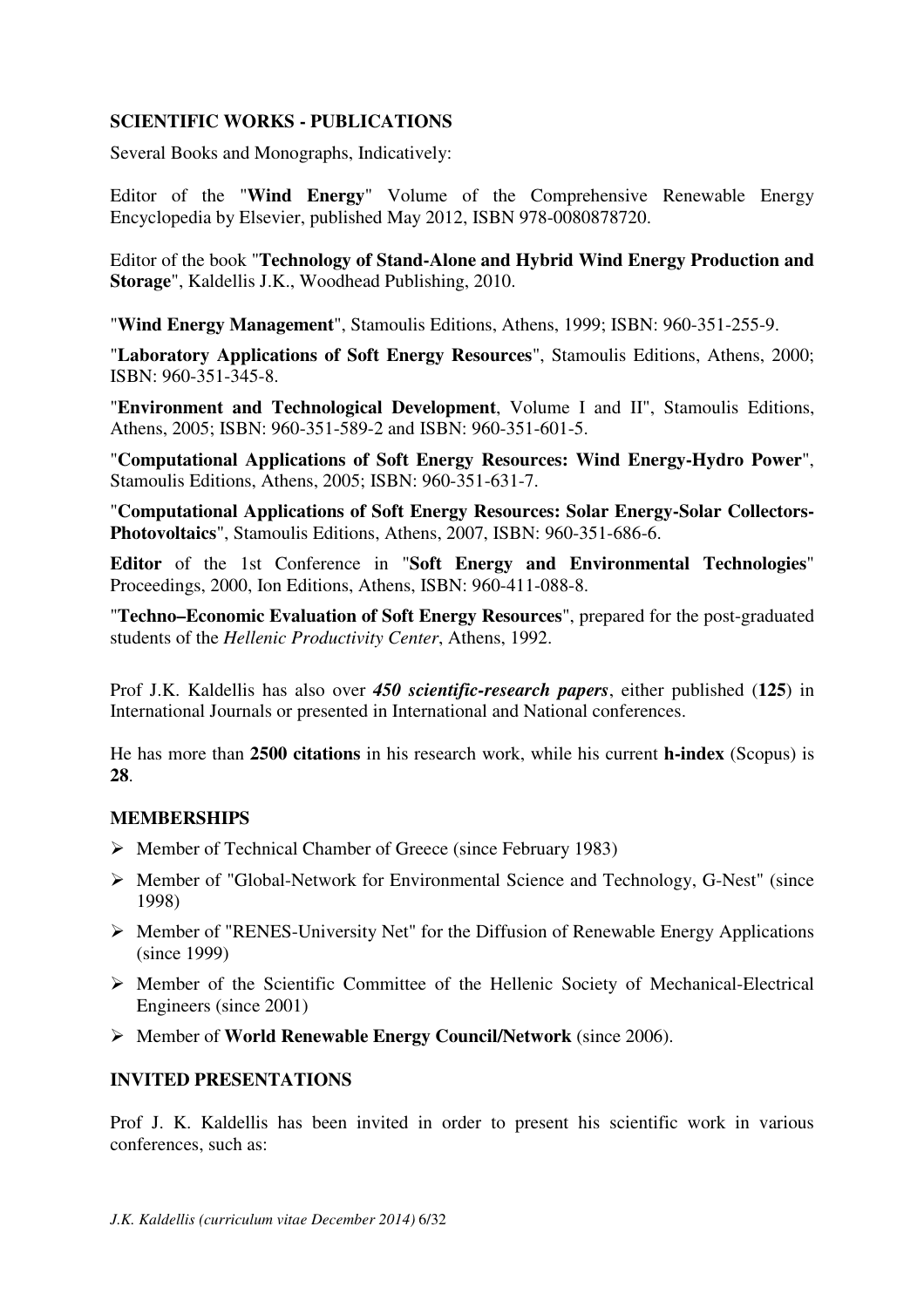- the International Renewable Energy Storage Conference IRES-I (October 2006, Gelsenkirchen, Germany),
- the World Renewable Energy Conference XI, (Abu Dhabi, September 2010),
- the International Conference of Applied Energy -2011 (Italy, May 2011).

He is also been invited as external examiner for PhD evaluation in Sweden, India, etc.

## **INTERNATIONAL PRIZES / AWARDS**

- 2013 **PROSE Award** by the Association of American Publishers, for Comprehensible Renewable Energy Encyclopedia, honoring the best in professional and scholarly publishing.
- 2012 **Academic & Scientific Excellence** by the Greek Ministry of Education for the Development and Application of RES Technologies in Wind, Hydro and Photovoltaic Sectors (http://excellence.minedu.gov.gr).
- The Board of Trustees of the World Renewable Energy Council has bestowed on Prof J. K. Kaldellis the **Title of WREN Pioneer** that has been presented at the World Renewable Energy Conference 2010, 25-30 September at Abu Dhabi.
- He has recently (April 2011) been awarded for being one of the 10 "**Best reviewers** of 2010" for the Applied Energy Journal.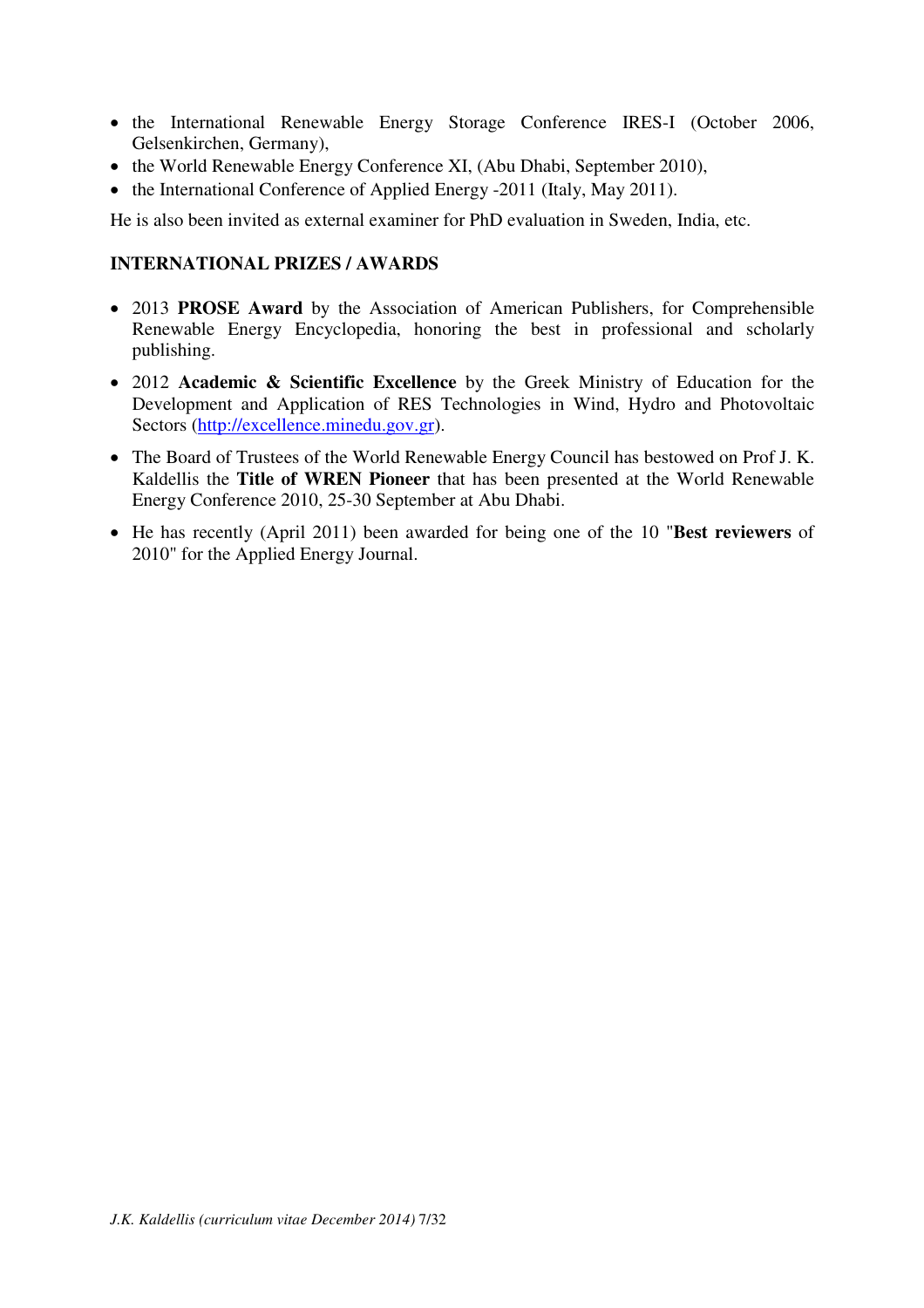# **PUBLICATIONS LIST**

# **Dr John (Ioannis) Kaldellis**

## **PUBLICATIONS IN INTERNATIONAL SCIENTIFIC JOURNALS**

- 1. **Kaldellis J.K., Kapsali M., 2014**, "Evaluation of the Long-Term Environmental Performance of Greek Lignite-Fired Power Stations", *Journal of Renewable and Sustainable Energy Reviews*, Vol.31, pp.472-485.
- 2. **Kaldellis J.K., Kapsali M., Kavadias K., 2014**,"Temperature and Wind Speed Impact on the Efficiency of PV Installations. Experience Obtained from Outdoor Measurements in Greece", *Renewable Energy*, Vol.66, pp.612-624.
- 3. **Stathopoulos M., Zafirakis D., Kavadias K., Kaldellis J.K., 2014**, "The Role of Residential Load-Management in the Support of RES-based Power Generation in Remote Electricity Grids", *Energy Procedia Journal*, Vol.46, pp.281-286.
- 4. **Zafirakis D., Papapostolou Chr., Kondili E., Kaldellis J.K., 2013**, "Evaluation of Water-Use Needs in the Electricity Generation Sector of Greece", accepted for publication *International Journal of Environment and Resource*, IJER072.
- 5. **Zafirakis D., Elmasides C., Sauer D.U., Leuthold M., Merei G., Kaldellis J.K., Vokas G., Chalvatzis K.J., 2014**, "The Multiple Role of Energy Storage in the Industrial Sector: Evidence from a Greek Industrial Facility", *Energy Procedia Journal*, Vol.46, pp.178-185.
- 6. **Kaldellis J.K., Kavadias K., Zafirakis D., 2013**, "The role of hydrogen-based energy storage in the support of large-scale wind energy integration in island grids", accepted for publication *International Journal of Sustainable Energy*, dx.doi.org*/*10.1080*/*14786451.2013.846342; Published online: 21 Oct 2013.
- 7. **Kaldellis J.K., Anestis A., Koronaki I., 2013**, "Strategic Planning in the Electricity Generation Sector through the Development of an Integrated Delphi-based Multicriteria Evaluation Model", *Fuel*, Vol.106, pp.212-218.
- 8. **Vokas G., Klironomos P., Kaldellis J.K., 2013**, "Evaluation of Building Integrated Photovoltaic Systems' Potential in the Industrial Sector: Case Study Oinofyta-Viotia Zone, Greece", *Journal of Energy and Power Engineering*, Vol.7(12), pp.2211-2219.
- 9. **Kaldellis J.K., Zafirakis D., 2013**, "The Influence of Technical Availability on the Energy Performance of Wind Farms: Overview of Critical Factors and Development of a Proxy Prediction Model", *Journal of Wind Engineering & Industrial Aerodynamics*, Vol.115, pp.65-81.
- 10. **Zafirakis D., Chalvatzis K., Kaldellis J.K., 2013**, ""Socially Just" Support Mechanisms for the Promotion of Renewable Energy Sources in Greece", *Journal of Renewable and Sustainable Energy Reviews*, Vol.21, pp.478-493.
- 11. **Kaldellis J.K., Kapsali M., Kaldelli El., Katsanou Ev., 2013**, "Comparing Recent Views of Public Attitude on Wind Energy, Photovoltaic and Small Hydro Applications", *Renewable Energy*, Vol.52, pp.197-208.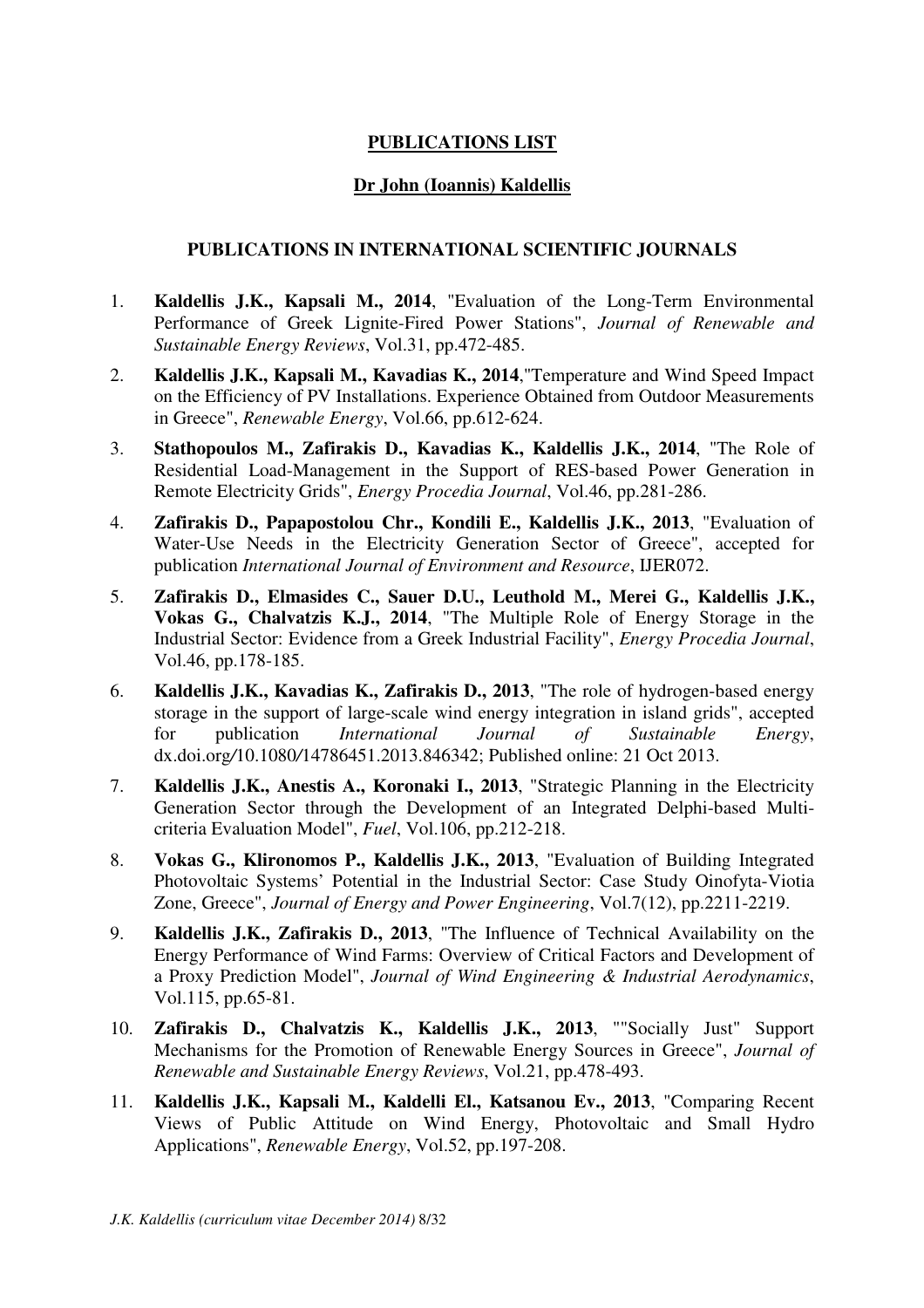- 12. **Kaldellis J.K., Kapsali M., 2013**, "Shifting Towards Offshore Wind Energy Recent Activity and Future Development", *Energy Policy*, Vol.(53), pp.136-148.
- 13. **Tiligadas D., Kondili E., Kaldellis J.K., 2013**, "Photovoltaic-Based Combined Electricity and Clean Water Production for Remote Small Islands", *Journal of Desalination and Water Treatment*, Vol.51(4-6), pp. 695-701.
- 14. **Kondili E., Kaldellis J.K., Paidousi M., 2013**, "A Multicriteria Analysis for the Optimal Desalination-RES System. Special focus: the Small Greek Islands", *Journal of Desalination and Water Treatment*, Vol.51(4-6), pp. 1205-1218.
- 15. **Kaldellis J.K., Gkikaki Ant., Kaldelli El., Kapsali M., 2012**, "Investigating the Energy Autonomy of Very Small Non-Interconnected Islands. A Case Study: Agathonisi, Greece", *Energy for Sustainable Development*, Vol.16(4), pp.476-485.
- 16. **Kaldellis J.K., Zafirakis, D., Stavropoulou V., Kaldelli El., 2012**, "Optimum Windand Photovoltaic-Based Stand-Alone Systems on the Basis of Life Cycle Energy Analysis", *Energy Policy*, Vol.50, pp.345-357.
- 17. **Kapsali M., Anagnostopoulos J.S., Kaldellis J.K., 2012**, "Wind Powered Pumped-Hydro Storage Systems for Remote Islands: A Complete Sensitivity Analysis Based on Economic Perspectives", *Applied Energy*, Vol.99, pp.430-444.
- 18. **Kaldellis J.K., Kavadias K., Zafirakis D., 2012**, "Experimental Validation of the Optimum Photovoltaic Panels' Tilt Angle for Remote Consumers", *Renewable Energy*, Vol.46, pp.179-191.
- 19. **Kaldellis J.K., Zafirakis D., 2012**, "Optimum Sizing of Stand-Alone Wind-Photovoltaic Hybrid Systems for Representative Wind and Solar Potential Cases of the Greek Territory", *Journal of Wind Engineering & Industrial Aerodynamics*, Vol.107- 108, pp.169-178.
- 20. **Kaldellis J.K., Kapsali M., Emmanouilidis M., 2012**, "Long-Term Evaluation of Nitrogen Oxides and Sulphur Dioxide Emissions from the Greek Lignite-Based Electricity Generation Sector", *Fresenius Environmental Bulletin*, Vol.21(9), F-2012- 197.
- 21. **Kondili E., Bartzis I., Kapsali M., Kaldellis J.K., 2012**, "Multicriteria Analysis of Municipal Solid Wastes Energy Recovery Technologies in Greece", *Global NEST Journal*, Vol.14(2), pp.225-234.
- 22. **Kaldellis J.K., Kapsali M., Katsanou Ev., 2012**, "Renewable Energy Applications in Greece - What is the Public Attitude?", *Energy Policy*, Vol.42, pp.37-48.
- 23. **Kaldellis J.K., Zafirakis D., Kavadias K., 2012**, "Minimum Cost Solution of Wind-Photovoltaic Based Stand-Alone Power Systems for Remote Consumers", *Energy Policy*, Vol.42, pp.105-117.
- 24. **Kaldellis J.K., Zafirakis D., 2012**, "Experimental Investigation of the Optimum Summer Period Photovoltaic Panels' Tilt Angle", *Energy*, Vol.38(1), pp.305-314.
- 25. **Kaldellis J.K., Garakis K., Kapsali M., 2012**, "Noise Impact Assessment on the Basis of Onsite Acoustic Noise Emission Measurements for a Representative Wind Farm", *Renewable Energy*, Vol.41, pp.306-314.
- 26. **Skarlis Str., Kondili E., Kaldellis J.K., 2012**, "Small Scale Biodiesel Production Economics: A Case Study Focus on Crete Island", *Journal of Cleaner Production*, Vol.20(1), pp.20-26.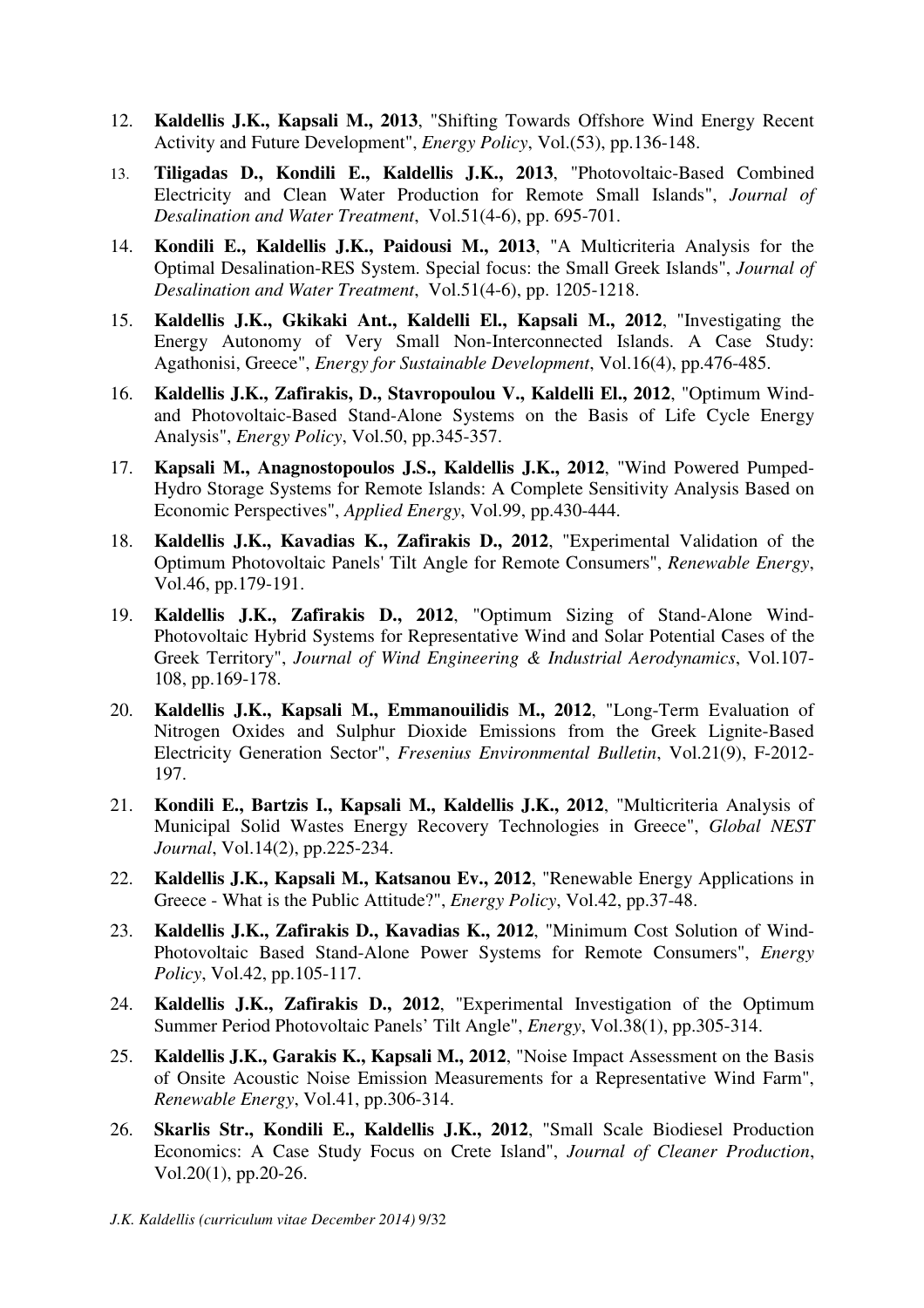- 27. **Kaldellis J.K., Kapsali M., Tiligadas D., 2011**, "Presentation of a Stochastic Model Estimating the Wind Energy Contribution in Remote Island Electrical Networks", *Applied Energy*, Vol.97, pp.68-76.
- 28. **Kaldellis J.K., Zafirakis D., Kavadias K., Kondili E., 2011**, "Optimum PV-Diesel Hybrid Systems for Remote Consumers of the Greek Territory", *Applied Energy*, Vol.97, pp.61-67.
- 29. **Kaldellis J.K., Ninou I., 2011**, "Energy Balance Analysis of Combined Photovoltaic-Diesel Powered Telecommunication Stations", *International Journal of Electrical Power & Energy Systems,* Vol.33(10), pp. 1739-1749.
- 30. **Papapostolou C., Kondili E., Kaldellis J.K., 2011**, "Development and Implementation of an Optimisation Model for Biofuels Supply Chain", *Energy*, Vol.36(10), pp. 6019- 6026.
- 31. **Kaldellis J.K., 2011**, "Critical evaluation of financial supporting schemes for windbased projects: Case study Greece", *Energy Policy*, Vol.39(5), pp.2490-2500.
- 32. **Kaldellis J.K., Zafirakis D., 2011**, "The wind energy (r)evolution: A short review of a long history", *Renewable Energy*, Vol.36(7), pp.1887-1901.
- 33. **Kaldellis J.K., Mantelis N., Zafirakis D., 2011**, "Evaluating the Ability of Greek Power Stations to Comply with the Obligations Posed by the Second National Allocation Plan Concerning Carbon Dioxide Emissions", *Fuel,* Vol.90(9), pp.2884- 2895.
- 34. **Kaldellis J.K., Meidanis E., Zafirakis D., 2011**, "Experimental Energy Analysis of a Stand-Alone Photovoltaic-Based Water Pumping Installation", *Applied Energy,*  Vol.88(12), pp. 4556-4562.
- 35. **Kaldellis J.K., Kapsali M., 2011**, "Simulating the Dust Effect on the Energy Performance of Photovoltaic Generators Based on Experimental Measurements", *Energy,* Vol.36(8), pp.5154-5161.
- 36. **Kaldellis J.K., Ninou I., Zafirakis D., 2011**, "Minimum long-term cost solution for remote telecommunication stations on the basis of photovoltaic-based hybrid power systems", *Energy Policy*, Vol.39(5), pp.2512-2527.
- 37. **Kaldellis J.K., Zafirakis D., Mantelis N., 2011**, "Critical Evaluation of the National Allocation Plans under the European Union Emission Trading Scheme. Case Study Greece", *Fresenius Environmental Bulletin,* Vol.20(7), pp. 1629-1641.
- 38. **Kaldellis J.K., Fragos P., Kapsali M., 2011**, "Systematic experimental study of the pollution deposition impact on the energy yield of photovoltaic installations", *Renewable Energy,* Vol.36(10), pp. 2717-2724.
- 39. **Kaldellis J.K., Fragos P., 2011**, "Ash Deposition Impact on the Energy Performance of Photovoltaic Generators", *Journal of Cleaner Production*, Vol.19(4), pp.311-317*.*
- 40. **Kaldellis J.K., Kokala A., Kapsali M., 2010**, " Natural Air Pollution Deposition Impact on The Efficiency of PV Panels in Urban Environment", *Fresenius Environmental Bulletin,* Vol.19(12), pp.2864-2872.
- 41. **Kaldellis J.K., Kokala A., 2010,** "Quantifying the decrease of the photovoltaic panels' energy yield due to phenomena of natural air pollution disposal", *Energy,* Vol.35(12), pp.4862-4869.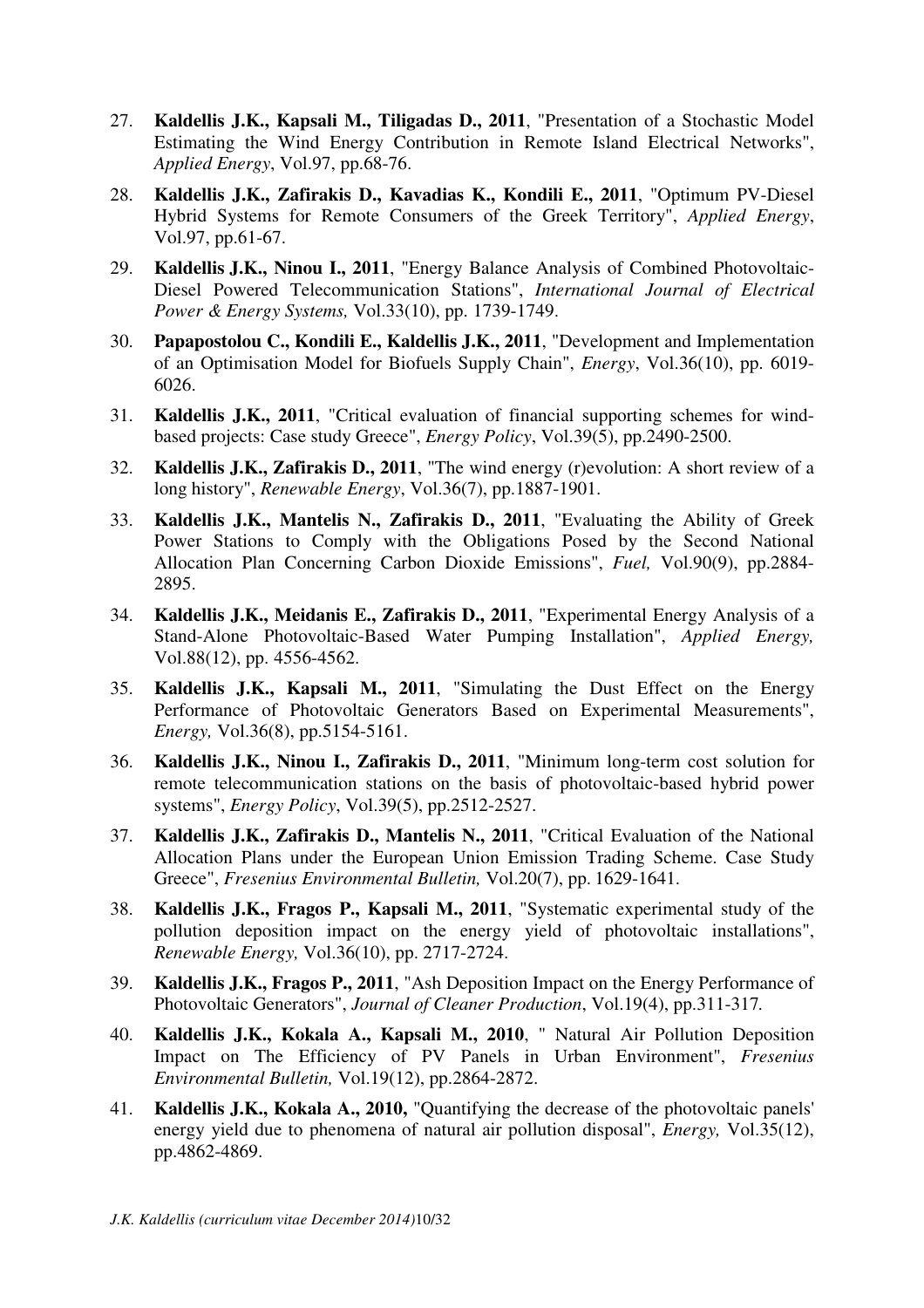- 42. **Kapsali M., Kaldellis J.K., 2010,** "Combining hydro and variable wind power generation by means of pumped-storage under economically viable terms", *Applied Energy,* Vol.87(11), pp.3475-3485.
- 43. **Zafirakis D., Kaldellis J.K., 2010,** "Autonomous dual-mode CAES systems for maximum wind energy contribution in remote island networks", *Energy Conversion and Management,* Vol.51(11), pp.2150-2161.
- 44. **Kaldellis J.K., Kapsali M., Kavadias K.A., 2010,** "Energy balance analysis of windbased pumped hydro storage systems in remote island electrical networks", *Applied Energy*, Vol.87(8), pp.2427-2437.
- 45. **Kaldellis J.K., 2010,** "Optimum hybrid photovoltaic-based solution for remote telecommunication stations", *Renewable Energy*, Vol.35(10), pp. 2307-2315.
- 46. **Kaldellis J.K., Zafirakis D., Kondili E., 2010**, "Energy Pay-Back Period Analysis of Stand-Alone Photovoltaic Systems", *Renewable Energy Journal*, Vol.35(7), pp.1444- 1454.
- 47. **Kaldellis J.K., Zafirakis D., Kondili E., 2010,** "Optimum sizing of photovoltaicenergy storage systems for autonomous small islands", *International Journal of Electrical Power & Energy Systems,* Vol.32(1), pp.24-36.
- 48. **Kondili E., Kaldellis J.K., Papapostolou C., 2010,** "A novel systemic approach to water resources optimisation in areas with limited water resources", *Desalination,*  Vol.250(1), pp.297-301.
- 49. **Kaldellis J.K., Simotas M., Zafirakis D. Kondili E., 2009,** "Optimum autonomous photovoltaic solution for the Greek islands on the basis of energy pay-back analysis", *Journal of Cleaner Production*, Vol.17(15), pp.1311-1323.
- 50. **Kaldellis J.K., Zafirakis D., Kondili E., 2009**, "Optimum autonomous stand-alone photovoltaic system design on the basis of energy pay-back analysis", *Energy,* Vol.34(9), pp.1187-1198.
- 51. **Kaldellis J.K., Kavadias K.A., Filios A.E., 2009,** "A new computational algorithm for the calculation of maximum wind energy penetration in autonomous electrical generation systems", *Applied Energy*, Vol.86(7-8), pp.1011-1023.
- 52. **Zafirakis D., Kaldellis J.K., 2009**, "Economic evaluation of the dual mode CAES solution for increased wind energy contribution in autonomous island networks", *Energy Poli*cy, Vol.37(5), pp.1958-1969.
- 53. **Kaldellis J.K., Zafirakis D., Kaldelli El., Kavadias K., 2009,** "Cost benefit analysis of a photovoltaic-energy storage electrification solution for remote islands", *Renewable Energy*, Vol.34(5), pp.1299-1311.
- 54. **Kaldellis J.K., Spyropoulos G.C., Kavadias K.A., Koronaki I.P., 2009,**  "Experimental validation of autonomous PV-based water pumping system optimum sizing", *Renewable Energy*, Volume 34, Issue 4, April 2009, Pages 1106-1113
- 55. **Kaldellis J.K., Zafirakis D., Kavadias K., 2009,** "Techno-economic comparison of energy storage systems for island autonomous electrical networks", *Renewable and Sustainable Energy Reviews*, Vol. 13(2), pp.378-392.
- 56. **Kaldellis J.K., Zafirakis D., Kondili E., 2009,** "Contribution of lignite in the Greek electricity generation: Review and future prospects", *Fuel*, Vol.88(3), pp.475-489.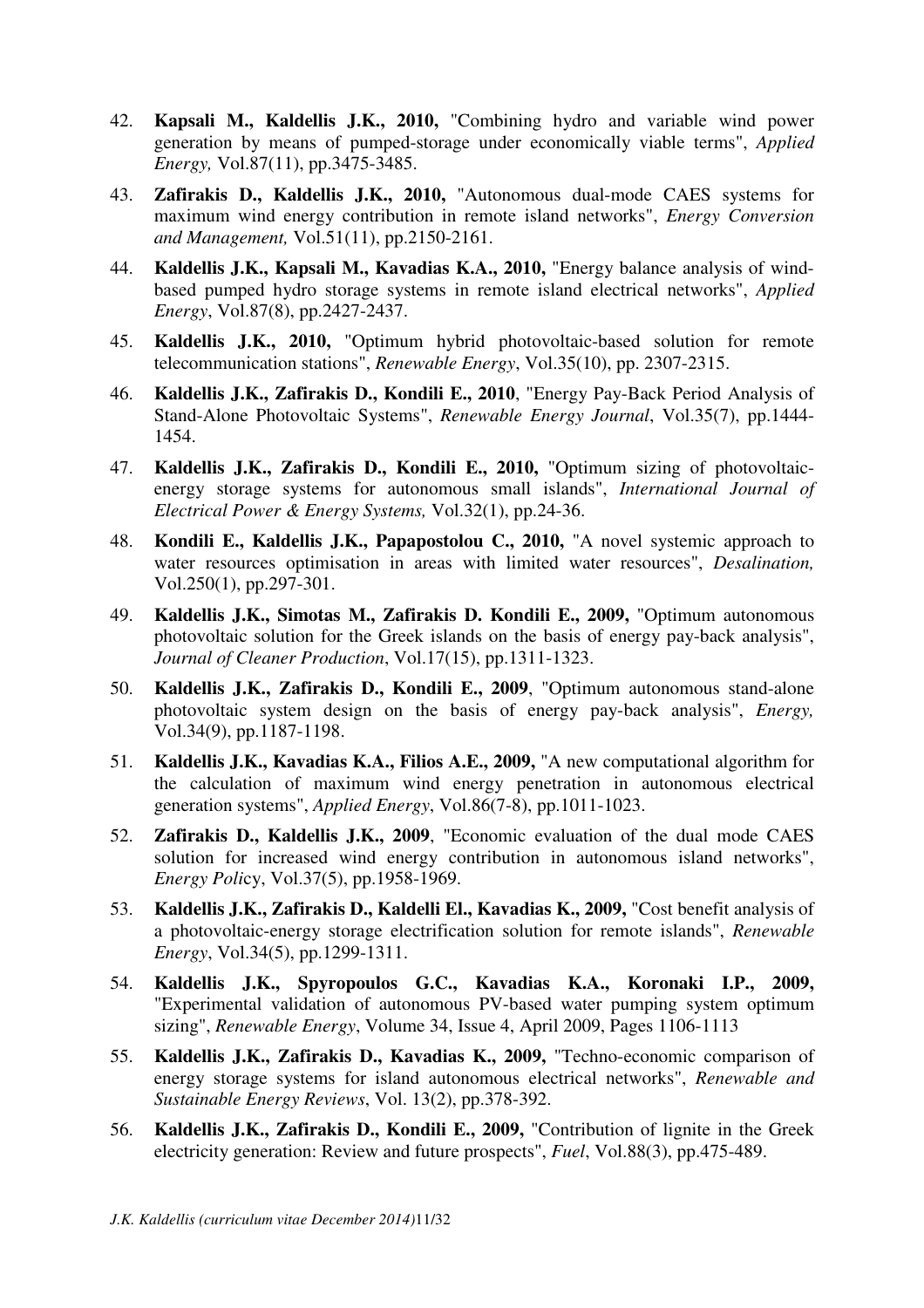- 57. **Kaldellis J.K., Zafirakis D., Kavadias K., Kondili E, 2009**, "An Optimum Sizing Methodology for Combined Photovoltaic-Energy Storage Electricity Generation Configurations" ASME Journal of *Solar Energy Engineering,* Vol.131(2), pp. 021010 (1- 12).
- 58. **Kaldellis J.K., Zafirakis D., Kaldelli El., Kondili E., 2009**, "Combined Photovoltaic and Energy Storage Systems. An Integrated Electrification Solution for Small Islands", *International Journal of Environmental Technology & Management*, Vol.10(2), pp.123- 149.
- 59. **Tsoutsos Th., Tsouchlaraki A., Tsiropoulos M., Kaldellis J.K., 2009**, "Visual Impact Evaluation Methods of Wind Parks: Application for a Greek Island", *Wind Engineering Journal, S1089*, Vol.33(1), pp.83-92.
- 60. **Zafirakis D., Papapostolou, C., Tsoutsos Th., Kondili E., Kaldellis J.K., 2009,**  "Environmental Non-Governmental Organizations And Public Awareness Concerning The Environment In Greece", *Fresenius Environmental Bulletin,* Vol.18(7b), pp.1324- 1335.
- 61. **Tachos N.S., Filios A.E., Margaris D.P., Kaldellis J.K., 2009**, "A Computational Aerodynamics Simulation of the NREL Phase II Rotor", *Open Mechanical Engineering Journal*, Vol.3, pp.9-16.
- 62. **Kaldellis J.K., 2008**, "Integrated electrification solution for autonomous electrical networks on the basis of RES and energy storage configurations", *Energy Conversion and Management*, Vol.49(12), pp.3708-3720.
- 63. **Kaldellis J.K., 2008**, "Maximum Wind Potential Exploitation in Autonomous Electrical Networks on the Basis of Stochastic Analysis" *Journal of Wind Engineering & Industrial Aerodynamics*, Vol.96(8-9), pp.1412-1424.
- 64. **Kaldellis J.K., Kondili E.M., Paliatsos A.G., 2008**, "The Contribution of Renewable Energy Sources on Reducing the Air Pollution of Greek Electricity Generation Sector", *Fresenius Environmental Bulletin,* Vol.17(10a), pp.1584-1593.
- 65. **Kondili E.M., Kaldellis J.K., 2008**, "Development and Operation Issues of a Decision Support System for Water Management in Areas with Limited Water Resources", *Fresenius Environmental Bulletin,* Vol.17(9b), pp.1412-1419.
- 66. **Kaldellis J.K., 2008**, "Critical Evaluation of the Hydropower Applications in Greece", *Journal of Renewable and Sustainable Energy Reviews*, Vol.12(1), pp.218-234.
- 67. **Kaldellis J.K., 2008**, "The Wind Potential Impact on the Maximum Wind Energy Penetration in Autonomous Electrical Grids", *Renewable Energy Journal,* Vol.33(7), pp.1665-1677.
- 68. **Kaldellis J.K., Zafirakis D., 2007**, "Optimum Energy Storage Techniques for the Improvement of Renewable Energy Sources-Based Electricity Generation Economic Efficiency", *Energy Journal,* Vol.32(12), pp.2295-2305*.*
- 69. **Kaldellis J.K., Chalvatzis K.J., Spyropoulos G.C., 2007**, "Transboundary air pollution balance in the new integrated European environment", *Journal of Environmental Science and Policy*, Vol.10(7-8), pp.725-733.
- 70. **Kaldellis J.K., Zafirakis D., 2007**, "Present Situation and Future Prospects of Electricity Generation in Aegean Archipelago Islands", *Energy Policy Journal*, Vol.35(9), pp.4623-4639.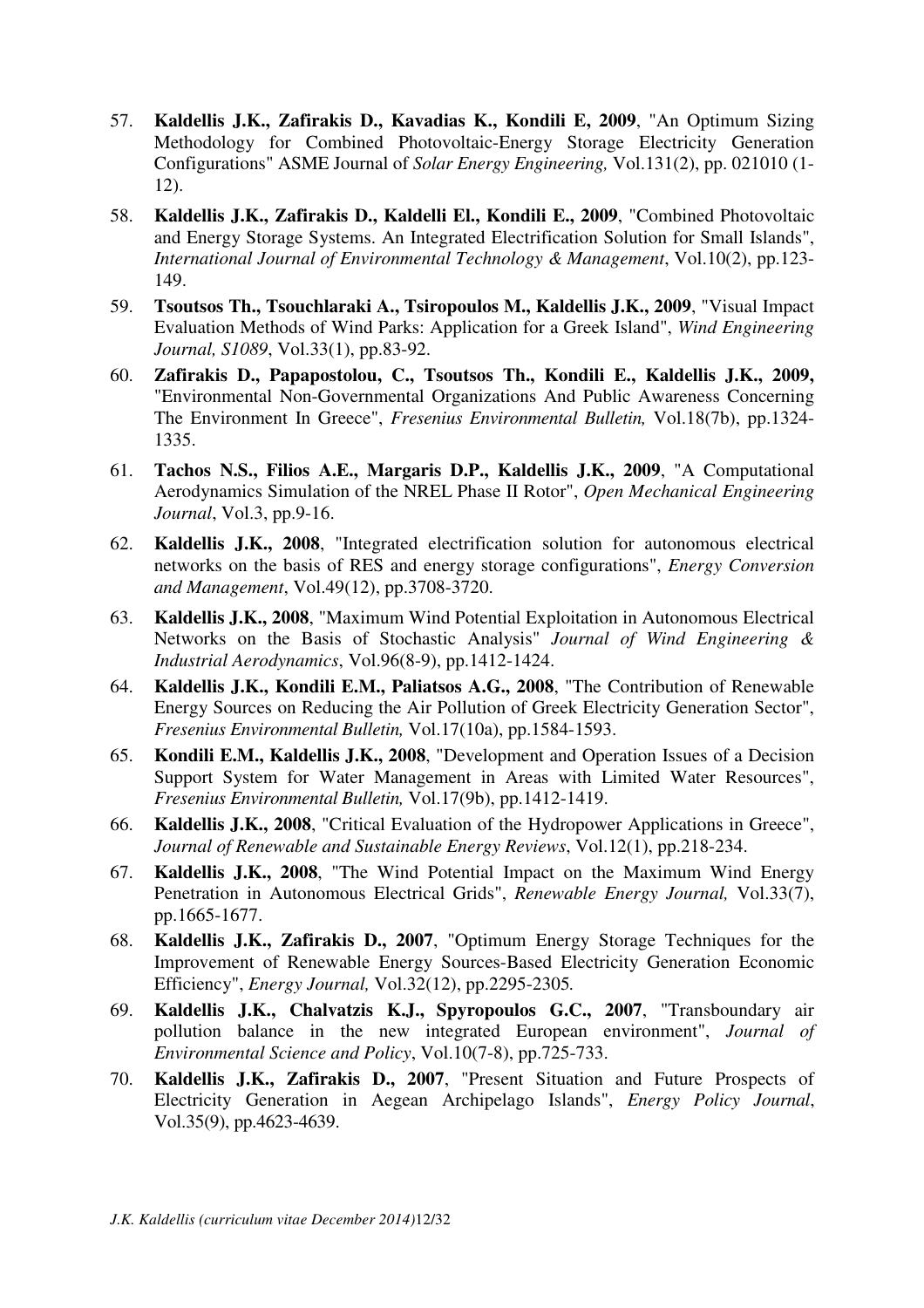- 71. **Kaldellis J.K., 2007**, "The Contribution of Small Hydro Power Stations to the Electricity Generation in Greece: Technical and Economic Considerations", *Energy Policy Journal*, Vol.35(4), pp.2187-2196.
- 72. **Kaldellis J.K., Kavadias K.A., Koronakis P.S., 2007**, "Comparing Wind and Photovoltaic Stand-Alone Power Systems Used for the Electrification of Remote Consumers", *Journal of Renewable and Sustainable Energy Reviews*, Vol.11(1), pp.57- 77.
- 73. **Kaldellis J.K., 2007**, "Maximum Wind Energy Contribution in Autonomous Electrical Grids Based on Thermal Power Stations", *Applied Thermal Engineering Journal*, Vol.27(8-9), pp.1565-1573.
- 74. **Kaldellis J.K., 2007**, "An Integrated Model for Performance Simulation of Hybrid Wind-Diesel Systems", *Renewable Energy Journal,* Vol.32(9), pp.1544-1564.
- 75. **Kaldellis J.K., Kavadias K.A., 2007**, "Cost-Benefit Analysis of Remote Consumers' Electrification on the Basis of Hybrid Wind-Diesel Power Stations", *Energy Policy Journal*, Vol.35(3), pp.1525-1538.
- 76. **Kaldellis J.K., Kondili E., 2007**, "The Water Shortage Problem in Aegean Archipelago Islands. Cost-Effective Desalination Prospects", *Desalination*, Vol.216(1-3), pp.123- 128.
- 77. **Kondili E., Kaldellis J.K., 2007**, "Biofuels Implementation in East Europe: Current Status and Future Prospects", *Journal of Renewable and Sustainable Energy Reviews*, Vol.11(9), pp.2137-2151.
- 78. **Kaldellis J.K., 2006**, "Evaluation of Greek Wind Parks Visual Impact: Public Attitude and Experts' Opinion", *Fresenius Environmental Bulletin*, Vol.15(11), pp.1419-1426.
- 79. **Kaldellis J.K., Kavadias K.A., Papantonis D.E., Stavrakakis G.S., 2006**, "Maximizing the Contribution of Wind Energy in the Electricity Demand Problem of Crete Island", *Wind Engineering Journal*, Vol.30(1), pp.73-92.
- 80. **Kaldellis J.K., Kondili E., Filios A., 2006**, "Sizing a Hybrid Wind-Diesel Stand-Alone System on the Basis of Minimum Long-Term Electricity Production Cost", *Applied Energy Journal*, Vol.83(12), pp.1384-1403.
- 81. **Kaldellis J.K., Spyropoulos G.C., Chalvatzis K.J., Paliatsos A.G., 2006**, "Minimum SO2 Electricity Sector Production Using the Most Environmental Friendly Power Stations in Greece", *Fresenius Environmental Bulletin*, Vol.15(11), pp.1394-1399.
- 82. **Paliatsos A.G., Koronakis P.S., Kaldellis J.K., 2006**, "Effect of Surface Ozone Exposure on Vegetation in the Rural Area of Aliartos, Greece", *Fresenius Environmental Bulletin*, Vol.15(11), pp.1387-1393.
- 83. **Nastos P.T., Paliatsos A.G., Priftis K.N., Kaldellis J.K., Panagiotopoulou-Gartagani P., Tapratzi-Potamianou P., Zachariadi-Xypolita A., Kotsonis K., Kassiou K., Saxoni-Papageorgiou P., 2006**, "The Effect of Weather Types on the Frequency of Childhood Asthma Admissions in Athens, Greece", *Fresenius Environmental Bulletin*, Vol.15(8b), pp.936-942.
- 84. **Kaldellis J.K., Kostas P., Filios A., 2006**, "Minimization of the Energy Storage Requirements of a Stand-Alone Wind Power Installation by Means of Photovoltaic Panels", *Wind Energy International Journal*, Vol.9(4), pp.383-397.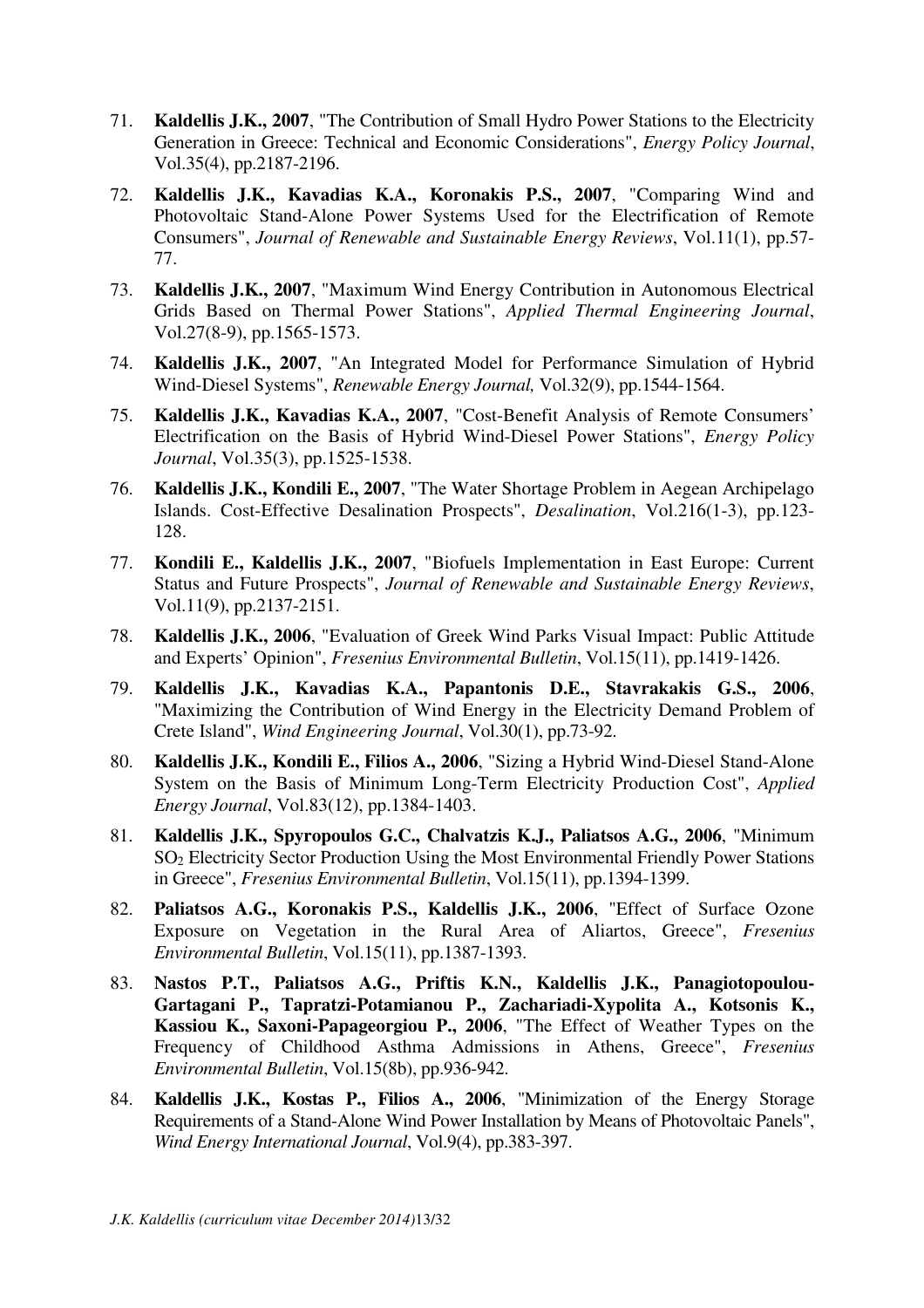- 85. **Kaldellis J.K., Kavadias K.A., Kondili E., 2006**, "Energy and Clean Water Coproduction in Remote Islands to Face the Intermittent Character of Wind Energy", *International Journal of Global Energy Issues*, Vol.25(3-4), pp.298-312.
- 86. **Kaldellis J.K., Vlachos G., 2006**, "Optimum Sizing of an Autonomous Wind-Diesel Hybrid System for Various Representative Wind-Potential Cases", *Applied Energy Journal*, Vol. 83(2), pp.113-132.
- 87. **Kondili E., Kaldellis J.K., 2006**, "Water Use Planning with Environmental Considerations for Aegean Islands", *Fresenius Environmental Bulletin*, Vol.15(11), pp.1400-1407.
- 88. **Kondili E., Kaldellis J.K., 2006**, "Optimal Design of Geothermal-Solar Greenhouses for the Minimisation of Fossil Fuel Consumption", *Applied Thermal Engineering*, Vol.26(8-9), pp.905-915.
- 89. **Kaldellis J.K., Vlachou D.S., Korbakis G., 2005**, "Techno-Economic Evaluation of Small Hydro Power Plants in Greece: A Complete Sensitivity Analysis", *Energy Policy Journal*, Vol.33(15), pp.1969-1985.
- 90. **Kaldellis J.K., El-Samani K., Koronakis P., 2005**, "Feasibility Analysis of Domestic Solar Water Heating Systems in Greece", *Renewable Energy Journal*, Vol.30(5), pp.659- 682.
- 91. **Kaldellis J.K., Kavadias K.A., Spyropoulos G., 2005**, "Investigating the Real Situation of Greek Solar Water heating Market", *Journal Renewable and Sustainable Energy Reviews*, Vol.9(5), pp.499-520.
- 92. **Kaldellis J.K., 2005**, "Social Attitude towards Wind Energy Applications in Greece", *Energy Policy Journal*, Vol.33(5), pp.595-602.
- 93. **Kaldellis J.K., Vlachos G.Th., Paliatsos A.G., Kondili E., 2005**, "Detailed Examination of Greek Electricity Sector Nitrogen Oxides Emissions for the Last Decade", *Journal of Environmental Science and Policy*, Vol.8(5), pp.502-514.
- 94. **Kaldellis J.K., 2004**, "Optimum Techno-Economic Energy-Autonomous Photovoltaic Solution for Remote Consumers throughout Greece", *Journal of Energy Conversion and Management*, Vol.45(17), pp.2745-2760.
- 95. **Kaldellis J.K., 2004**, "Investigation of Greek Wind Energy Market Time-Evolution", *Energy Policy Journal,* Vol.32(7), pp.865-879.
- 96. **Kaldellis J.K., 2004**, "Parametric Investigation Concerning Dimensions of a Stand-Alone Wind Power System", *Journal of Applied Energy*, Vol.77(1), pp.35-50.
- 97. **Kaldellis J.K., M. Voutsinas, A.G. Paliatsos, P.S. Koronakis, 2004**, "Temporal Evolution of the Sulfur Oxides Emissions from Greek Electricity Generation Sector", *Journal of Environmental Technology*, Vol.25, pp.1371-1384
- 98. **Kaldellis J.K., Kavadias K.A., Kondili E., 2004**, "Renewable Energy Desalination Plants for the Greek Islands, Technical and Economic Considerations", *Desalination Journal*, Vol.170(2), pp.187-203.
- 99. **Kaldellis J.K., Vlachos G., 2004**, "Application of a Gas-Turbine Exhausted Gases to Brackish Water Desalination. A Techno-Economic Evaluation", *Applied Thermal Engineering*, Vol.24(17-18), pp.2487-2500.
- 100. **Kaldellis J.K., Kavadias K.A., 2004, "**Evaluation of Greek Wind Parks Visual Impact: "The Public Attitude" *Fresenius Environmental Bulletin,* Vol.13(5), pp.413-423.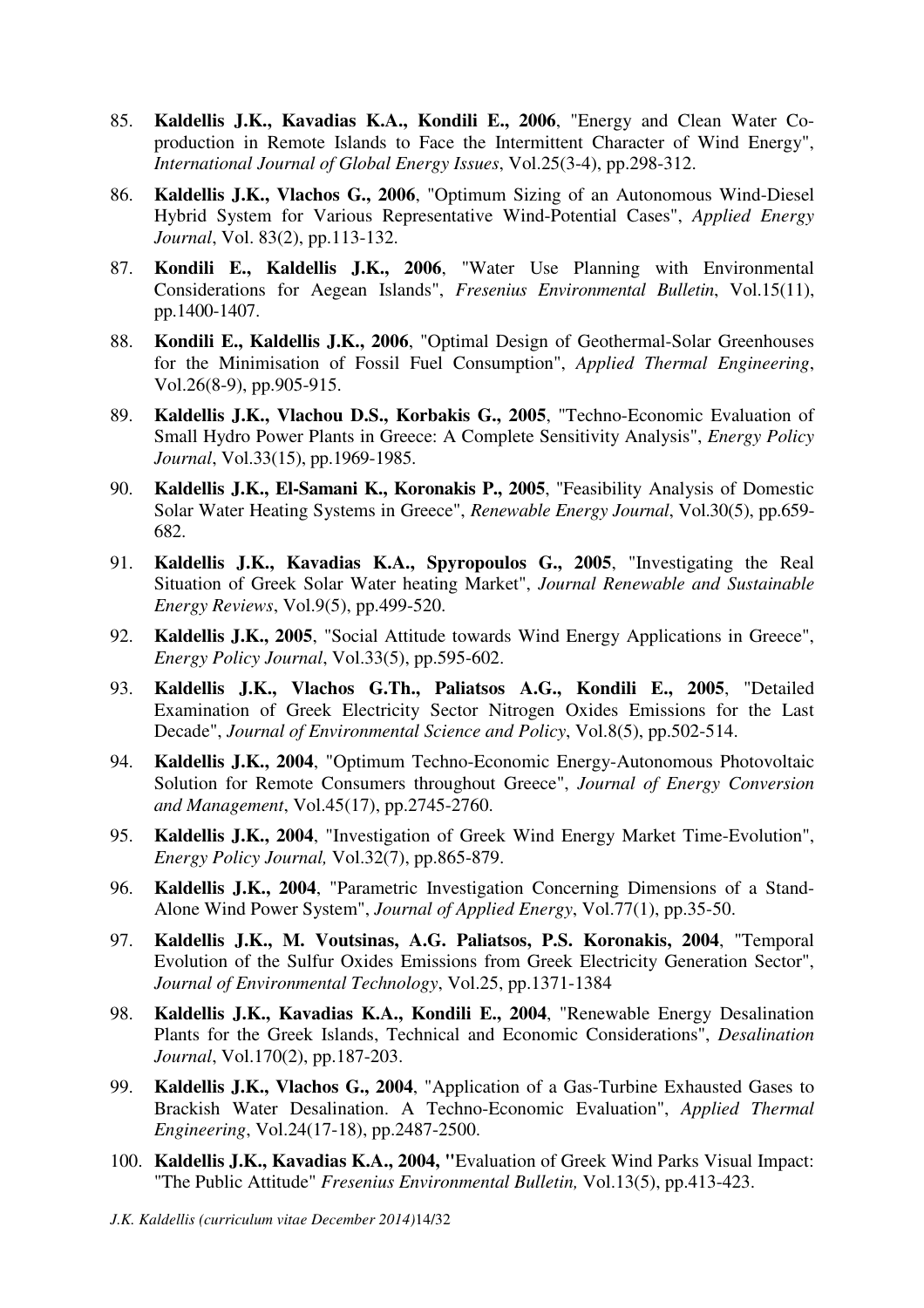- 101. **Kaldellis J.K., Koronakis P., Kavadias K., 2004**, "Energy Balance Analysis of a Stand-Alone Photovoltaic System, Including Variable System Reliability Impact", *Renewable Energy Journal*, Vol.29(7), pp.1161-1180.
- 102. **Kaldellis J.K., Kavadias K.A., Filios A.**, **Garofallakis S., 2004**, "Income Loss due to Wind Energy Rejected by the Crete Island Electrical Network: The Present Situation", *Journal of Applied Energy*, Vol.79(2), pp.127-144.
- 103. **Kaldellis J.K., Spyropoulos G., Chalvatzis K.J., 2004**, "The Impact of Greek Electricity Generation Sector on the National Air Pollution Problem", *Fresenius Environmental Bulletin*, Vol.13(7), pp.647-656.
- 104. **Kaldellis J.K., 2003,** "Feasibility Evaluation of Greek State 1990-2001 Wind Energy Program", *Energy Journal*, Vol.28(14), pp.1375-1394.
- 105. **Kaldellis J.K., Kavadias K.A., Paliatsos A.G., 2003**, "Environmental Impacts of Wind Energy Applications: Myth or Reality?" *Environmental Bulletin,.* Vol.12(4), pp.326-337.
- 106. **Kaldellis J.K., 2003**, "An Integrated Feasibility Analysis of a Stand-Alone Wind Power System, Including No-Energy Fulfillment Cost", *Wind Energy Journal*, Vol.6(4), pp.355-364.
- 107. **Kaldellis J.K., Vlachou D.S., Paliatsos A.G., 2003**, "Twelve Years Energy Production Assessment of Greek State Wind Parks", *Wind Engineering Journal*, Vol.27(3), pp.215- 226.
- 108. **Kavadias K.A., Kaldellis J.K., 2003**, "An Integrated Aerodynamic Simulation Method of Wind Turbine Rotors", *Applied Research Review Journal* of the TEI of Piraeus, Vol.8(1), pp.221-242.
- 109. **Koronakis P.S., Sfantos G.K., Paliatsos A.G., Kaldellis J.K., Garofalakis J.E., Koronaki I.P., 2002**, "Interrelations of UV-global/global/diffuse Solar Irradiance Components and UV-global Attenuation on Air Pollution Episode Days in Athens, Greece", *Atmospheric Environment*, Vol.36(19), pp.3173-3181.
- 110. **Kaldellis J.K., 2002**, "An Integrated Time-Depending Feasibility Analysis Model of Wind Energy Applications in Greece", *Energy Policy Journal*, Vol.30(4), pp.267-280.
- 111. **Kaldellis J.K., 2002**, "Parametrical Investigation of the Wind-Hydro Electricity Production Solution for Aegean Archipelago", *Journal of Energy Conversion and Management*, Vol.43(16), pp.2097-2113.
- 112. **Kaldellis J.K., 2002**, "Optimum Autonomous Wind Power System Sizing for Remote Consumers, Using Long-Term Wind Speed Data", *Journal of Applied Energy*, Vol.71(3), pp.215-233.
- 113. **Kaldellis J.K., Tsesmelis M., 2002**, "Integrated Energy Balance Analysis οf a Stand-Alone Wind Power System, for Various Typical Aegean Sea Regions", *Wind Energy Journal*, Vol.5(1), pp.1-17.
- 114. **Kaldellis J.K., 2002**, "Minimum Stand-Alone Wind Power System Cost Solution for Typical Aegean Sea Islands", *Wind Engineering Journal*, Vol.26(4), pp.241-255.
- 115. **Paliatsos A.G., Kaldellis J.K., Koronakis P.S., Garofalakis J.E., 2002**, "Fifteen Year Air Quality Trends Associated with the Vehicle Traffic in Athens, Greece" *Fresenius Environmental Bulletin*, Vol.11/12b, pp.1119-1126.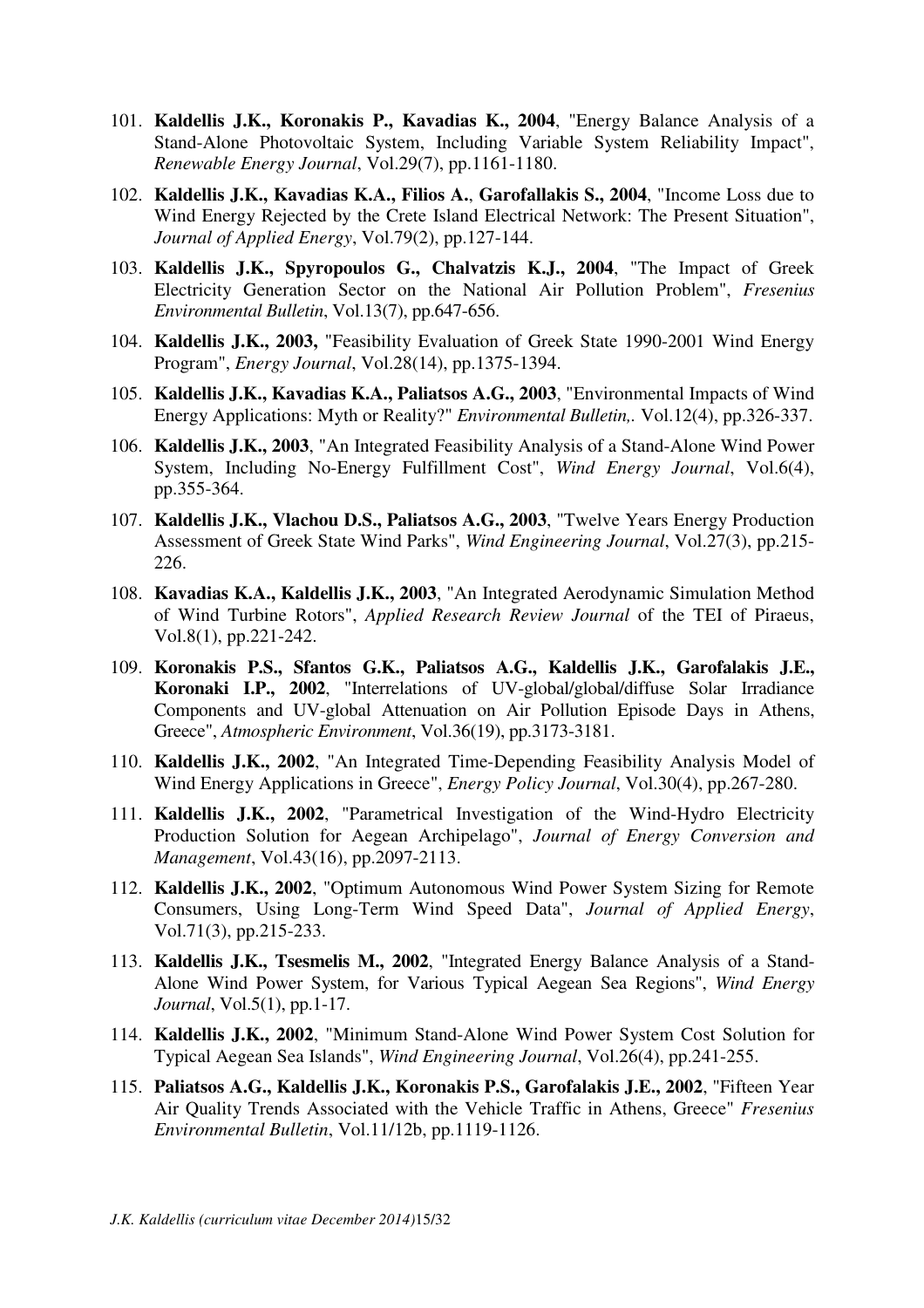- 116. **Kaldellis J.K., Kavadias K.A., 2001**, "Optimal Wind-Hydro Solution for Aegean Sea Islands Electricity Demand Fulfillment", *Journal of Applied Energy*, Vol.70, pp.333- 354.
- 117. **Kaldellis J.K., Kavadias K., Christinakis E., 2001**, "Evaluation of the Wind-Hydro Energy Solution for Remote Islands", *Journal of Energy Conversion and Management*, vol.42(9), pp.1105-1120.
- 118. **Kaldellis J.K., Vlachou D.S., Koronakis P.S., Garofalakis J.E., 2001**, "Critical Evaluation of Solar Collector Market in Greece Using Long-Term Solar Intensity Measurements", presented in the First Hellenic-Turkish International Physics Conference, Kos-Alikarnassos, published also in *"Balkan Physics Letters" Journal*, SI/2001, pp.181-193, ISSN 1301-8329.
- 119. **Kaldellis J.K., Paliatsos A.G., Toumbaniaris P., Kavadias K., 2001**, "The Impact of Fossil Fuel Consumption on Air Pollution Problem in Greece", presented in the First Hellenic-Turkish International Physics Conference, Kos-Alikarnassos, published also in "*Balkan Physics Letters" Journal*, SI/2001, pp.194-205, ISSN 1301-8329..
- 120. **Kaldellis J.K., Konstantinidis P., 2001**, "Renewable Energy Sources Versus Nuclear Power Plants Face the Urgent Electricity Demand of Aegean Sea Region", presented in the First Hellenic-Turkish International Physics Conference, Kos-Alikarnassos, published also in "*Balkan Physics Letters" Journal*, SI/2001, pp.169-180, ISSN 1301- 8329.
- 121. **Kaldellis J.K., Gavras T.J., 2000,** "The Economic Viability of Commercial Wind Plants in Greece. A Complete Sensitivity Analysis", *Energy Policy Journal*, Vol.28, pp.509-517.
- 122. **Kaldellis J.K., 1998**, "Static Pressure Gradients inside the Shock-Shear Flow Interaction Region", "*Technika Chronika", Scientific Journal* of the Technical Chamber of Greece-IV, Vol18(2), pp.19-33.
- 123. **Kaldellis J., 1997**, "Aero-Thermodynamic Loss Analysis in Cases of Normal Shock Wave-Turbulent Shear Layer Interaction", ASME Transactions, *Journal of Fluids Engineering*, Vol.119, pp.297-304.
- 124. **Kaldellis J., 1993**, "Parametrical Investigation of the Interaction Between Turbulent Wall Shear Layers and Normal Shock Waves, Including Separation", ASME Transactions, *Journal of Fluids Engineering*, Vol.115, pp.48-55.
- 125. **Kaldellis J., Douvikas D., Falchetti F., Papailiou K.D., 1990**, "A Secondary Flow Calculation Method for Axial Flow Transonic-Supersonic Compressors, Including Shock-Secondary Flow Interaction", ASME Transactions, *Journal of Turbomachinery*, Vol.112, pp.652-668.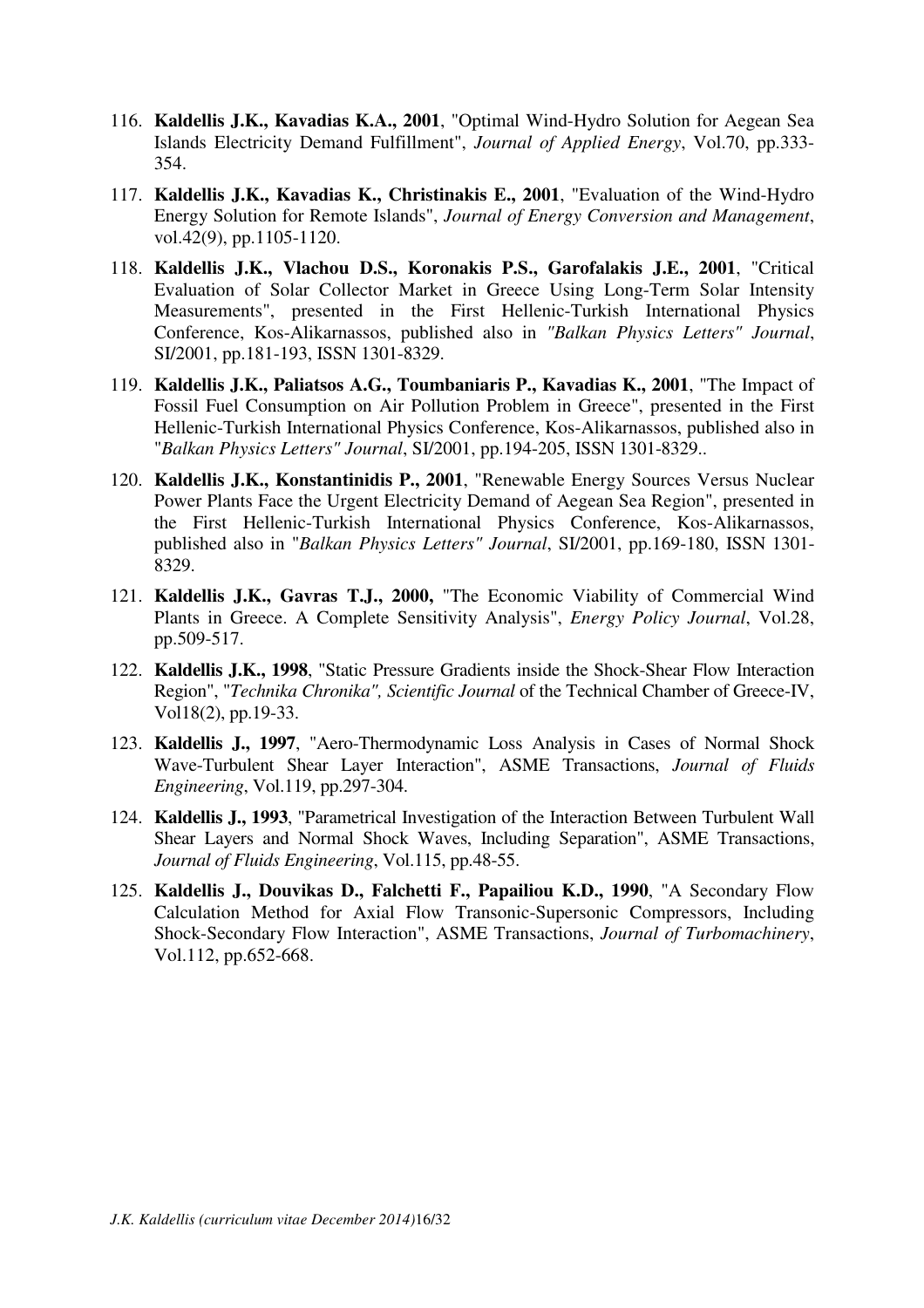#### **PAPERS IN INTERNATIONAL SCIENTIFIC CONFERENCES**

- IC1. **Chliaoutakis Ar., Protogeropoulos Chr., Cameron M., Kaldellis J.K., 2013**, "Performance Comparison between Central and Multistring-Based Inverters for the Support of Large-Scale Photovoltaic Power Stations in Greece", 28<sup>th</sup> European PV Solar Energy Conference, September 30-October 4, Paris, France.
- IC2. **Kavadias K., Zafirakis D., Kaldellis J.K., 2013**, "The Role of Hydrogen in the Promotion of Large-Scale RES Integration in Aegean Sea Island Grids",  $17<sup>th</sup>$ International Symposium of MESAEP, September 28-October 1, Istanbul, Turkey.
- IC3. **Papapostolou Chr., Früh W.G., Kondili E., Kaldellis J.K., 2013**, "Evaluation Framework of Energy and Fuel Supply Chains: A Methodological Approach",  $17<sup>th</sup>$ International Symposium of MESAEP, September 28-October 1, Istanbul, Turkey.
- IC4. **Kaldellis J.K., Kavadias K.A., Zafirakis D., 2013**, "Experimental Validation of a Theoretical Model for the Simulation of Wind-PV-Storage Stand-Alone Installations", International Scientific Conference eRA-8, September 2013, Piraeus, Greece.
- IC5. **Gazis F.S., Vokas G.Α., Kaldelis J.K., Katsimardou I.J., 2013**, "Micro Inverters for PV Plants Compared to the Ordinary String or Central Inverters", International Scientific Conference eRA-8, September 2013, Piraeus, Greece.
- IC6. **Katsimardou I.J., Vokas G.Α., Kaldelis J.K., Gazis F.S., 2013**, "Performance Evaluation of a Building Integrated Photovoltaic Thermal (BIPVT) Air collector Using Different Photovoltaic Technologies", International Scientific Conference eRA-8, September 2013, Piraeus, Greece.
- IC7. **Zafirakis D., Elmasides C., Sauer D., Leuthhold M., Merei G., Kaldellis J.K., Vokas G., 2013**, "The Multiple Role of Energy Storage in the Industrial Sector: Evidence From a Greek Industrial Facility",  $8<sup>th</sup>$  International Renewable Energy Storage Conference, IRES-2013, November 2013, Berlin, Germany.
- IC8. **Stathopoulos M., Zafirakis D., Kavadias K., Kaldellis J.K., 2013**, "The Role of Residential Load-Management in the Support of RES-Based Power Generation in Remote Electricity Grids", 8<sup>th</sup> International Renewable Energy Storage Conference, IRES-2013, November 2013, Berlin, Germany.
- IC9. **Kotsenos A., Kondili E., Paliatsos A.G., Kaldellis J.K., 2013**, "Comparative Evaluation of the Air Quality Indexes. Application for the Greater Athens Area", CEST2013, 13<sup>th</sup> International Conference on Environmental Science and Technology, September 2013, Athens, Greece.
- IC10. **Kondili E., Papapostolou C., Balaska A., Aggelakopoulos J., Papagiakomos A., Kaldellis J.K., 2013**, "Environmental Performance Improvement and Environmental Management Systems (EMS) in Universities. Special Focus in the TEI of Piraeus Campus", CEST2013, 13<sup>th</sup> International Conference on Environmental Science and Technology, September 2013, Athens, Greece.
- IC11. **Kondili E., Papapostolou C., Pantemi G., Kaldellis J.K., 2013**, "Energy and Environmental Education in Greek Secondary Education: Highlights, Prospects and Expectations", CEST2013, 13<sup>th</sup> International Conference on Environmental Science and Technology, September 2013, Athens, Greece.
- IC12. **Mentzos M.D., Vouros A.P., Margaris D.P., Filios A.E., Kaldellis J.K., 2013**, "The Effect of the Blade Geometry in the Velocity Profile in a Radial Pump Impeller", 5<sup>th</sup> International Conference on Experiments/Process/System Modeling/Simulation/ Optimization, July 2013, Athens.
- IC13. **Kaldellis J.K., Kapsali M., Giannaraki Chr., Pavlou A., 2013**, "Opportunities for Wave Energy Exploitation in the East Mediterranean Region",  $4<sup>th</sup>$  International Conference on Renewable Energy Sources & Energy Efficiency, June 2013, Cyprus.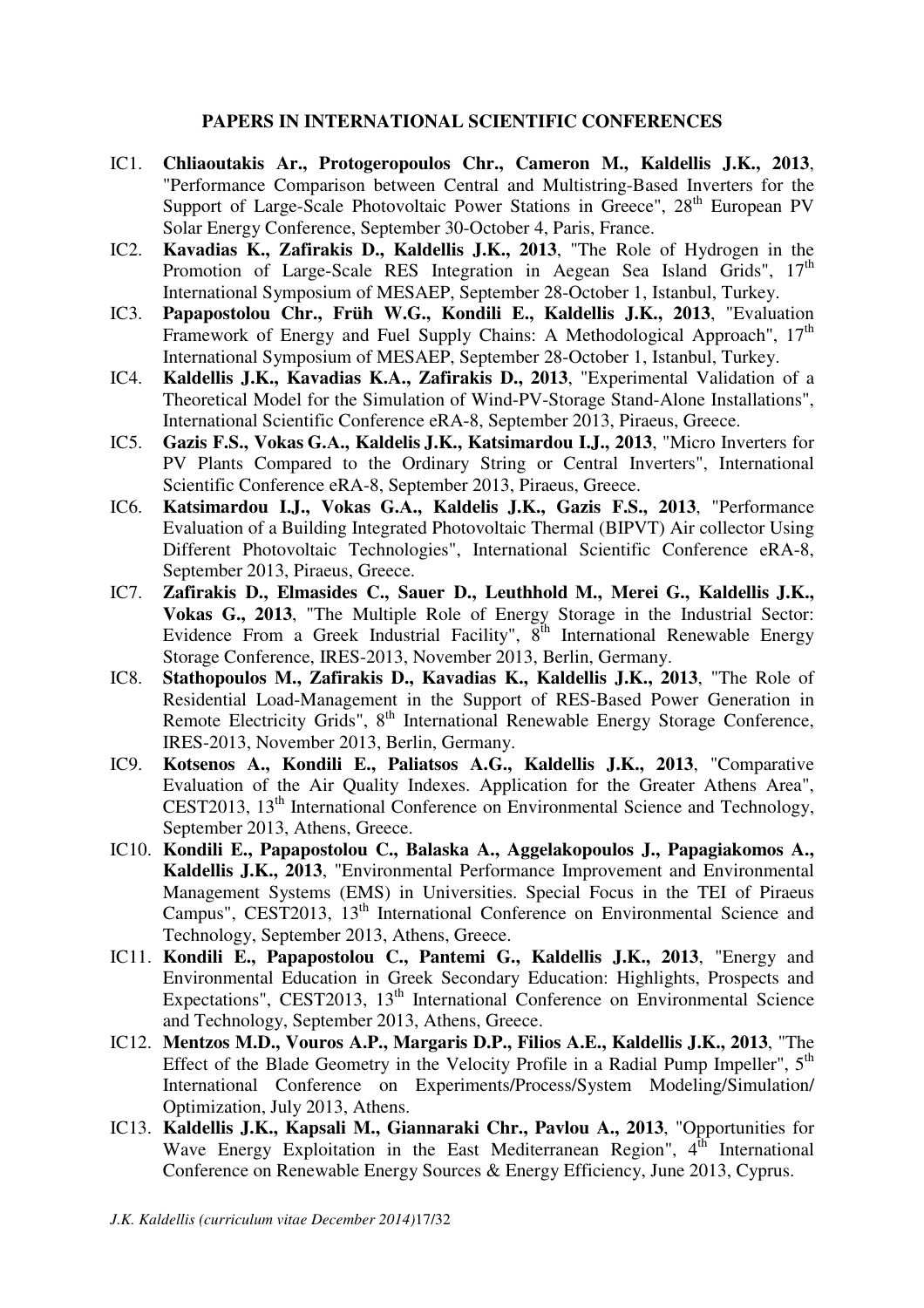- IC14. **Ristas G., Spyropoulos G., Kavadias K., Kaldellis J.K., 2013**, "Experimental Energy Analysis of a Hybrid Wind-PV Stand-Alone Installation",  $4<sup>th</sup>$  International Conference on Renewable Energy Sources & Energy Efficiency, June 2013, Cyprus.
- IC15. **Kavadias K., Zafirakis D., Kaldellis J.K., 2013**, "The Role of Hydrogen-Based Energy Storage in the Support of Large-Scale Wind Energy Integration in Island Grids",  $4<sup>th</sup>$  International Conference on Renewable Energy Sources & Energy Efficiency, June 2013, Cyprus.
- IC16. **Papadopoulos G., Zafirakis D., Kavadias K., Kaldellis J.K., 2013**, "Investigating the Role of Hybrid PV-Diesel Stand-Alone Systems for the Electrification of Remote Telecommunication Stations in Greece", International Conference on Applied Energy, ICAE-2013, July 2013, Pretoria, South Africa.
- IC17. **Triantafillidis K., Zafirakis D., Kapsali M., Kaldellis J.K., 2013**, "Development of Hybrid Wind-PV-CAES Configurations for the Electrification of Remote Communities", International Conference on Applied Energy, ICAE-2013, July 2013, Pretoria, South Africa.
- IC18. **Zafirakis D., Rozakeas K., Kaldellis J.K., 2013**, "Evaluation of Arbitrage Strategies Practiced by Pumped Hydro Storage in the Greek Mainland Electricity Market", International Conference on Applied Energy, ICAE-2013, July 2013, Pretoria, South Africa.
- IC19. **Zafirakis D., Kapsali M., Kaldellis J.K., 2013**, "Feed-In Tariffs for Wind-Based Energy Storage Systems", European Wind Energy Conference (EWEC-2013), February 2013, Vienna, Austria.
- IC20. **Alikaj D., Zafirakis D., Kavadias K., Kaldellis J.K., 2013**, " Optimum Sizing of Hybrid, Wind-Based Configurations for the Satisfaction of Remote Consumers' Total Energy Needs", European Wind Energy Conference (EWEC-2013), February 2013, Vienna, Austria.
- IC21. **Emmanouilidis M., Kapsali M., Kaldellis J.K., 2012**, "Detailed Examination of Greek Lignite Thermal Power Stations on The Basis of  $NO<sub>x</sub>$  Emissions", International Conference of Protection and Restoration of the Environment XI, July 3-6, 2012, Thessaloniki, Greece.
- IC22. **Skarlis S., Papapostolou C., Kondili E., Kaldellis J.K., 2012**, "Willingness To Pay for Biodiesel from Vegetable Oil Crops in Rural Areas in Greece", International Conference of Protection and Restoration of the Environment XI, July 3-6, 2012, Thessaloniki, Greece.
- IC23. **Zafirakis D., Papapostolou C., Kondili E., Kaldellis J.K., 2012**, "Water Use in the Electricity Generation Sector. A Regional Approach Evaluation for Greek Thermal Power Plants", International Conference of Protection and Restoration of the Environment XI, July 3-6, 2012, Thessaloniki, Greece.
- IC24. **Kondili E., Kaldellis J.K., 2012**, "Evaluation of Water Supply Methods Including Water Reuse in the Island Region", International Conference of Protection and Restoration of the Environment XI, July 3-6, 2012, Thessaloniki, Greece.
- IC25. **Klironomos P.G., Vokas G.A., Kaldellis J.K., 2012**, "Potential of Building Integrated Photovoltaic Systems (BIPV): Study on the Oinofyta Viotias Industrial Buildings Zone", 8th Mediterranean Conference on Power Generation, Transmission Distribution and Energy Conversion (MedPower 2012), October 1-3, 2012, Cagliari, Italy.
- IC26. **Marcogiannakis A., Pasas P., Zafirakis D., Kaldellis J.K., 2012**, "Optimum Medium Scale Wind-CAES Configurations for the Electrification of Remote Communities", World Renewable Energy Congress WREF-2012, 13-17 May 2012, Denver, USA.
- IC27. **Papapostolou Chr., Kondili E., Früh W.G., Kaldellis J.K., 2012**, "Environmental and Social Implications of Alternative Energy Supply Chains: Identification of Main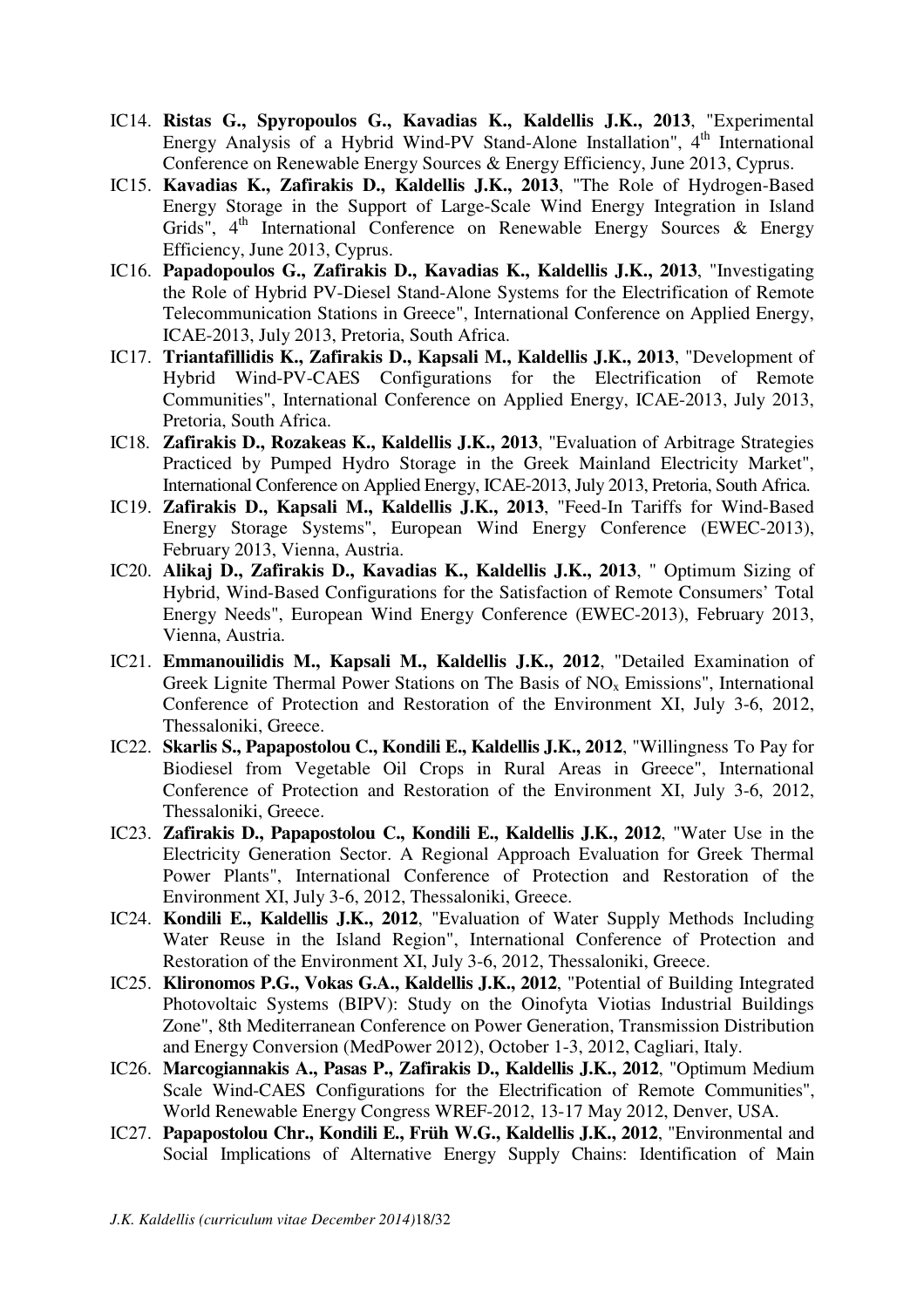Parameters and Examples", World Renewable Energy Congress WREF-2012, 13-17 May 2012, Denver, Colorado, USA.

- IC28. **Kaldellis J.K., Kapsali M., Zafirakis D., 2012**, "Offshore Wind Power Contribution in Achieving Global Renewable Energy Targets: Current Status and Future Prospects", Invited paper in the World Renewable Energy Congress WREF-2012, 13-17 May 2012, Denver, Colorado, USA.
- IC29. **Kondili E., Kaldellis J.K., 2012**, "Environmental and Economic Analysis of Water Supply Projects: Comparative Evaluation and Prospects", Invited paper in the World Renewable Energy Congress WREF-2012, 13-17 May 2012, Denver, Colorado, USA.
- IC30. **Tiligadas D., Kondili E., Kaldellis J.K., 2012**, "Photovoltaic-Based Combined Electricity and Clean Water Production for Remote Small Islands", Desalination and the Environment Conference (EDS), April 2012, Barcelona, Spain.
- IC31. **Kondili E., Kaldellis J.K., Paidousi M., 2012**, "A Multicriteria Analysis for the Optimal Desalination-RES System. Special focus: the Small Greek Islands", Desalination and the Environment Conference (EDS), April 2012, Barcelona, Spain.
- IC32. **Kaldellis J.K., Zafirakis D., Kondili E., Papapostolou Chr., 2012**, "Trends, Prospects and R&D Directions of the Global Wind Energy Sector", European Wind Energy Conference (EWEC-2012), April 2012, Copenhagen, Denmark.
- IC33. **Zafirakis D., Kavadias K.A., Efthimiadis S., Kapsali M., Kaldellis J.K., 2012**, "100% RES Integration in the Island of Agios Efstratios-Greece with the Use of Different Wind-Energy Storage Systems", European Wind Energy Conference (EWEC-2012), April 2012, Copenhagen, Denmark.
- IC34. **Zafirakis D., Gavrilopoulou El., Kavadias K.A., Kaldellis J.K., 2012**, "The Need for the Development of a New Readjusted Weibull Distribution for Increased Reliability of Energy Yield Estimation", European Wind Energy Conference (EWEC-2012), April 2012, Copenhagen, Denmark.
- IC35. **Bartzis I., Kondili E., Kaldellis J.K., 2011**, "Investigation of Energy Production by the Utilization of Municipal Solid Wastes in Greece", CEST2011,  $12<sup>th</sup>$  International Conference on Environmental Science and Technology, September 2011, Rhodes, Greece.
- IC36. **Spyropoulos G.C., Emmanouilidis M., Kaldellis J.K., 2011**, "Investigating the Long-Term Environmental Performance of the Greek Electricity Sector on the Basis of  $SO_2$  Emissions", CEST2011, 12<sup>th</sup> International Conference on Environmental Science and Technology, September 2011, Rhodes, Greece.
- IC37. **Kondili E., Papapostolou C., Kaldellis J.K., 2011**, "Technical and Economic Evaluation of Water Reuse from Wastewater Treatments Plants", CEST2011, 12<sup>th</sup> International Conference on Environmental Science and Technology, September 2011, Rhodes, Greece.
- IC38. **Mantelis N., Zafirakis D., Spyropoulos G.C., Kaldellis J.K., 2011**, "Critical Evaluation of the Second National Allocation Plan Concerning the Control of  $CO<sub>2</sub>$ Emissions in Greece", CEST2011,  $12<sup>th</sup>$  International Conference on Environmental Science and Technology, September 2011, Rhodes, Greece.
- IC39. **Rokas St., Ktenidis T., Kondili E., Kaldellis J.K., 2011**, "RES-based Power Plants Siting Using Geographical Information Systems", ICCEP-2011, International Conference on "Clean Electrical Power", IEEE, June 2011, Ischia, Italy.
- IC40. **Zafirakis D., Kavadias K.A., Kondili E., Kaldellis J.K., 2011**, "Energy Performance Evaluation of a Hybrid System in the Athos State", ICCEP-2011, International Conference on "Clean Electrical Power", IEEE, June 2011, Ischia, Italy.
- IC41. **Kavadias K.A., Gitersos Chr., Zafirakis D., Kaldellis J.K., 2011**, "Optimum Photovoltaic Angle Estimation for Stand-Alone Installations of South Europe on the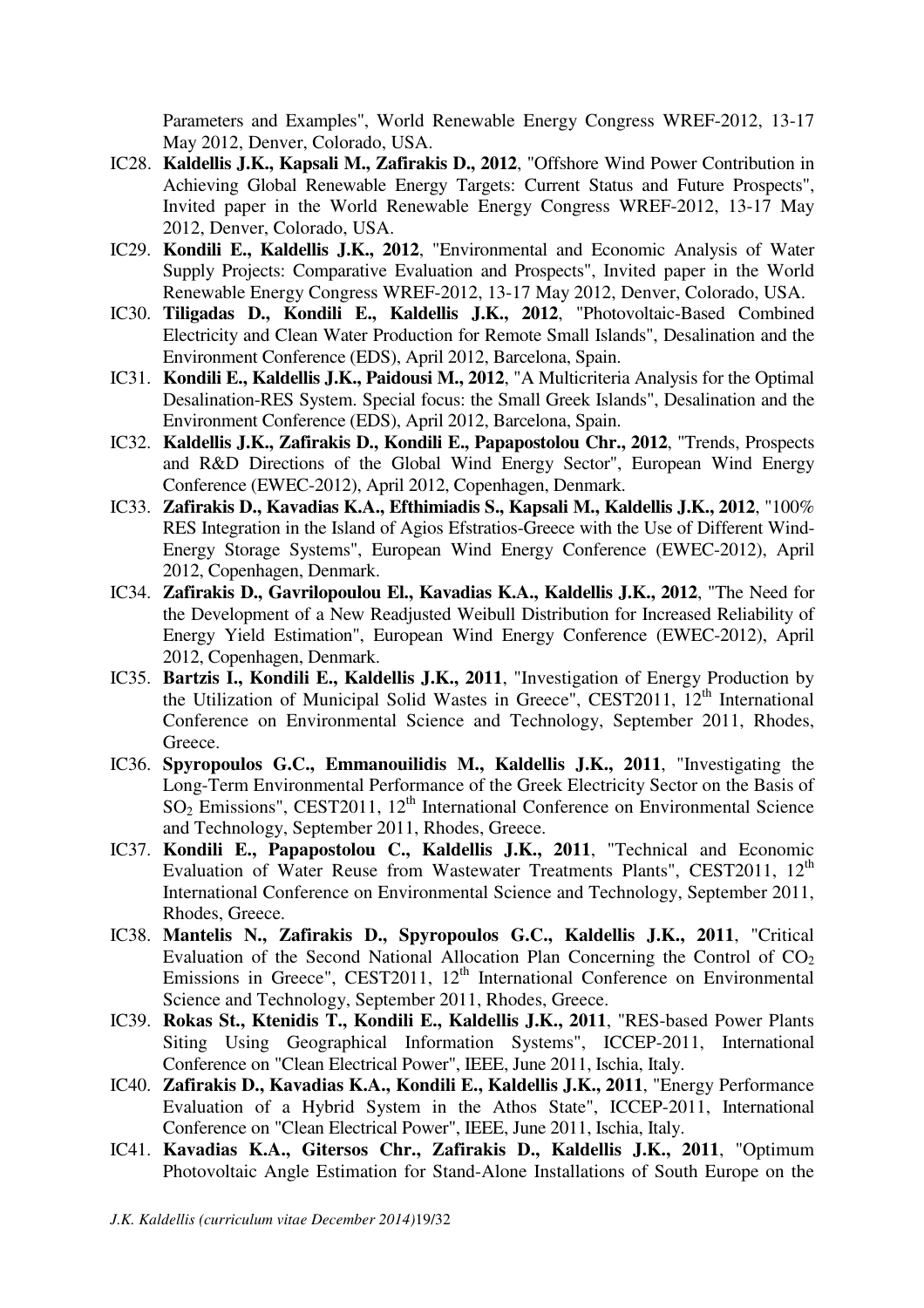Basis of Experimental Measurements", ICCEP-2011, International Conference on "Clean Electrical Power", IEEE, June 2011, Ischia, Italy.

- IC42. **Kaldellis J.K., Kondili E., 2011**, "Prospects and Limitations of Wind Energy Applications in Remote Island Regions", presented in ICAE-2011, May 2011, Perugia, Italy.
- IC43. **Kapsali M., Tiligadas D., Kaldellis J.K., 2011**, "Analytical stochastic model calculating the wind energy contribution in remote micro-grids", presented in ICAE-2011, May 2011, Perugia, Italy.
- IC44. **Zafirakis D., Kavadias K., Kondili E., Kaldellis J.K., 2011**, "Optimum Sizing of a PV-Battery-Diesel Hybrid System for Remote Consumers", presented in ICAE-2011, May 2011, Perugia, Italy.
- IC45. **Kondili E., Kaldellis J.K., 2011**, "Design and performance optimization of hybrid energy systems", ESCAPE 21 International Conference, May 2011, Greece.
- IC46. **Papapostolou Ch., Kondili E., Kaldellis J.K., 2011**, "Modelling biomass and biofuels supply chains", ESCAPE 21 International Conference, May 2011, Greece.
- IC47. **Katsanou Ev., Zafirakis D., Kondili E., Kaldellis J.K., 2011**, "Recent Views on the Public Acceptance of Wind Energy and Photovoltaic Applications in Greece", presented in the EWEC-2011, Brussels, Belgium.
- IC48. **Katsirou V., Zafirakis D., Kavadias K.A., Kaldellis J.K., 2011**, " An Integrated Methodology for the Experimental Validation of a Wind Turbine's Power Curve", presented in the EWEC-2011, Brussels, Belgium.
- IC49. **Stavropoulou V., Zafirakis, D., Spyropoulos, G., Kaldellis J.K., 2011**, "Comparison of the Energy Pay-Back Period between Wind and Photovoltaic Stand-Alone Power Systems", presented in the EWEC-2011, Brussels, Belgium.
- IC50. **Zafirakis D., Kapsali M., Kavadias K.A., Kaldellis J.K., 2010**, "Development of Support Schemes for the Promotion of Bulk Energy Storage Systems in Greece",  $5<sup>th</sup>$ International Renewable Energy Storage Conference, IRES-2010, November 2010, Berlin, Germany.
- IC51. **Kavadias K.A., Spilios Ef., Zafirakis D., Kaldellis J.K., 2010**, "A Revised Integrated Computational Algorithm for the Optimum Sizing of Stand-Alone Hybrid Energy Systems", 5th International Renewable Energy Storage Conference, IRES-2010, November 2010, Berlin, Germany.
- IC52. **Kaldellis J.K., 2010**, "The wind energy evolution: From a complementary energy source to a leading priority in the global energy scene", Invited paper in World Renewable Energy Congress -WRECXI, 25-30 September 2010, AbuDhabi, United Emirates**.**
- IC53. **Garakis C., Kaldellis J.K., 2010,** "Evaluation of noise impact on the basis of acoustic noise emissions measurements for onshore wind farms", World Renewable Energy Congress -WRECXI, 25-30 September 2010, AbuDhabi, United Emirates.
- IC54. **Kaldellis J.K., Fragos P., Kapsali M., Zafirakis D., Spyropoulos G., 2010,** "Dust Deposition Impact on Photovoltaic-Assisted Water Pumping Systems", World Renewable Energy Congress -WRECXI, 25-30 September 2010, AbuDhabi, United Emirates.
- IC55. **Kapsali M., Anagnostopoulos K., Kaldellis J.K., 2010**, "Size optimization of windbased pumped hydro storage systems based on economic criteria", World Renewable Energy Congress -WRECXI, 25-30 September 2010, AbuDhabi, United Emirates.
- IC56. **Kavadias K.A., Karagiannis J., Zafirakis D, Kaldellis J.K., 2010,** "Experimental validation of the optimum photovoltaic angle in urban environment areas", World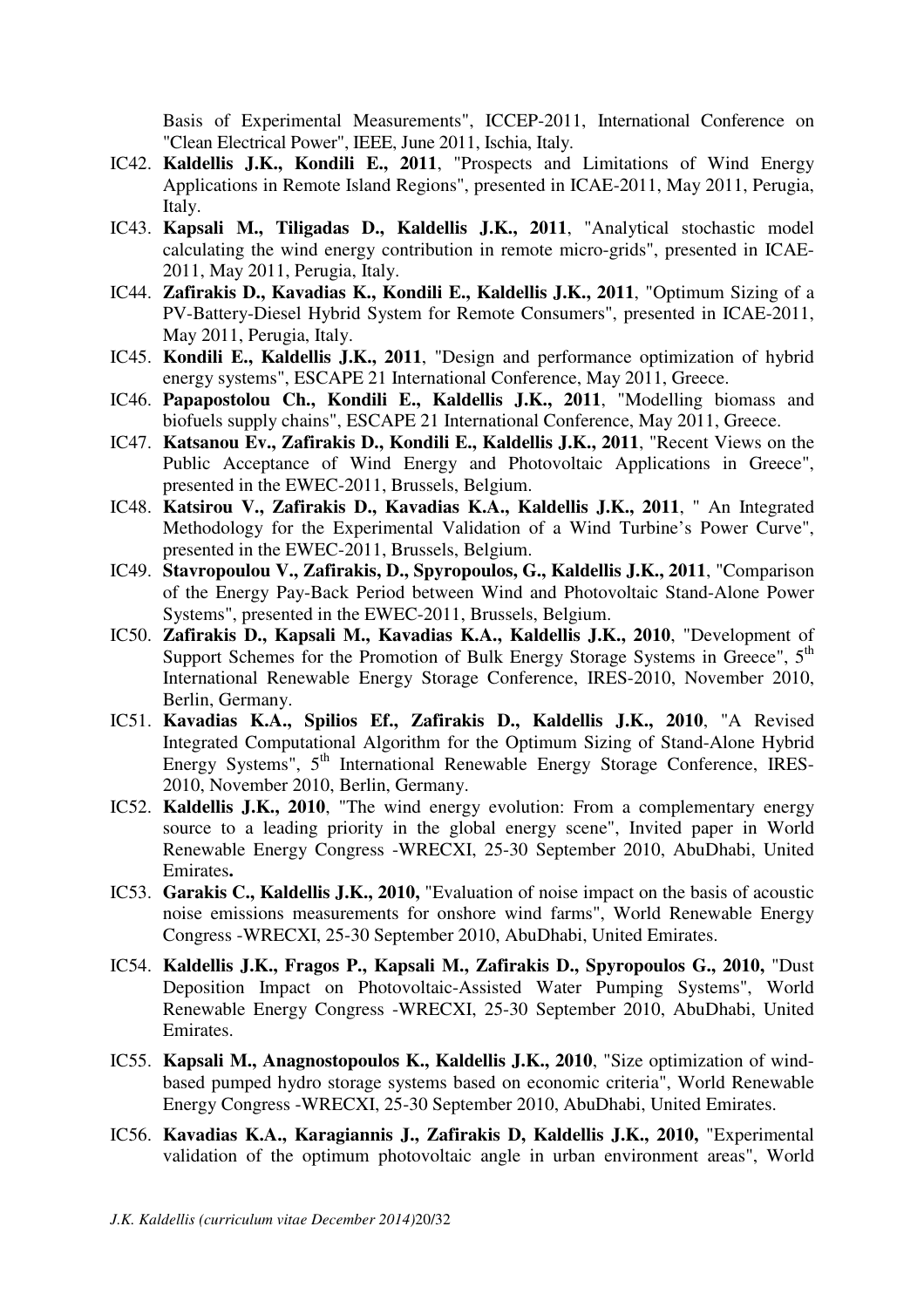Renewable Energy Congress -WRECXI, 25-30 September 2010, AbuDhabi, United Emirates.

- IC57. **Kondili E., Kaldellis J.K., 2010,** "Optimization methods and tools for sustainable water resources management. Experiences and trends", Invited paper in World Renewable Energy Congress -WRECXI, 25-30 September 2010, AbuDhabi, United Emirates.
- IC58. **Kondili E., Kaldellis J.K., Tiligadas D., 2010,** "Wind-based Combined Electricity and Clean Water Production for Remote Islands", World Renewable Energy Congress -WRECXI, 25-30 September 2010, AbuDhabi, United Emirates.
- IC59. **Papapostolou P., Kondili E., Kaldellis J.K., 2010,** "Technological and Environmental Impacts Evaluation of Biomass and Biofuels' Supply Chain", World Renewable Energy Congress -WRECXI, 25-30 September 2010, AbuDhabi, United Emirates.
- IC60. **Zafirakis D., Kaldellis J.K. Kavadias K., 2010,** "Optimization of energy autonomous wind-photovoltaic hybrid systems", World Renewable Energy Congress -WRECXI, 25-30 September 2010, AbuDhabi, United Emirates.
- IC61. **Proias G.T., Kaldellis J.K., Paliatsos A.G., 2010**, "Optimum Autonomous Wind Power System Sizing for Remote Consumer in Pelion Mountain in Volos – Greece", 5<sup>th</sup> International Conference on Deregulated Electricity Market issues in South-Eastern Europe (DEMSEE 2010), September 2010, Sitia, Greece.
- IC62. **Papapostolou Chr., Minoyiannis M., Kondili E., Kaldellis J.K., 2010**, "Biomass supply chain development in Greece with special focus on the utilization of biomass residues", 1<sup>st</sup> International Conference on Supply Chains, October 2010, Katerini, Greece.
- IC63. **Papapostolou Chr., Kondili E., Kaldellis, J.K., 2009**, "Environmental and Energy Considerations of Biofuels Supply Chain Through Life Cycle Analysis", CEST2009, 11<sup>th</sup> International Conference on Environmental Science and Technology, 3-5 September 2009, Chania, Crete, Greece.
- IC64. **Kavadias K.A., Kapsali M., Kaldellis J.K., 2009**, "An Integrated Computational Method for the Optimum Sizing of a Wind-Based Pumped Hydro Storage System", presented in the EWEC-2009, Marseille France.
- IC65. **Kaldellis J.K., Kavadias K.A., Zafirakis D, 2009**, "Integrated Electrification Solution for Remote Islands Based on Wind-PV Hybrid System", presented in the EWEC-2009, Marseille France.
- IC66. Proias G.T., Kaldellis I.K., Paliatsos A.G., 2009, "Statistical Analysis of PM<sub>10</sub> Data in Urban Region of Volos, Greece", 2nd International Conference on Environmental Management, Engineering, Planning and Economics (CEMEPE) and SECOTOX Conference, 21-26 June, 2009, pp. 1241-1246, Mykonos, Greece.
- IC67. **Zafirakis D., Kavadias K.A., Kaldellis J.K., 2008**, "Evaluation of the Wind-CAES energy solution for the Aegean Islands. The case of a Private Wind Park in Crete", presented in the EWEC-2008, Brussels Belgium.
- IC68. **Kapsali M., Kavadias K., Kaldellis J.K., 2008**, "Energy Based Sizing of a Wind-Hydro Solution for Maximum Wind Energy Penetration in Lesbos Island",  $X<sup>th</sup>$  World Renewable Energy Congress, July 2008, Glasgow-Scotland, UK.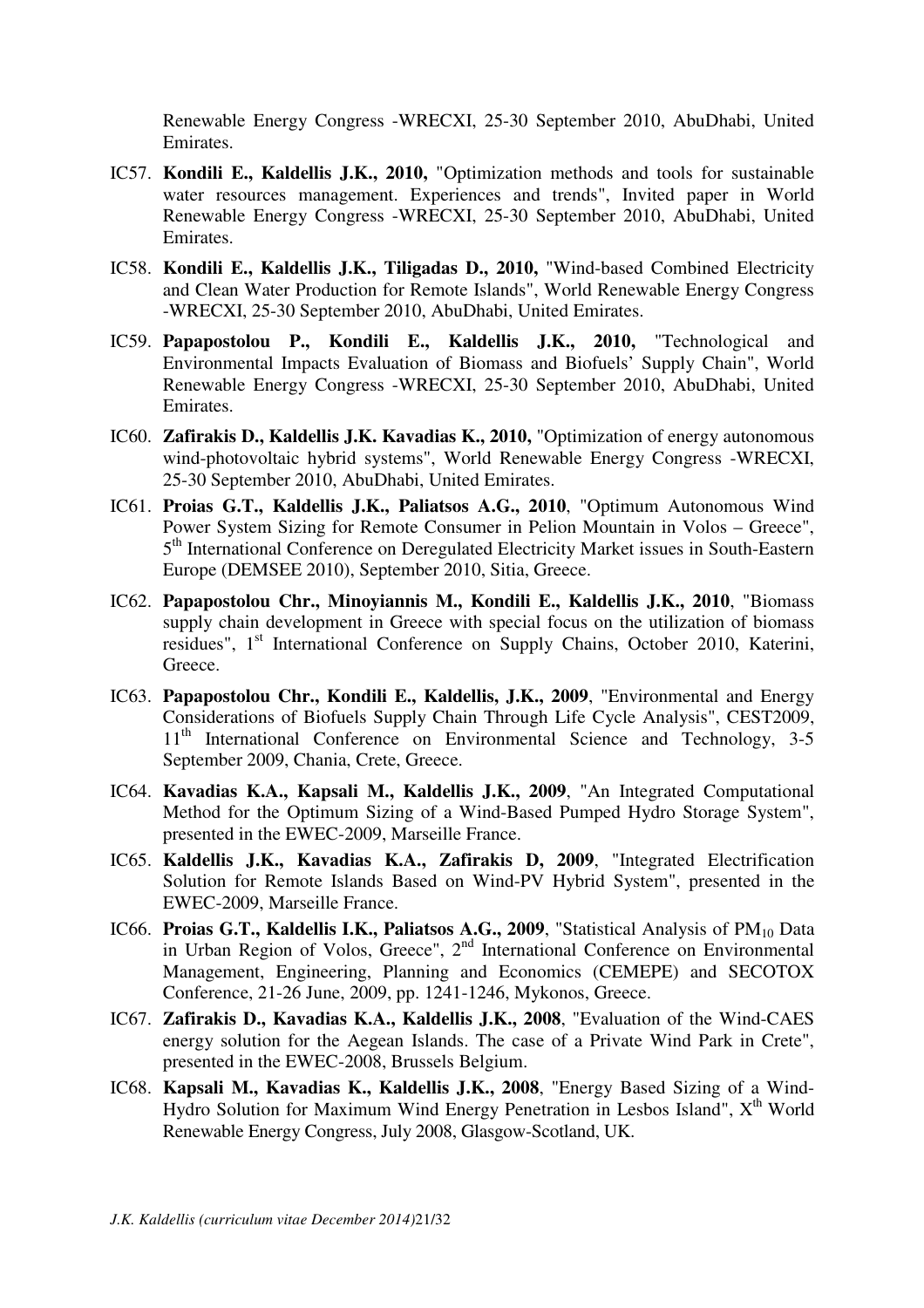- IC69. **Ninou I., Kaldellis J.K., 2008**, "Energy Balance Analysis of a Hybrid Photovoltaic Based Solution for Remote Telecommunication Stations",  $X<sup>th</sup>$  World Renewable Energy Congress, July 2008, Glasgow-Scotland, UK.
- IC70. **Tsoutsos Th., Tsouchlaraki An., Tsiropoulos. M., Kaldellis J.K., 2008**, "The Aesthetic Integration of Wind Parks in the Environment. Application in a Greek Insular Wind Park",  $X^{th}$  World Renewable Energy Congress, July 2008, Glasgow-Scotland, UK.
- IC71. **Alexis G.K, Kaldellis J.K., 2008**, "An Exergy Analysis of a Solar-driven Ejector Cooling System in the Athens Area",  $X<sup>th</sup>$  World Renewable Energy Congress, July 2008, Glasgow-Scotland, UK.
- IC72. **Papapostolou Chr., Kondili E., Kaldellis J.K., 2008**, "Modelling, Optimization and Life Cycle Analysis of Biofuels Supply Chain",  $X<sup>th</sup>$  World Renewable Energy Congress, July 2008, Glasgow-Scotland, UK.
- IC73. **Kavadias K.A., Zafirakis D.P., Rozakeas K., Kaldellis J.K., 2008**, "Optimum Sizing of a Hydrogen Production Installation Based on Renewable Energy Surplus", X<sup>th</sup> World Renewable Energy Congress, July 2008, Glasgow-Scotland, UK.
- IC74. **Fragos P., Paliatsos A.G., Kaldellis J.K., 2008**, "Experimental Analysis of the Air Pollution Impact on Photovoltaic Panels' Energy Yield",  $X<sup>th</sup>$  World Renewable Energy Congress, July 2008, Glasgow-Scotland, UK.
- IC75. **Kaldellis J.K., Kondili E.M., Kavadias K.A., 2008**, "Analyzing the Public Opinion towards Wind Energy Applications in Greece", Xth World Renewable Energy Congress, July 2008, Glasgow-Scotland, UK.
- IC76. **Kondili E., Kaldellis J.K., 2008**, "Wind Energy Based Desalination Processes and Plants",  $X<sup>th</sup>$  World Renewable Energy Congress, July 2008, Glasgow-Scotland, UK.
- IC77. **Papakonstandis Sp., Zafiris D., Santis K., Kavadias K., Kaldellis J.K., 2008**, "Energy Analysis of a Hydro-PV-Diesel Hybrid System in North Greece", SynEnergy Forum (S.E.F.) International Scientific Conference, May 2008, Spetses, Greece.
- IC78. **Spyropoulos G.C., Xidis M., Chalvatzis K.J., Kaldellis J.K., 2008**, "Experimental Analysis of a Photovoltaic Stand-Alone System in TEI of Piraeus", SynEnergy Forum (S.E.F.) International Scientific Conference, May 2008, Spetses, Greece.
- IC79. **Skarlis Str., Kondili E., Kaldellis J.K., 2008**, "Design and Feasibility Analysis of a new Biodiesel Plant in Greece", SynEnergy Forum (S.E.F.) International Scientific Conference, May 2008, Spetses, Greece.
- IC80. **Papapostolou Ch., Kondili E., Kaldellis J.K., 2008**, "Life Cycle Analysis and Environmental Impacts of Renewable Fuels", SynEnergy Forum (S.E.F.) International Scientific Conference, May 2008, Spetses, Greece.
- IC81. **Koutsogianni E., Skittides Ph., Kondili E., Kaldellis J.K., 2008**, "Educational Opportunities and Business Prospects for the Renewable Energy Sector in Greece", SynEnergy Forum (S.E.F.) International Scientific Conference, May 2008, Spetses, Greece.
- IC82. **Zafirakis D., Kavadias K.A., Kaldellis J.K., 2008**, "Optimum Energy Storage Sizing for the Application of a Wind-CAES Configuration in Autonomous Island Networks", MedPower08 International Conference, November 2008, Thessalonica, Greece.
- IC83. **Tiligadas D., Kavadias K.A., Kaldellis J.K., 2008**, "Maximum Wind Energy Contribution in Autonomous Island Electrical Networks Using Probabilistic Analysis", MedPower08 International Conference, November 2008, Thessalonica, Greece.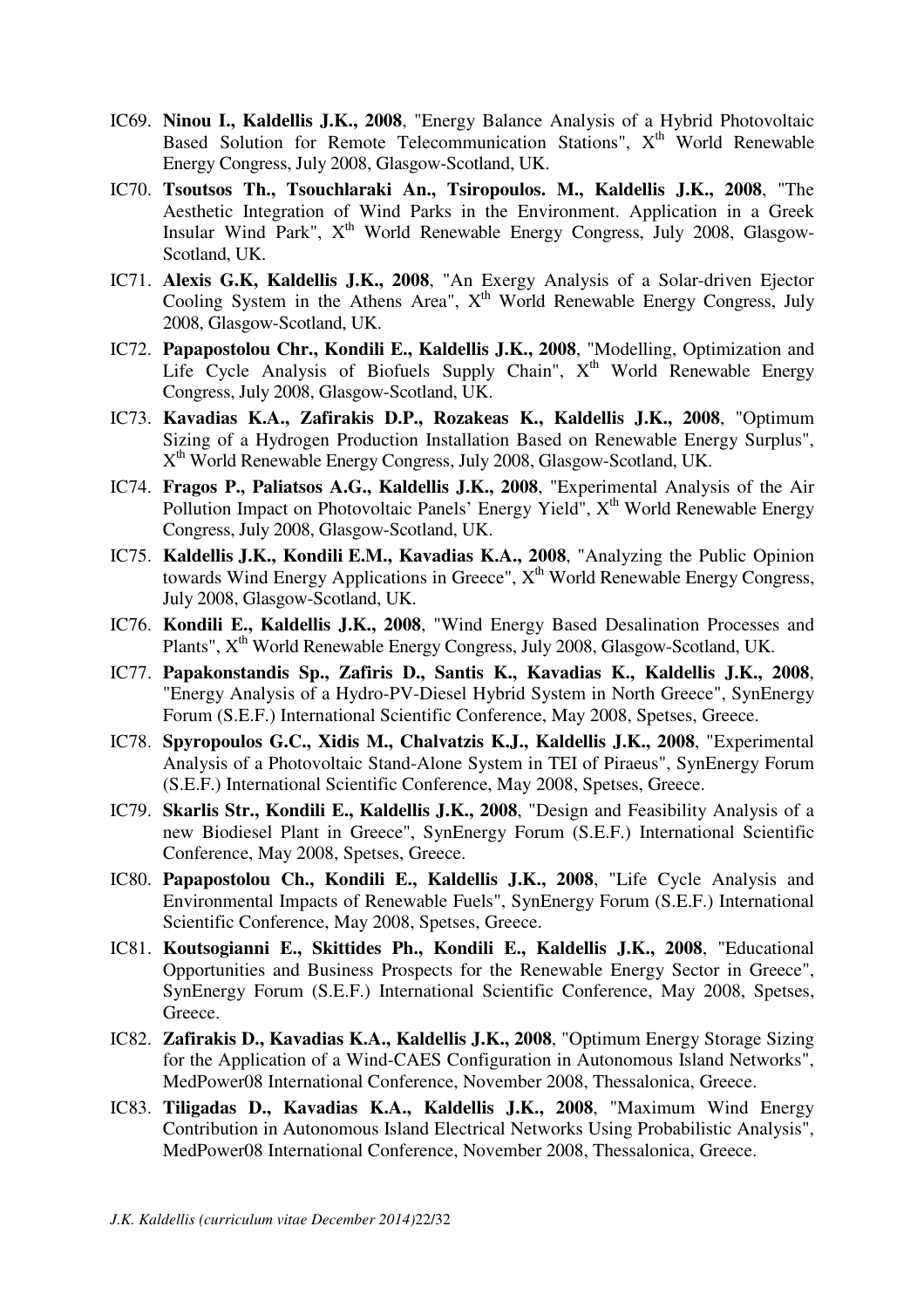- IC84. **Meidanis Ev., Vokas G.A., Kaldellis J.K., 2008**, "Theoretical Simulation and Experimental Analysis of a PV-Based Water Pumping System", MedPower08 International Conference, November 2008, Thessalonica, Greece.
- IC85. **Kalafatis El., Skittides Ph., Kaldellis J.K., 2008**, "Investigating the Relation between the Reliability and the Technical Availability of Wind Energy Applications", MedPower08 International Conference, November 2008, Thessalonica, Greece.
- IC86. **Kaldellis J.K., Kavadias K.A., 2007**, "Macroeconomic and Environmental Impacts of Wind Energy Applications in Greece. The Public Opinion", "1<sup>st</sup> CEMEPE (Conference on Environmental Management, Engineering, Planning and Economics)" International Conference, June 2007, Skiathos, Greece.
- IC87. **Kondili E., Kaldellis J.K., 2007**, "Business Activities in the Environmental Sector in Greece: Current Status and Prospects", "1<sup>st</sup> CEMEPE (Conference on Environmental Management, Engineering, Planning and Economics)" International Conference, June 2007, Skiathos, Greece.
- IC88. **Paliatsos A.G., Kaldellis J.K., Nastos P.T., 2007**, "Application of an Ambient Index for Air Quality Management in Greater Athens Area, Greece", "1<sup>st</sup> CEMEPE (Conference on Environmental Management, Engineering, Planning and Economics)" International Conference, June 2007, Skiathos, Greece.
- IC89. **Kaldellis J.K., Kondili E.M., 2007**, "Energy and Clean Water Co-Production in Remote Islands on the Basis of a Combined PV-Energy Storage Installation", 2nd International Conference "The Case of Energy Autonomy: Storing Renewable Energies", IRES-II, Eurosolar, November 2007, Bonn, Germany.
- IC90. **Zafirakis D., Fragos P., Kavadias K., Kaldellis J.K., 2007**, "Determining the Energy Pay-Back Period of PV-Battery Stand Alone Systems: Case Study Greece", 2<sup>nd</sup> International Conference "The Case of Energy Autonomy: Storing Renewable Energies", IRES-II, Eurosolar, November 2007, Bonn, Germany.
- IC91. **Kavadias K.A., Zafirakis D., Kondili E., Kaldellis J.K., 2007**, "The Contribution of Renewables on Reducing the Electricity Generation Cost in Autonomous Island Networks", ICCEP-2007, "Clean Electrical Power" International Conference, IEEE, Capri, Italy.
- IC92. **Kaldellis J.K., Kondili E.M, Paliatsos A.G., 2007**, "The Contribution οf Renewable Energy Sources οn Reducing τhe Air Pollution οf Greek Electricity Generation Sector", 14<sup>th</sup> International Symposium of MESAEP, Seville-Spain.
- IC93. **Kondili E.M, Kaldellis J.K., 2007**, "Development and Operation Issues of a Decision Support System for Water Management in Areas with Limited Water Resources", 14<sup>th</sup> International Symposium of MESAEP, Seville-Spain.
- IC94. **Kaldellis J.K., Kavadias K.A., 2006**, "Optimum Sizing of a Stand-Alone Wind-Diesel System on the Basis of Life Cycle Cost Analysis", presented in the EWEC-2006, Athens Greece.
- IC95. **Kaldellis J.K., Kondili E., Kavadias K.A., 2006**, "Risk Evolution during a Wind Park Investment Realization", presented in the EWEC-2006, Athens Greece.
- IC96. **Kaldellis J.K., Kavadias K.A., Filios A., 2006**, "Techno-Economic Evaluation of Large Energy Storage Systems Used in Wind Energy Applications", presented in the EWEC-2006, Athens Greece.
- IC97. **Kavadias K.A., Zafirakis D., Kondili E., Kaldellis J.K., 2006**, "Cost-Benefit Analysis of Variable Water Pumping Configurations Based on Wind Energy Surplus in Autonomous Electrical Networks", presented in the EWEC-2006, Athens Greece.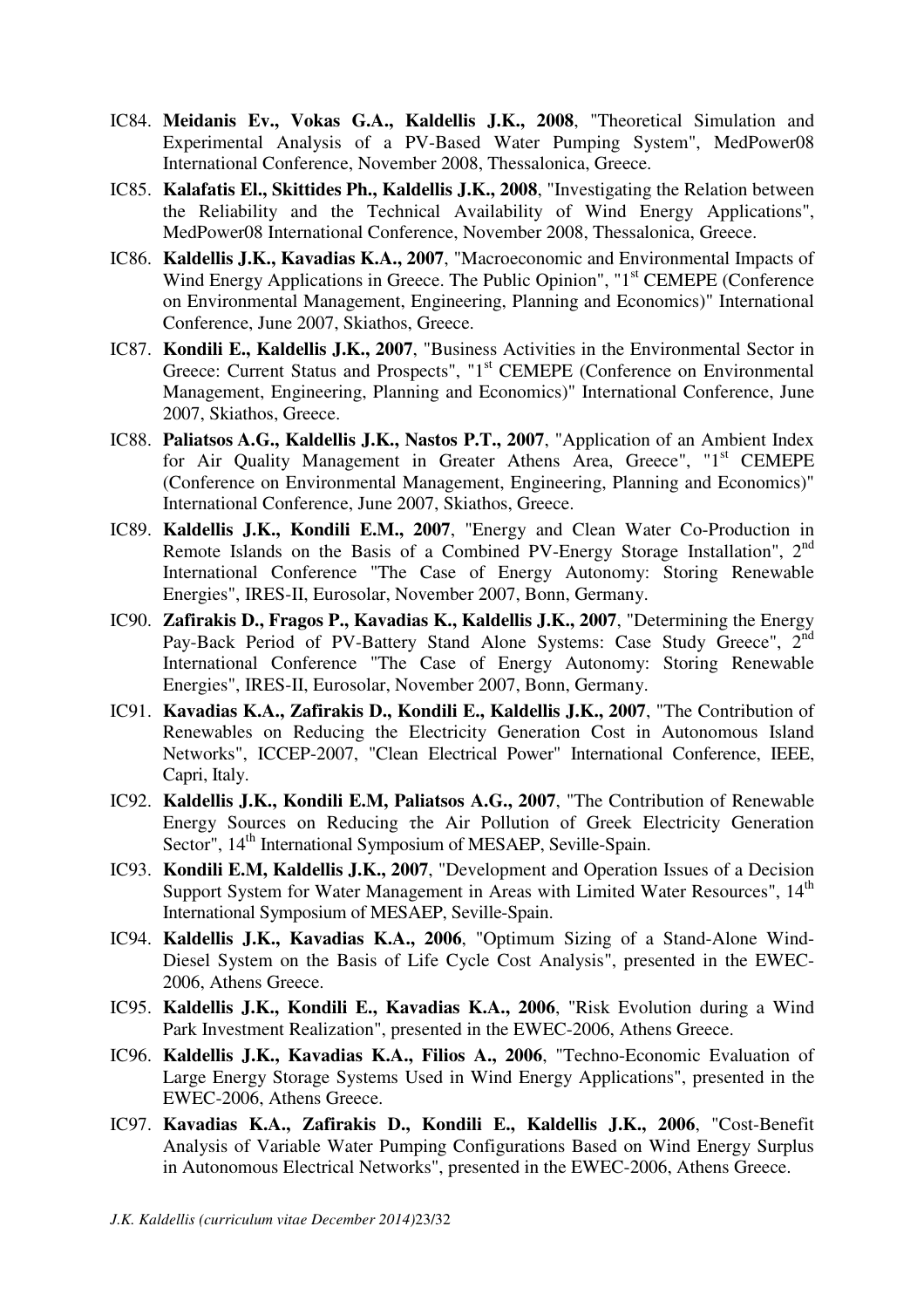- IC98. **Kaldellis J.K., Kondili E., Kavadias K., Zafirakis D., 2006**, "Off-Grid Solutions Based on RES and Energy Storage Configurations",  $1<sup>st</sup>$  International Renewable Energy Storage Conference, IRES-I, Eurosolar, October 2006, Gelsenkirchen, Germany.
- IC99. **Kaldellis J.K., Kavadias K.A., Kondili E.M., 2006**, "Estimating the Wind Energy Rejection by the Crete Island Electrical Network during the Next Decade", 2006 WSEAS International Conference on Energy and Environmental Systems, Chalkida, Greece, May 8-10, also in WSEAS Transactions on Environment and Development, Vol.2(3), pp. 155-160.
- IC100.**Chalvatzis K.J., Spyropoulos G.C., Kaldellis J.K., 2006**, "European Integration and Transboundary Transfer of Air Pollution: Analyzing the Case of Nitrogen Oxides", 2006 WSEAS International Conference on Energy and Environmental Systems, Chalkida, Greece, May 8-10, also in WSEAS Transactions on Environment and Development, Vol.2(2), pp. 103-108.
- IC101.**Kaldellis J.K., Kondili E., 2006**, "Simulation of Electricity Production Systems in Autonomous Networks in order to Maximize the Wind Energy Penetration", PSE-ESCAPE 16 International Conference, 9-12 July 2006, Germany.
- IC102.**Kondili E., Kaldellis J.K., 2006**, "Model Development for the Optimal Water Systems Planning", PSE-ESCAPE 16 International Conference, 9-12 July 2006, Germany.
- IC103.**Spyropoulos G.C., Chalvatzis K.J., Kaldellis J.K., 2006**, "Optimizing the Environmental Performance of the Greek Electricity Sector Concerning the NO<sub>x</sub> Emissions", International Conference of Protection and Restoration of the Environment VIII, 3-7 July 2006, Chania-Crete, Greece.
- IC104.**Kaldellis J.K, Kavadias K.A., Kaldelli El., Kondili E., 2006**, "Analyzing the Relation between Noise-Visual Impact and the Public Attitude Towards Wind Energy Applications in Greece", International Conference of Protection and Restoration of the Environment VIII, 3-7 July 2006, Chania-Crete, Greece.
- IC105. Chalvatzis K.J., Spyropoulos G.C., Kaldellis J.K., 2006, "Transboundary SO<sub>2</sub> Transfer in the Integrated European Environment", International Conference of Protection and Restoration of the Environment VIII, 3-7 July 2006, Chania-Crete, Greece.
- IC106.**Kaldellis J.K., Kavadias K.A., Paliatsos A.G., 2006**, "Evaluation of State and Private Wind Power Investments in Greece on the Basis of Long-Term Energy Productivity", IX<sup>th</sup> World Renewable Energy Congress, August 2006, Florence-Italy.
- IC107.**Kavadias K.A., Kondili E., Kaldellis J.K., 2006**, "Renewable Energy Based Hydrogen Production Methods: An Economic and Energy Efficiency Comparison", IX<sup>th</sup> World Renewable Energy Congress, August 2006, Florence-Italy.
- IC108.**Kondili E., Bekiaris A., Papapostolou Ch., Kaldellis J.K., 2006**, "Biofuels for Transportation in Europe: Current Status and prospects", IX<sup>th</sup> World Renewable Energy Congress, August 2006, Florence-Italy.
- IC109.**Kaldellis J.K., Korbakis G., Metzos M., 2006**, "Analyzing the Present Situation and the Future Prospects of Small Hydro Power Plants in Greece", IX<sup>th</sup> World Renewable Energy Congress, August 2006, Florence-Italy.
- IC110.**Alasis E., Spyropoulos G., Kavadias K.A., Kaldellis J.K., 2006**, "Experimental and Theoretical Analysis of Remote Medium Size Photovoltaic Stations", IX<sup>th</sup> World Renewable Energy Congress, August 2006, Florence-Italy.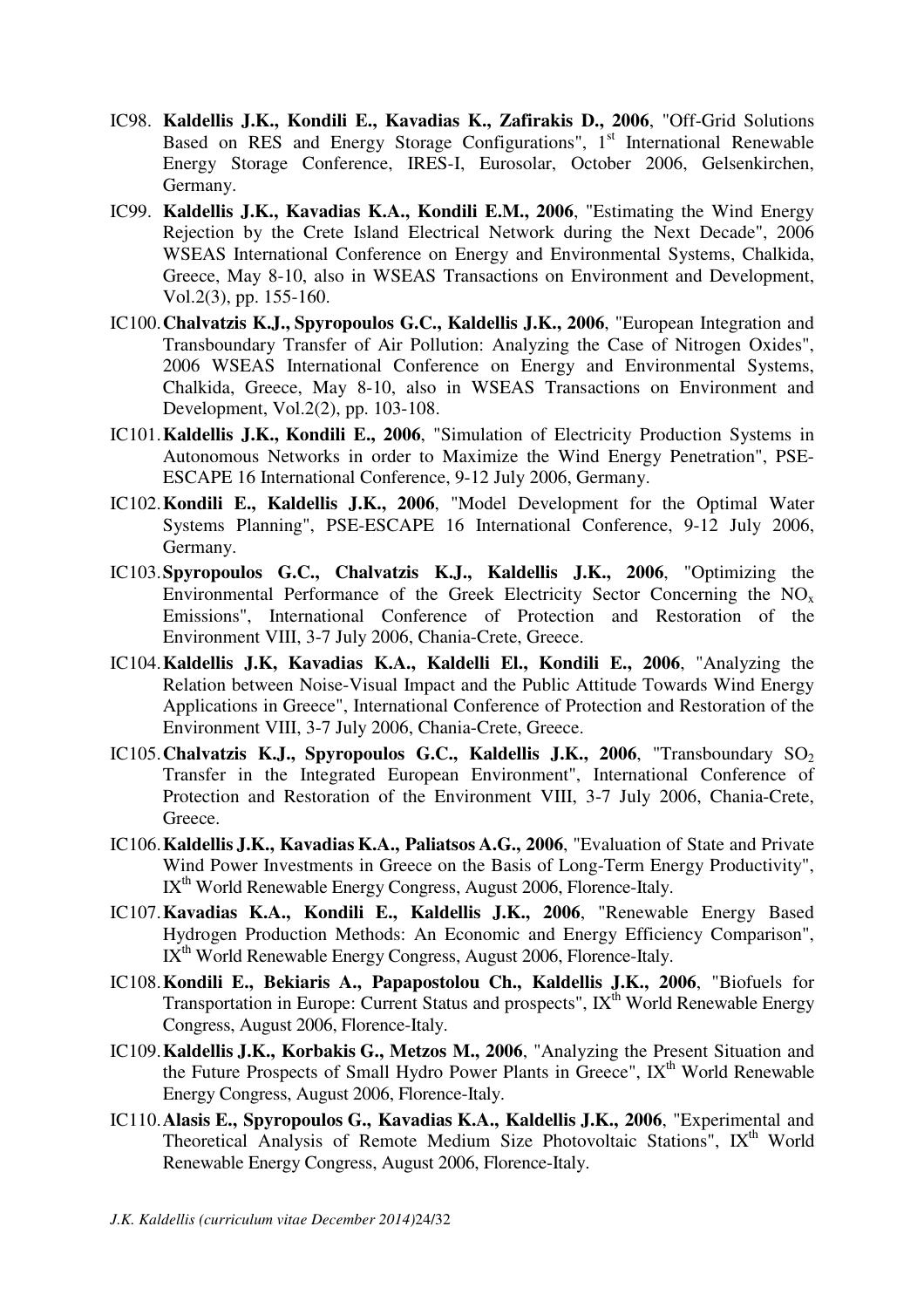- IC111.**Moustris K., Paliatsos A., Kaldellis J.K., Nikolaidis K., Koronaki I., Kavadias K., 2006**, "Use of Neural Networks for the Creation of the Hourly Global and Diffuse Solar Irradiance Data at Representative Locations in Greece",  $\overline{IX}^{th}$  World Renewable Energy Congress, August 2006, Florence-Italy.
- IC112.**Kaldellis J.K., Kavadias K., Kondili E., Spyropoulos G., 2005**, "Education and Research on Renewable Energy Sources (RES): The Soft Energy Applications Laboratory of TEI of Piraeus", International Conference on "Integration of RES into Buildings", July 2005, Patras, Greece.
- IC113.**Kaldelli El., Xirakis Ef., Kavadias K., Kaldellis J.K., 2005**, "Techno-Economic Evaluation of Autonomous Building Integrated Photovoltaic Systems in Greece", International Conference on "Integration of RES into Buildings", July 2005, Patras, Greece.
- IC114.**Kaldellis J.K., Spyropoulos G.C., Chalvatzis K.J., Paliatsos A.G., 2005**, "Minimum SO2 Electricity Sector Production Using the Most Environmental Friendly Power Stations in Greece", presented at the 13<sup>th</sup> International Symposium of MESAEP, Thessaloniki-Greece.
- IC115.**Kondili E., Kaldellis J.K., 2005**, "Water Use Planning with Environmental Considerations for Aegean Islands", presented at the  $13<sup>th</sup>$  International Symposium of MESAEP, Thessaloniki-Greece.
- IC116.**Paliatsos A.G., Koronakis P.S., Kaldellis J.K., 2005**, "Effect of Surface Ozone Exposure on Vegetation in the Rural Area of Aliartos, Greece", presented at the  $13<sup>th</sup>$ International Symposium of MESAEP, Thessaloniki-Greece.
- IC117.**Nastos P.T., Paliatsos A.G., Priftis K.N., Kaldellis J.K., Panagiotopoulou-Gartagani P., Tapratzi-Potamianou P., Zachariadi-Xypolita A., Kotsonis K., Kassiou K., Saxoni-Papageorgiou P., 2005**, "The Effect of Weather Types on the Frequency of Childhood Asthma Admissions in Athens, Greece", presented at the 13<sup>th</sup> International Symposium of MESAEP, Thessaloniki-Greece.
- IC118.**Chalvatzis K.J., Skanavis C., Kaldellis J.K., 2005**, "Understanding the Quantified Performance of Engineering Students in Environmental Classes",  $9<sup>th</sup>$  Conference on Environmental Education in Europe, CEEE-2005, Klaipeda, Lithuania.
- IC119.**Spyropoulos G.C., Chalvatzis K.J., Paliatsos A.G., Kaldellis J.K., 2005**, "Sulphur Dioxide Emissions due to Electricity Generation in the Aegean Islands: Real Threat or Overestimated Danger?", 9th International Conference on Environmental Science and Technology, University of Aegean, Global-NEST, Rhodes, Greece.
- IC120.**M.Gr. Vrachopoulos, M.K. Koukou, N.W. Vlachakis, N.G. Orfanoudakis, G. Thanos, A.E. Filios, and J.K. Kaldellis**, 2005, "Developing efficient tools to evaluate indoor environment issues: on-site measurements and numerical simulation of indoor air flow in a test room", presented in the WSEAS Conference, Venice, November 2005.
- IC121.**Kondili E., Kaldellis J.K., 2004**, "Incorporating of Sustainability Considerations into the Industrial Operational Planning Systems", ESCAPE 14 International Conference, 16-19 May 2004, Lisbon, Portugal.
- IC122.**Chalvatzis K.J., Spyropoulos G.C., Kaldellis J.K., 2004**, "The Contribution of the Greek Electricity Generation Sector on the Global Climate Changes", International Conference of Protection and Restoration of the Environment VII, July 2004, Myconos, Greece.
- IC123.**Kaldellis J.K., Spyropoulos G., Chalvatzis K.J., Vlachos G., 2004**, "Estimating the Energy Related Nitrogen Oxides Production in Greece, for the Next Decade", 7<sup>th</sup>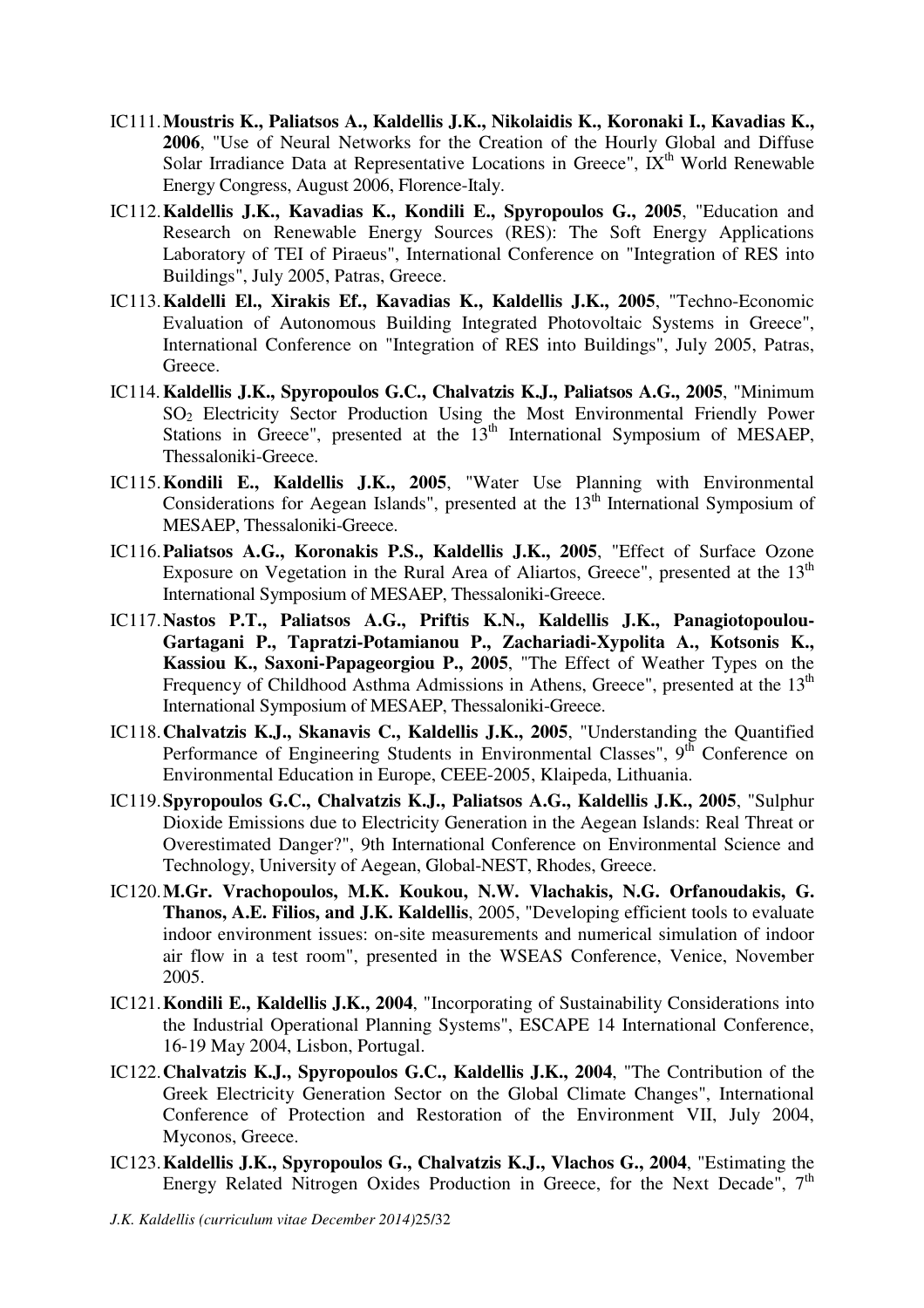Hellenic Conference in Meteorology, Climatology and Atmospheric Physics, Univ. of Cyprus, 27-29 September, Nicosia, Cyprus.

- IC124.**Kaldellis J.K., Chalvatzis K.J., Spyropoulos G., Paliatsos A., 2004**, "Transboundary Air Pollution in Greece. Economic and Political Aspects",  $7<sup>th</sup>$  Hellenic Conference in Meteorology, Climatology and Atmospheric Physics, Univ. of Cyprus, 27-29 September, Nicosia, Cyprus.
- IC125.**Kaldellis J.K., Kavadias K.A., Korbakis G., Vlachou D.S., 2004**, "The Impact of Local Ambient Conditions on the Energy Production of Contemporary Wind Power Stations",  $7<sup>th</sup>$  Hellenic Conference in Meteorology, Climatology and Atmospheric Physics, Univ. of Cyprus, 27-29 September, Nicosia, Cyprus.
- IC126.**Kaldellis J.K., Spyropoulos G., Halvatzis K., Paliatsos Ath., 2003**, "Analyzing the Air Pollutants Production of Greek Electricity Sector for 1995–2010 Period", "Ecological Protection of the Planet Earth II", Conference Proceedings, pp. 552-558, Sofia, Bulgaria.
- IC127.**Kaldellis J.K., 2003**, "Evaluating the Time Variation of Mediterranean Countries Energy Consumption Fuel-Mix in View of Global Climate Changes", "Ecological Protection of the Planet Earth II", Conference Proceedings, pp. 701-708, Sofia, Bulgaria.
- IC128.**Kaldellis J.K., Tzioti M.G., Kavadias K.A., 2003**, "Noise and Visual Impact of Wind Power Stations: What is the Public Opinion in Greece?", "Ecological Protection of the Planet Earth II", Conference Proceedings, pp. 528-535, Sofia, Bulgaria.
- IC129.**Paliatsos Ath., Kaldellis J.K., Halvatzis K., 2003**, "The Seasonal and Diurnal Variation of Surface Ozone at the EMEP Station in Greece", "Ecological Protection of the Planet Earth II", Conference Proceedings, pp. 591-596, Sofia, Bulgaria.
- IC130.**Kaldellis J.K., Halvatzis K., Spyropoulos G., Paliatsos Ath., 2003**, "Estimating the Energy Related Sulphur Oxides Production in Greece, for the Next Decade", 8th International Conference on Environmental Science and Technology, Conference Proceedings, pp. 332-339, University of Aegean, Global-NEST, Lemnos, Greece.
- IC131.**Konstantinidis P., Giarikis Ath., Kaldellis J.K., 2003**, "Evaluation of Domestic-Waste Collection System of Nikaia Municipality. Improvement Proposals", 8th International Conference on Environmental Science and Technology, Conference Proceedings, pp. 432-440, University of Aegean, Global-NEST, Lemnos, Greece.
- IC132.**Kaldellis J.K., Keramaris K.G., Vlachou D.S, 2002**, "Estimating the Visual Impact of Wind Parks in Greece", Presented at 2002 Global Windpower Conference, Paper GWP\_078, Paris.
- IC133.**Kaldellis J.K., Vlachou D.S., 2002**, "Analyzing the Historical Evolution of Contemporary Wind Turbines", Presented at 2002 Global Windpower Conference, Paper GWP\_080, Paris.
- IC134.**Kaldellis J.K., 2002**, "Estimating the Optimum Size of Wind Power Applications in Greece", Presented at 2002 Global Windpower Conference, Paper GWP\_077, Paris.
- IC135.**Kaldellis J.K., Kavadias K.A., 2002**, "Optimum Wind-Hydro Configuration for Remote Islands on the Basis of Maximum Benefit to Cost Ratio", Presented at 2002 Global Windpower Conference, Paper GWP\_081, Paris.
- IC136.**Kaldellis J.K., 2002**, "Renewable Energy Sources and the Reduction of Air Pollution: Risk Assessment in Greece", International Conference, Protection and Restoration of the Environment VI, Conference Proceedings, pp. 1599-1607, Skiathos Island, Greece.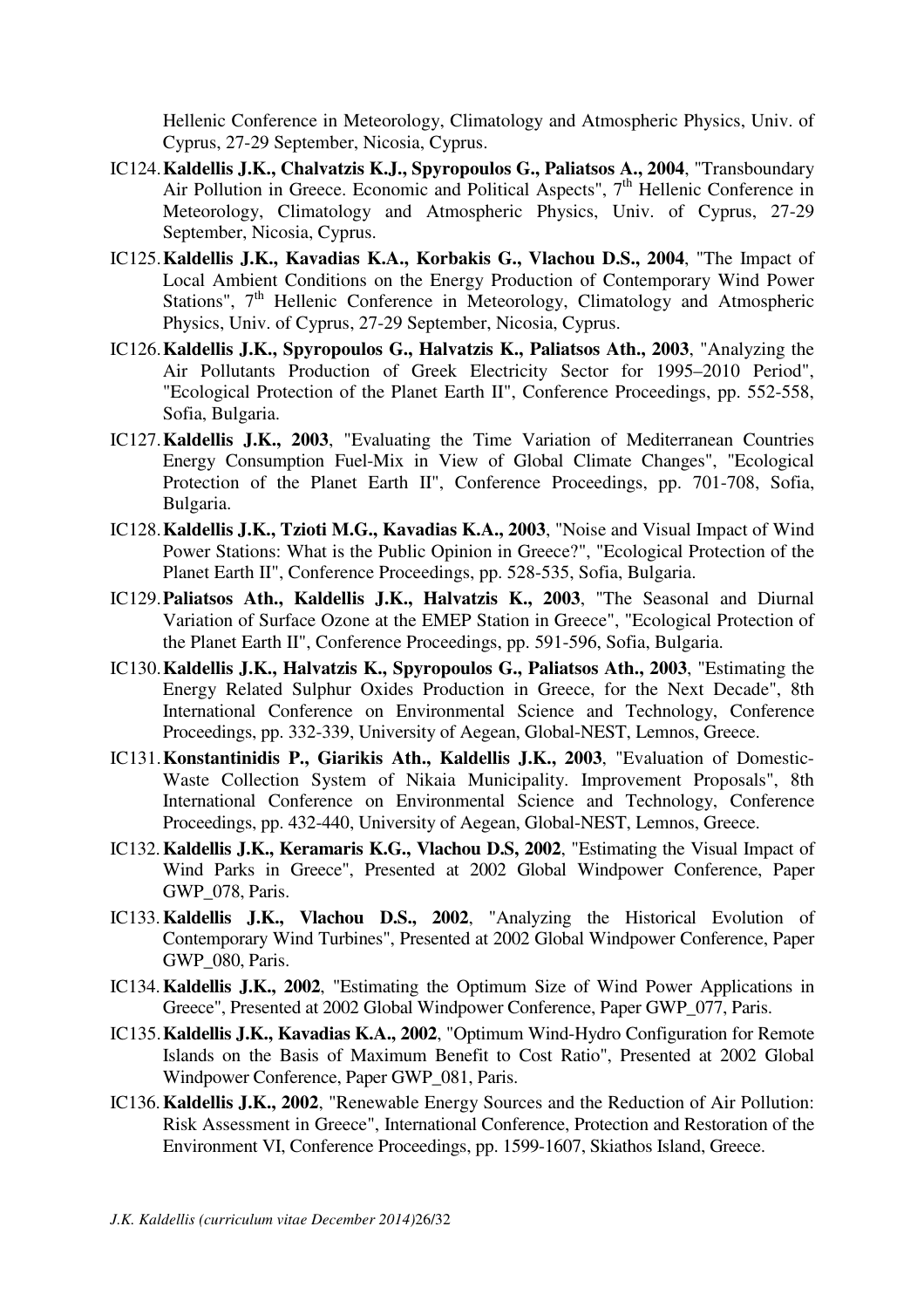- IC137.**Kaldellis J.K., Vlachou D., 2002**, "Visual Impact Assessment of Wind Farms in Greece", International Conference, Protection and Restoration of the Environment VI, Conference Proceedings, pp. 1803-1807, Skiathos Island, Greece.
- IC138.**Kondili E., Kaldellis J.K., 2002**, "Waste Minimization and Pollution Prevention by the Use of Production Planning Systems", International Conference, Protection and Restoration of the Environment VI, Conference Proceedings, pp. 1277-1284, Skiathos Island, Greece.
- IC139.**Paliatsos A.G., Kaldellis J.K., Nastos P.Th., 2002**, " Assessment of Air Quality Spatial Distribution in the Greater Athens Area", International Conference, Protection and Restoration of the Environment VI, Conference Proceedings, pp. 1849-1853, Skiathos Island, Greece.
- IC140.**Chelmi Ef.V., Kaldellis J.K., 2002**, "A Reliable Numerical Algorithm Used to Predict the Optimum Operational Points of Contemporary Turbofan Engines", 4<sup>th</sup> GRACM Congress on Computational Mechanics, Paper 2002\_59, Patras, Greece.
- IC141.**Kaldellis J.K., Kavadias K.A., Neonakis J.K., 2002**, "A Probabilistic Computational Method for the Economic Evaluation of Soft Energy Applications in Course of Time", 4 th GRACM Congress on Computational Mechanics, Paper 2002\_60, Patras, Greece.
- IC142.**Kaldellis J.K., 2002**, "Evaluation of Methods Used to Analyze the Economic Behaviour of Wind Power Applications",  $1<sup>st</sup>$  World Wind Energy Conference, Paper PB2.2, July-2002, Berlin, Germany.
- IC143.**Kaldellis J.K., Kavadias K.A., Vlachou D.S., 2002**, "An Autonomous Photovoltaic-Wind Power Installation Properly Sizing for Remote Consumers in Greece", 1<sup>st</sup> World Wind Energy Conference, Paper PC5.1, July-2002, Berlin, Germany.
- IC144.**Kaldellis J.K., Vlachou D.S., Keramaris K.G., 2002**, "Analyzing the Public Attitude Towards Wind Energy Applications in Greece", 1<sup>st</sup> World Wind Energy Conference, Paper VB2.3, July-2002, Berlin, Germany.
- IC145.**Kavadias K.A., Kaldellis J.K., 2002**, "A Fast-Simplified Aerodynamic Analysis of Small Wind Turbines", 1<sup>st</sup> World Wind Energy Conference, Paper VC3.20, July-2002, Berlin, Germany.
- IC146.**Kaldellis J.K., Vlachos G. Th., Kavadias K.A., 2002**, "Optimum Sizing Basic Principles of a Combined Photovoltaic-Wind-Diesel Hybrid System for Isolated Consumers", EuroSun 2002 International Conference, Paper W141, June-2002, Bologna, Italy.
- IC147.**Kaldellis J.K., Kavadias K.A., Vlachou D.S., 2002**, "Long-Term Evaluation of PPC Wind Parks Operation in the Aegean Archipelago Remote Islands", EuroSun 2002 International Conference, Paper W140, June-2002, Bologna, Italy.
- IC148.**Kaldellis J.K., Zervos A., 2002**, "Wind Power: A Sustainable Energy Solution for the World Development", Energy-2002 International Conference, June-2002, Athens, Greece.
- IC149.**Kaldellis J.K., Kavadias K.A., Vlachou D.S., 2002**, "Electricity Load Management of APS Using Wind-Hydro Solution", presented in "Med Power 2002" International Conference, Paper MED02\_126a, Athens, Greece.
- IC150.**Kondili Ε., Kaldellis J. K., 2001**, "A Modern Approach to the Design and Organization of the Environmental Education", International Conference on "Ecological Protection of the Planet Earth I", Vol. II, pp.853-861, Xanthi, Greece.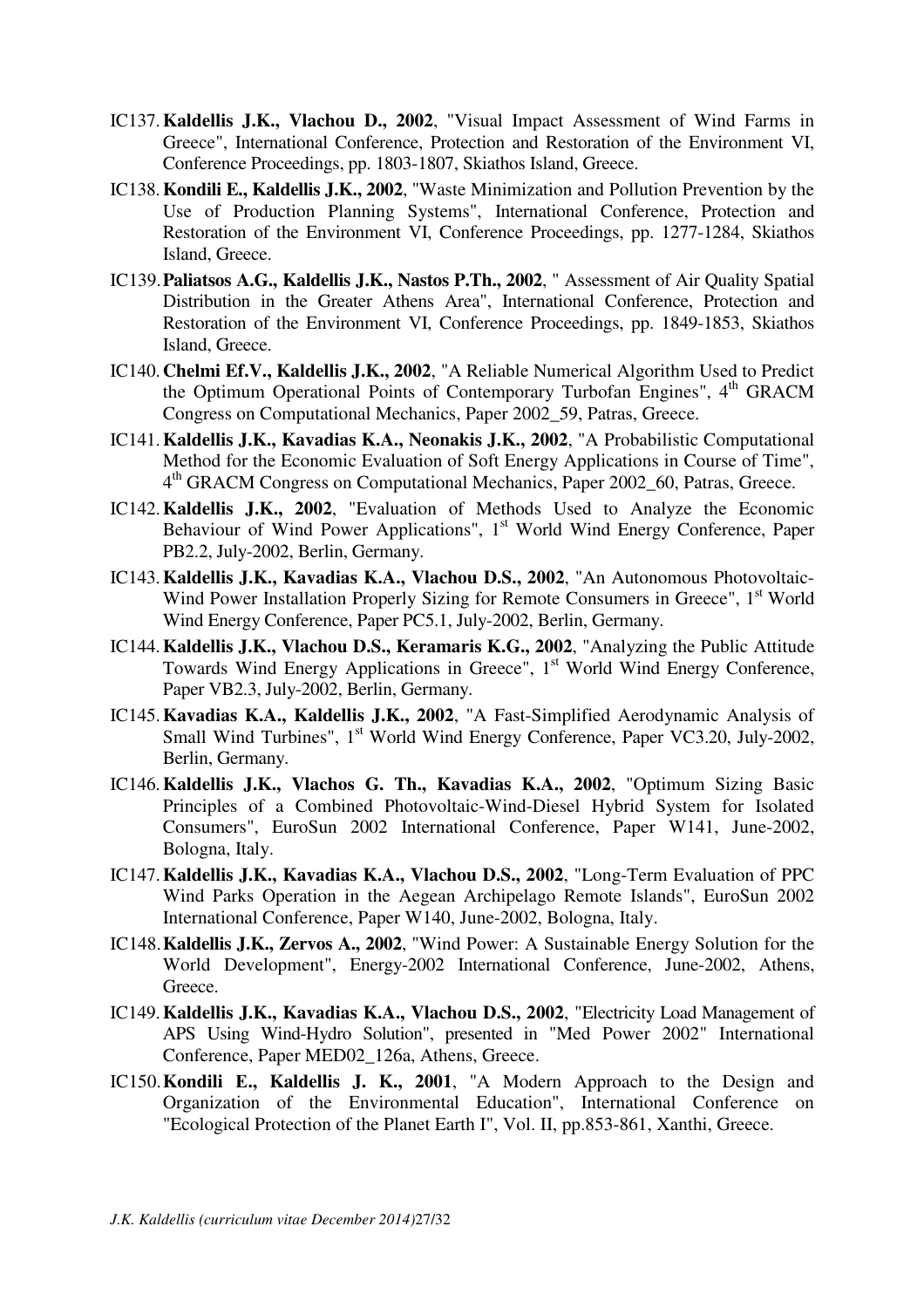- IC151.**Kaldellis J. K., 2001**, "The Nimby Syndrome in the Wind Energy Application Sector", International Conference on "Ecological Protection of the Planet Earth I", Vol. II, pp.719-727, Xanthi, Greece.
- IC152.**Marouli Chr., Kaldellis J.K., 2001**, "Risk in the Greek Electricity Production Sector", 7th International Conference on Environmental Science and Technology, Conference Proceedings, Vol. C, pp.305-314, University of Aegean, Global-NEST, Syros, Greece.
- IC153.**Kaldellis J.K., Vlachou D., Kavadias K., 2001**, "The Incorporation of Wind Parks in Greek Landscape. The Public Opinion towards Wind Turbines", European Wind Energy Conference, Conference Proceedings pp.147-150, Bella Centre, Copenhagen.
- IC154.**Kaldellis J.K, Neonakis J.Κ., Kavadias K.A., 2001**, "A Time-Depending Cost-Benefit Analysis Concerning the Economic Attractiveness of Wind Parks in Greece", European Wind Energy Conference, Conference Proceedings pp.222-225, Bella Centre, Copenhagen.
- IC155.**Paliatsos A.G., Kaldellis J.K., Viras L.G., 2001**, "The Management of Devaluated Autocats and Air Quality Variation in Athens",  $7<sup>th</sup>$  International Conference on "Harmonisation within Atmospheric Dispersion Modelling for Regulatory Purposes", Conference Proceedings, Vol. A, pp.474-478, Belgirate-Italy.
- IC156.**Konstantinidis P., Skordilis A., Kaldellis J.K., 2001**, "Recycling of Electric and Electronic Waste in Greece: Possibilities and Prospects", 7th International Conference on Environmental Science and Technology, Conference Proceedings, Vol. A, pp.460- 469, University of Aegean, Global-NEST, Syros, Greece.
- IC157.**Kaldellis J. K., Konstantinidis** P., **Charalambidis P., 2001,** "The Impact of Automobile Catalytic Converters Degradation on Air Quality" International Conference on "Ecological Protection of the Planet Earth I", Vol. II, pp.633-641, Xanthi, Greece.
- IC158.**Christinakis E., Kavadias K., Kaldellis J.K., 2001**, "Maximum Wind-Hydro Power Penetration in Small & Medium Sized Islands", "Renewable Energies for Islands" International Conference, Paper No 33, Chania, Crete, Greece.
- IC159.**Kaldellis J.K., Vlachou D., Kavadias K., 2001**, "An Integrated Renewable Energy Solution for Very Small Aegean Sea Islands", "Renewable Energies for Islands" International Conference, Paper No 68, Chania, Crete, Greece.
- IC160.**Kaldellis J.K., 2001**, "Evaluating the Maximum Wind Energy Penetration Limit for Weak Electrical Grids", European Wind Energy Conference, Conference Proceedings pp.1215-1218, Bella Centre, Copenhagen.
- IC161.**Kavadias K., Komnimoglou A., Kaldellis J.K., 2001**, "Wind Energy Surplus Management for Remote Consumers Using a Water Pumping Storage System", European Wind Energy Conference, Conference Proceedings pp.972-975, Bella Centre, Copenhagen.
- IC162.**Tsesmelis M., Kaldellis J.K., 2001**, "Validation of Autonomous Wind Energy Solution, for Remote Consumers, Including Financial Aspects", European Wind Energy Conference, Conference Proceedings pp.968-971, Bella Centre, Copenhagen.
- IC163.**Thiakoulis Tr., Kaldellis J.K., 2001**, "Combined Photovoltaic and Wind Energy Opportunities for Remote Islands", "Renewable Energies for Islands" International Conference, Paper No 54, Chania, Crete, Greece.
- IC164.**Sakkas Th., Kaldellis J. K., 2001,** "Environmental Behavior of a Charcoal Gasification System. Experimental and Theoretical Investigation", International Conference on "Ecological Protection of the Planet Earth I", Vol. II, pp.625-632, Xanthi, Greece.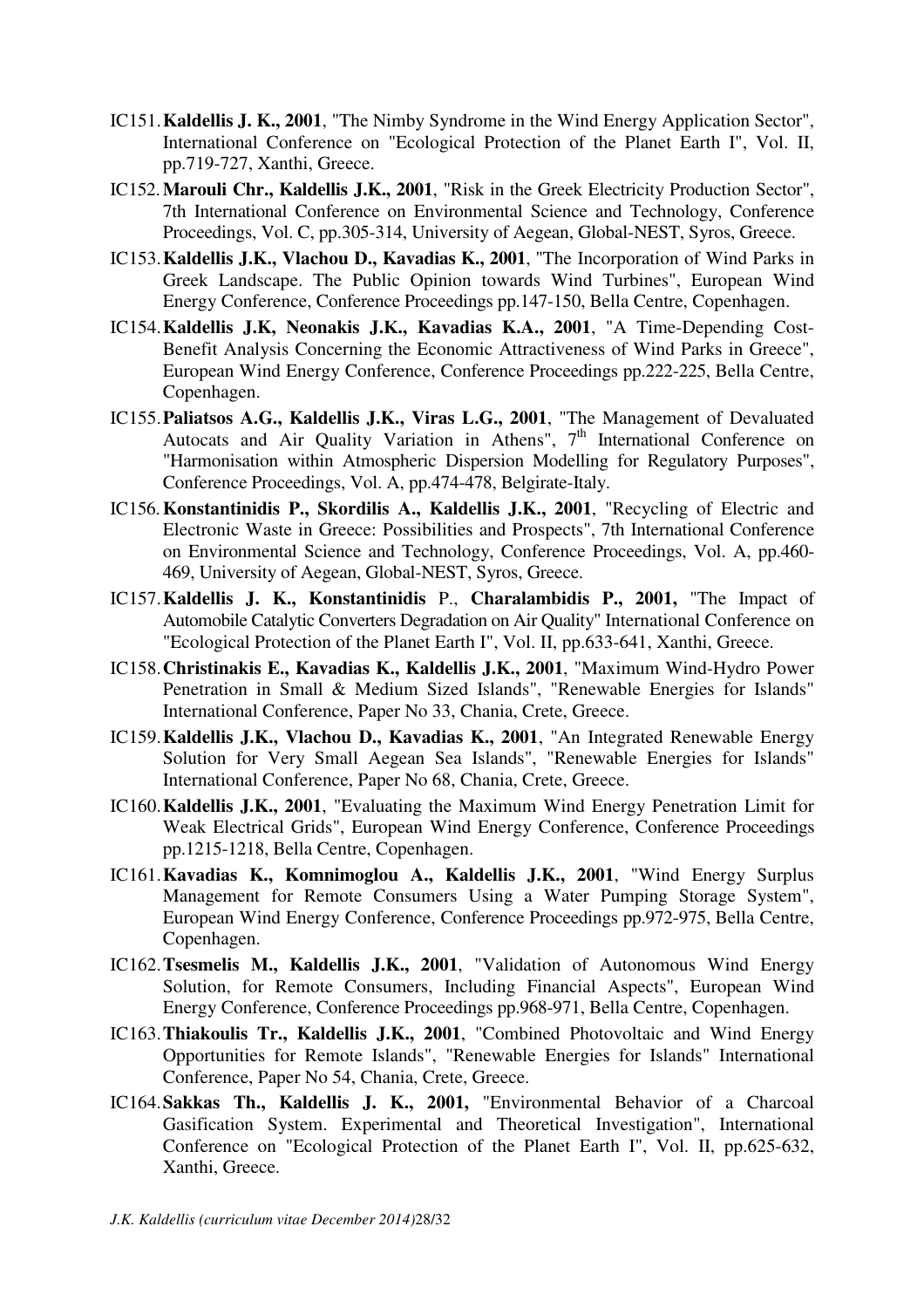- IC165.**Kaldellis J.K., Paliatsos A.G., Toumbaniaris P., Kavadias K., 2001**, "The Impact of Fossil Fuel Consumption on Air Pollution Problem in Greece", presented in the First Hellenic-Turkish International Physics Conference, Kos-Alikarnassos, published also in "*Balkan Physics Letters" Journal*, SI/2001, pp.194-205.
- IC166.**Kaldellis J.K., Konstantinidis P., 2001**, "Renewable Energy Sources Versus Nuclear Power Plants Face the Urgent Electricity Demand of Aegean Sea Region", presented in the First Hellenic-Turkish International Physics Conference, Kos-Alikarnassos, published also in "*Balkan Physics Letters" Journal*, SI/2001, pp.169-180.
- IC167.**Kaldellis J.K., Vlachou D.S., Koronakis P.S., Garofalakis J.E., 2001**, "Critical Evaluation of Solar Collector Market in Greece Using Long-Term Solar Intensity Measurements", presented in the First Hellenic-Turkish International Physics Conference, Kos-Alikarnassos, published also in "*Balkan Physics Letters" Journal*, SI/2001, pp.181-193.
- IC168.**Konstantinidis P., Spiropoulos V., Vamvakis A., Kaldellis J.K., 2000,** "Energy Savings and Cost Reduction by Recycling the Demolition-Construction Debris", International Conference, Protection and Restoration of the Environment V, pp.869- 878, Thassos Island, Greece.
- IC169.**Gaglia A., Kaldellis J., Kavadias K., Konstantinidis P., Sigalas J., Vlachou D., 2000,** "Integrated Studies on Renewable Energy Sources. The Soft Energy Application Laboratory, Mechanical Engineering Department, TEI of Piraeus", World Renewable Energy Congress VI, Conference Proceedings, pp.1588-1591, Brighton, UK.
- IC170.**Kaldellis J.K., 2000**, "Economic Viability of Wind Power Investments in Greece, Including Risk Analysis", International Conference "Wind Power for the 21st Century", Paper V2.7, Kassel, Germany.
- IC171.**Neonakis J.K., Kavadias K., Kaldellis J.K., 2000,** "Estimating the Starting Point for Substantial Wind Energy Penetration in the Greek Market", World Renewable Energy Congress VI, Conference Proceedings, pp. 2324-2327, Brighton, UK.
- IC172.**Kavadias K., Neonakis J., Kaldellis J.K, 2000**, "Economic Viability of Wind Farm Investments in Greece, Using Probabilistic Analysis", International Conference "Wind Power for the 21st Century", Paper V2.6, Kassel, Germany.
- IC173.**Kaldellis J.K, Tsesmelis M., 2000**, "Optimum Stand-Alone Wind Power System, on the Basis of Minimum Installation Cost", International Conference "Wind Power for the 21st Century", Paper V8.6, Kassel, Germany.
- IC174.**Christinakis E., Kavadias K., Kaldellis J.K., 2000**, "Wind-Hydro Solution Possibilities for the Aegean Sea Islands", International Conference "Wind Power for the 21st Century", Paper V9.13, Kassel, Germany.
- IC175.**Kaldellis J.K., Kavadias K., Vlachou D., 2000,** "Improving the Economic Viability of Desalination Plants", Mediterranean Conference on Policies and Strategies for Desalination and Renewable Energies, Santorini Island, Greece.
- IC176.**Kaldellis J.K., Kavadias K., Garofalakis J., 2000,** "Renewable Energy Solution for Clean Water Production in the Aegean Archipelago Islands", Mediterranean Conference on Policies and Strategies for Desalination and Renewable Energies, Santorini Island, Greece.
- IC177.**K.A. Kavadia**s, **J.K. Kaldellis, 2000**, "Storage System Evaluation for Wind Power Installations", International Conference "Wind Power for the 21st Century", Paper OR7.3, Kassel, Germany.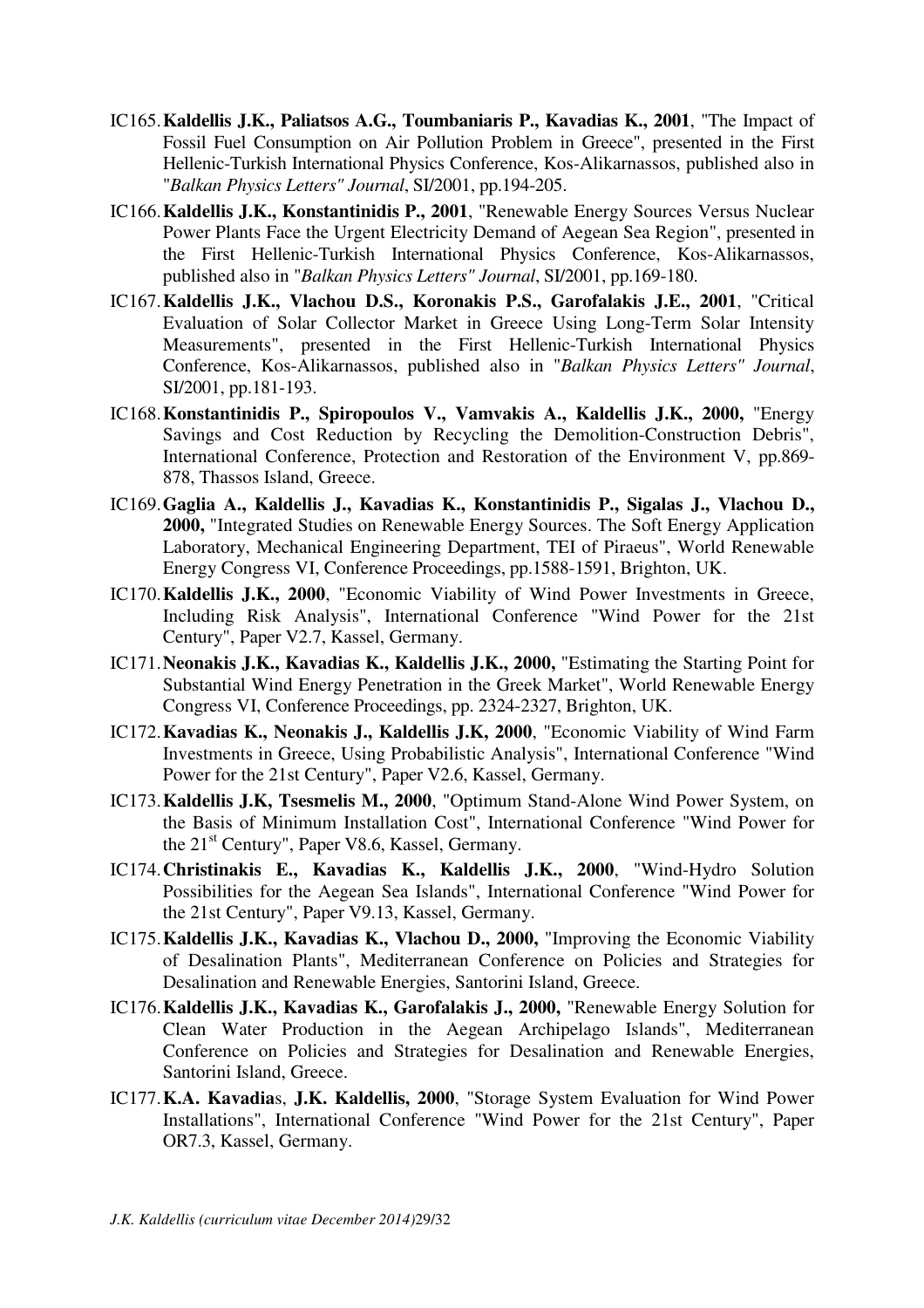- IC178.**Kaldellis J.K., Doumouliakas J., Michalis K., 2000,** "Optimum Stand-Alone PV Solution, Including Financial Aspects", World Renewable Energy Congress VI, Conference Proceedings, pp.1966-1969, Brighton, UK.
- IC179.**Sigalas J.S., Kavadias K.A., Kaldellis J.K., 2000,** "An Autonomous Anaerobic Wastewater Treatment Plant Based on R.E.S. Theoretical and Experimental Approach", International Conference, Protection and Restoration of the Environment V, pp.735-743, Thassos Island, Greece.
- IC180.**Kaldellis J.K., Charalambidis P., Konstantinidis P., 2000,** "Feasibility Study Concerning the Future of Devaluated Autocats, Social-Environmental Cost Included", International Conference, Protection and Restoration of the Environment V, pp.879- 886, Thassos Island, Greece.
- IC181.**Kaldellis J., Kodossakis D., 1999**, "The Present and the Future of the Greek Wind Energy Market", presented at 1999 European Wind Energy Conference and Exhibition, pp.687-691, Nice, France.
- IC182.**Vlachou D., Christinakis E., Kavadias K., Kaldellis J., 1999**, "Optimum Wind-Hydro Energy Station Operation, Using an Advanced Fluid Flow Analysis Code", presented at 3rd National Congress on Computational Mechanics, pp.811-820, Volos, Greece.
- IC183.**Vlachou D., Messaritakis G., Kaldellis J., 1999**, "Presentation and Energy Production Analysis of Commercial Wind Turbines", presented at 1999 European Wind Energy Conference and Exhibition, pp.476-480, Nice, France.
- IC184.**Kaldellis J., Thiakoulis Tr., Vlachou D., 1999**, "Autonomous Energy Systems for Remote Islands based on Renewable Energy Sources", presented at 1999 European Wind Energy Conference and Exhibition, pp.315-319, Nice, France.
- IC185.**Kaldellis J., 1997**, "Spanwise Flow Variations and Viscous-Inviscid Interaction in Cases of Turbomachinery Endwall Shear Flows", FLOWERS'97 World Energy Conference, Firenze, Italy, July 1997.
- IC186.**Kodossakis D., Kaldellis J., 1997**, "A Complete Time-Depending Economical Viability Analysis of Wind Turbine Installations", FLOWERS'97 World Energy Conference, Firenze, Italy, July 1997.
- IC187.**Kaldellis J., Boulas K., Vlachou D., 1997**, "Optimum Hub Height for Wind Turbine Installations", FLOWERS'97 World Energy Conference, Firenze, Italy, July 1997.
- IC188.**Kaldellis J., Georgantopoulos G., 1996**, "Validation of Non-Axisymmetric Terms in 3- D Viscous Flow Analysis for High Speed Axial Compressors", 20th Congress of ICAS, Sorrento-Napoli, Italy.
- IC189.**Kaldellis J., 1996**, "Social Costs and Benefits Related to the Soft Energy Applications", International Conference on Protection and Restoration of the Environment III, Chania, Crete.
- IC190.**Kaldellis J., 1996**, "Limits and Possibilities of Integral Boundary Layer Methods", 2nd National Congress on Computational Mechanics, Chania, Crete.
- IC191.**Kaldellis J., Aslanoglou B., Rodaknis D., Konstantinidis P.**, 1996, "Air Pollution and Energy Consumption in Greece", International Conference on Protection and Restoration of the Environment III, Chania, Crete.
- IC192.**Balaras K., Kaldellis J., Gaglia A., Sigalas J., 1995**, "Education on Renewable Energy Sources at TEI-Piraeus", International Symposium on "Training and Education in the Energy Field", European Community-Save Research Program, Center of Energy Training of National University of Athens, May 1995, Athens.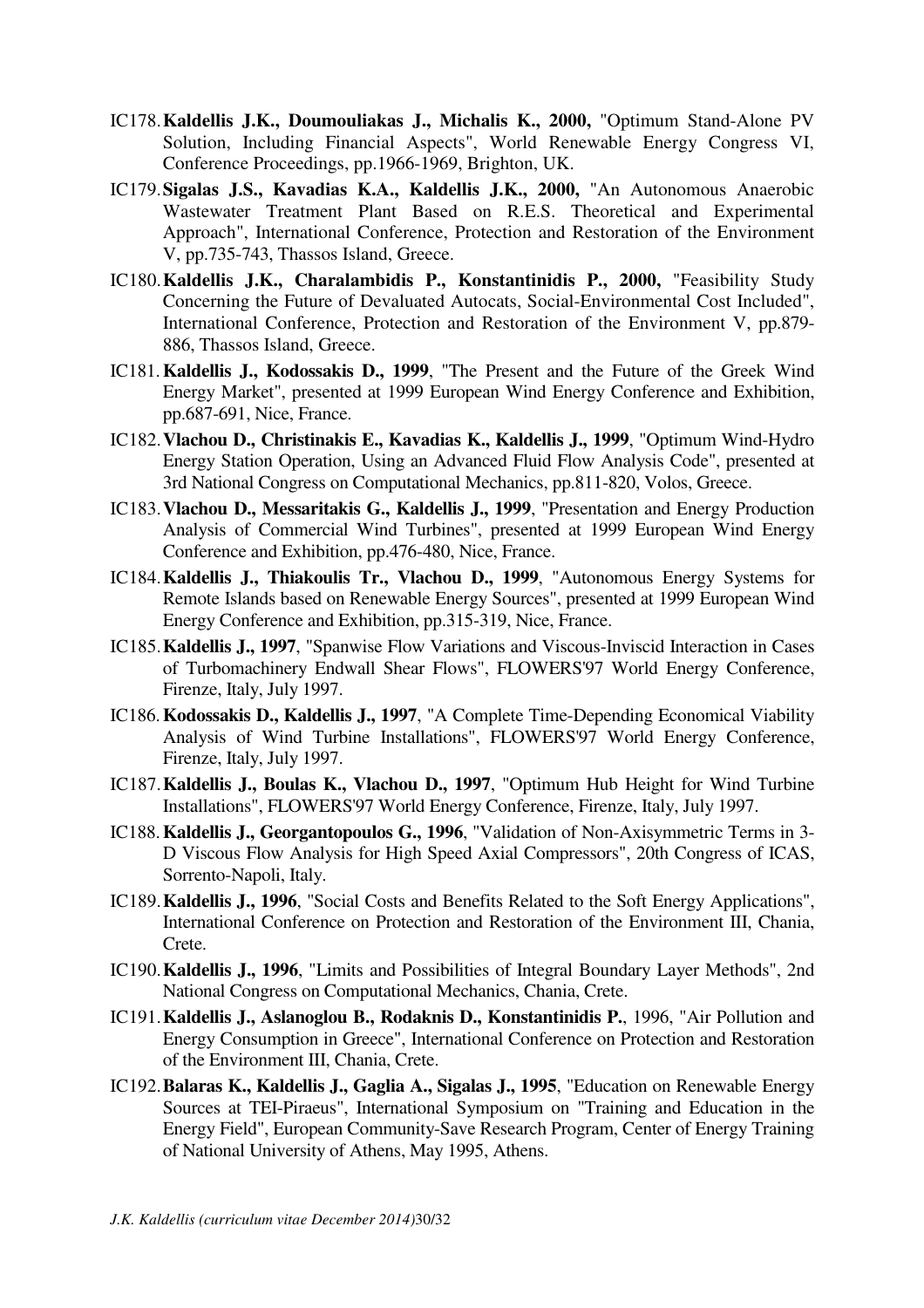- IC193.**Kaldellis J., 1995**, "Influence of Normal Shock Waves on Wall Shear Layer Stability", 4th Greek National Congress on Mechanics, Xanthi, Greece.
- IC194.**Kaldellis J., Georgantopoulos G., 1994**, "Investigation of Shear Layer Transition using Various Turbulence Models", presented in AGARD 74th Fluid Dynamics Panel on "Application of Direct and Large Eddy Simulation to Transition and Turbulence", Agard Conference Proceedings 551, Paper-35, Chania, Greece.
- IC195.**Kaldellis J., 1994**, "Energy Exchange and Loss Prediction in Axial Turbines and Compressors", presented at the FLOWERS'94 Conference, Firenze, Italy.
- IC196.**Kaldellis J., 1993**, "The Impact of Social Costs of Energy Consumption on the Cost-Benefit Analysis of Wind Turbine Installations", ASME Energy Systems and Ecology "**ENSEC'93**" Conference, Poland.
- IC197.**Kodossakis D., Kaldellis J., 1993**, "The Impact of the Techno-Economic Factors on the Economic Viability of SSWT Installations. A Complete Sensitivity Analysis for the Greek Market", ASME Energy Systems and Ecology "**ENSEC'93**" Conference, Poland.
- IC198.**Kaldellis J., Kodossakis D.,1992**, "The Impact of the Turbulence Terms on the Calculation of Fully Separated Subsonic and Supersonic Shear Flows, Including Shock-Shear Layer Interaction", 3rd National Congress on Mechanics, International Union of Theoretical & Applied Mechanics, Athens, Greece.
- IC199.**Kaldellis J.,1992**, "Entropy Generation and Total Pressure Loss in Cases of Shock Wave-Shear Layer Interaction", paper presented at the ASME International Conference on Efficiency, Costs, Optimization and Simulation of Energy Systems, Zaragoza, Spain.
- IC200.**Ktenidis P., Kaldellis J., 1992**, "Energy Type Computational Methods for Unsteady Shear Layers", Paper presented at the 3rd National Congress on Mechanics, International Union of Theoretical & Applied Mechanics, Athens, Greece.
- IC201.**Kaldellis J., Kodossakis D., 1992**, "Total Enthalpy and Velocity Profiles Simulation in Cases of Accelerated and Decelerated Subsonic Shear Flows", ASME International Conference on Efficiency, Costs, Optimization and Simulation of Energy Systems, Zaragoza, Spain.
- IC202.**Kaldellis J., 1992**, "Convergence Acceleration of a Viscous-Inviscid Interaction Method in the Presence of Flow Separation", 1st National Congress on Computational Mechanics, Athens, Greece.
- IC203.**Kaldellis J., Papadopoulos E., 1992**, "Economic Viability of Small Size Wind Turbine Installations. The Interaction between the Local Wind Potential and the Operational Characteristics of the Wind Turbine", ASME International Conference on Efficiency, Costs, Optimization and Simulation of Energy Systems, Zaragoza, Spain.
- IC204.**Kaldellis J.,1991**, "Parametrical Investigation of the Interaction Between Turbulent Shear Layers and Shock Waves, Including Separation", presented at the "Athens 91" International ASME Conference on the Analysis of Thermal and Energy Systems", pp.913-924, Athens, Greece.
- IC205.**Kaldellis J., Katramatos D., Ktenidis P., 1991**, "The Influence of Shock Waves on the Viscous Flow Field of Axial Compressors", ASME Paper 91-GT-173, Florida, USA.
- IC206.**Kaldellis J., Kodossakis D., 1991**, "The Economic Viability of Small Size Wind Turbine Installations, for the Greek Socio-Economic Environment. The Impact of the Technological Improvements and the Inflation Rate", 3rd European Symposium on "Soft Energy Sources and Systems at the Local Level", Chios, Greece.
- IC207.**Katramatos D., Kaldellis J., 1991**, "3-D Loss Prediction Based on Secondary Flow and Blade Shear Layer Interaction", ASME Paper 91-GT-59, Florida, USA.